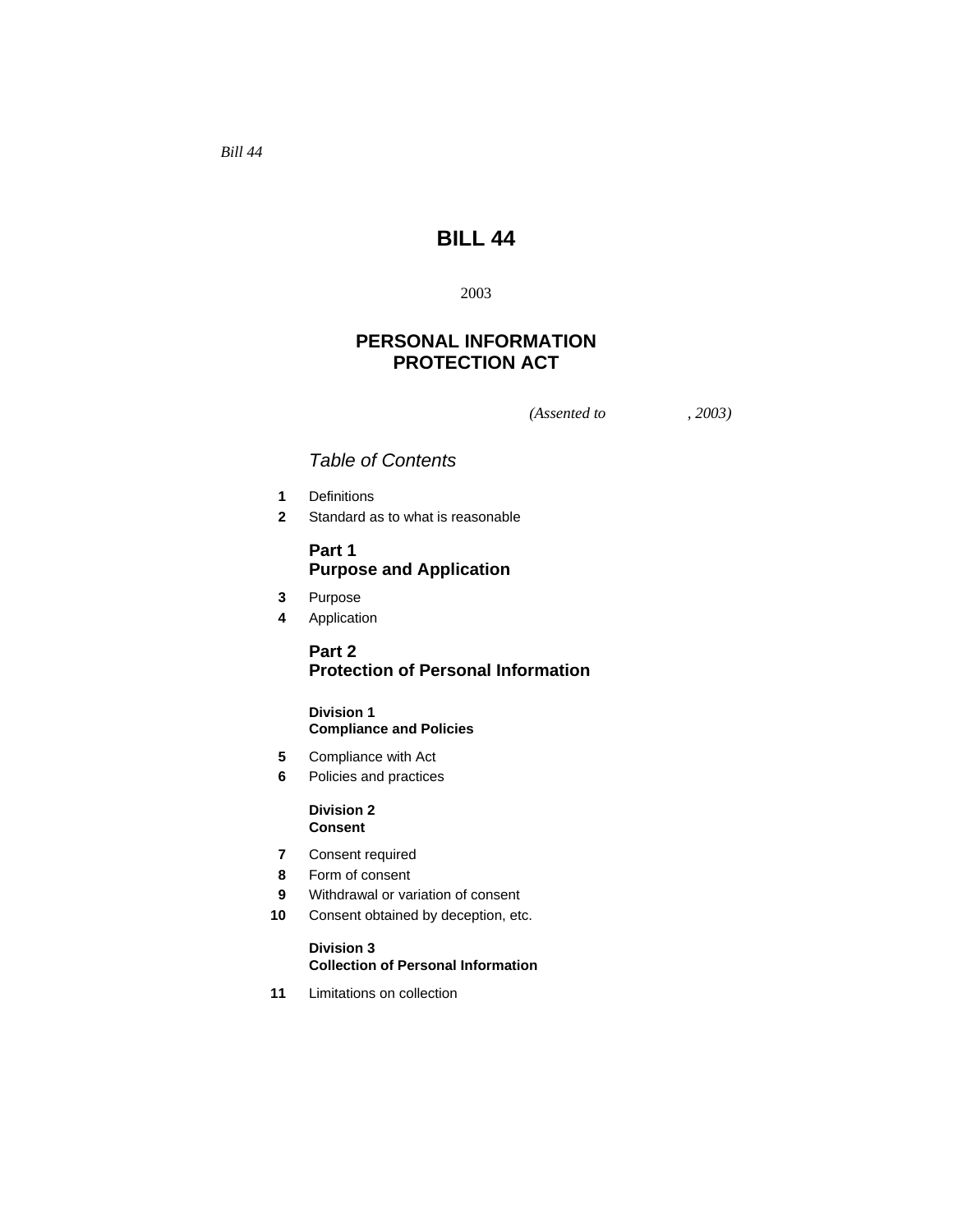- Limitation on sources for collection
- Notification required for collection
- Collection without consent
- Collection of personal employee information

### **Division 4 Use of Personal Information**

- Limitations on use
- Use without consent
- Use of personal employee information

#### **Division 5 Disclosure of Personal Information**

- Limitations on disclosure
- Disclosure without consent
- Disclosure of personal employee information

#### **Division 6 Business Transactions**

Disclosure respecting acquisition of a business, etc.

#### **Part 3**

# **Access to and Correction and Care of Personal Information**

# **Division 1**

# **Access and Correction**

- Definitions
- Access
- Right to request correction
- How to make a request
- Duty to assist
- Time limit for responding
- Contents of response
- How access will be given
- Extending the time limit for responding
- Fees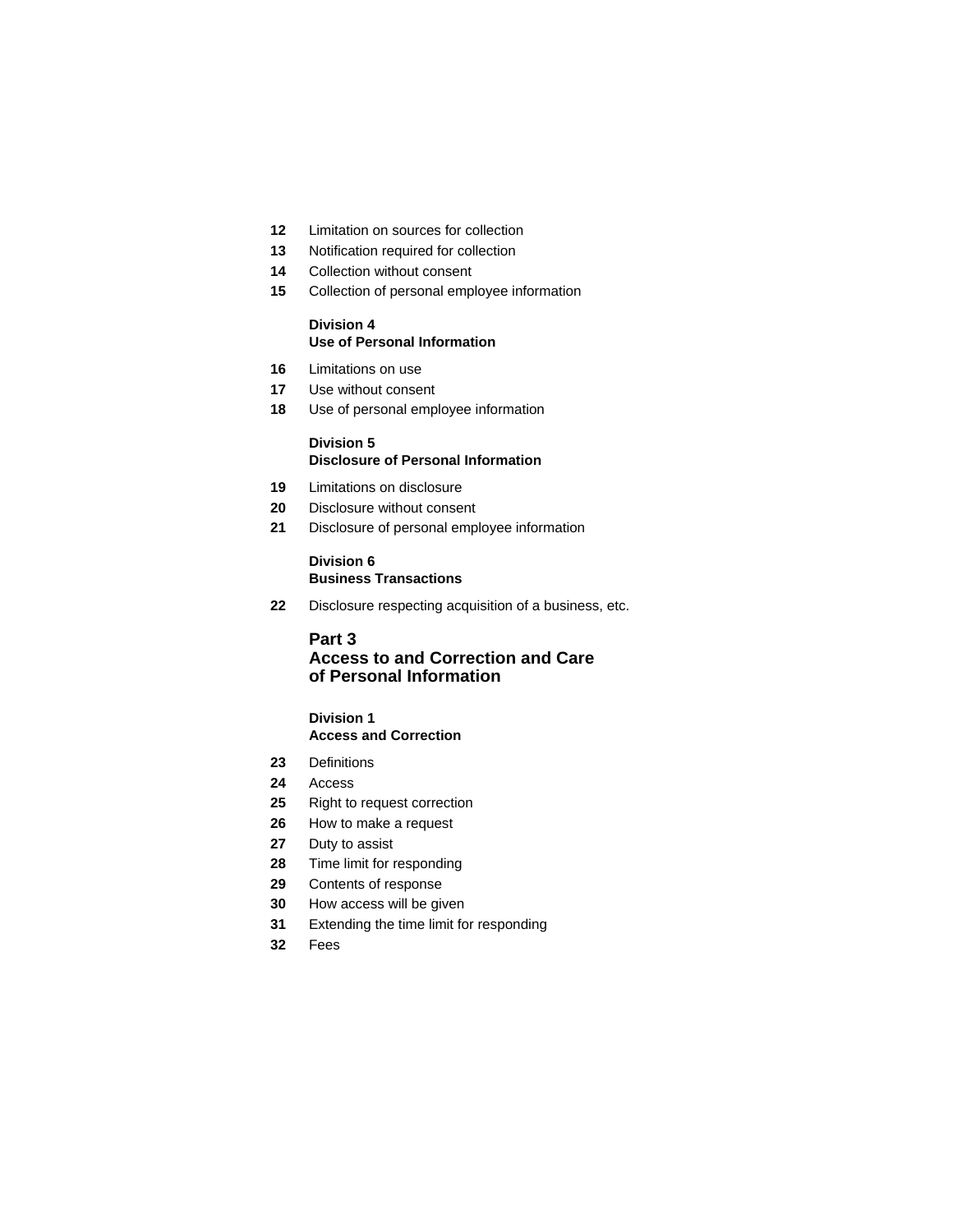# **Division 2 Care of Personal Information**

- Accuracy of information
- Protection of information
- Retention of information

# **Part 4 Role of Commissioner**

- General powers of Commissioner
- Power to authorize an organization to disregard requests
- Powers of Commissioner re investigations or inquiries
- Statements not admissible in evidence
- Privileged information
- Restrictions on disclosure of information
- Protection of Commissioner and staff
- Delegation by the Commissioner
- Annual report of Commissioner

# **Part 5 Reviews and Orders**

- Definition
- Right to ask for a review or initiate a complaint
- How to ask for a review or initiate a complaint
- Notifying others of review or complaint
- Mediation
- Inquiry by Commissioner
- Burden of proof
- Commissioner's orders
- No appeal
- Duty to comply with orders

# **Part 6 Professional Regulatory and Non-profit Organizations**

- Professional regulatory organizations
- Non-profit organizations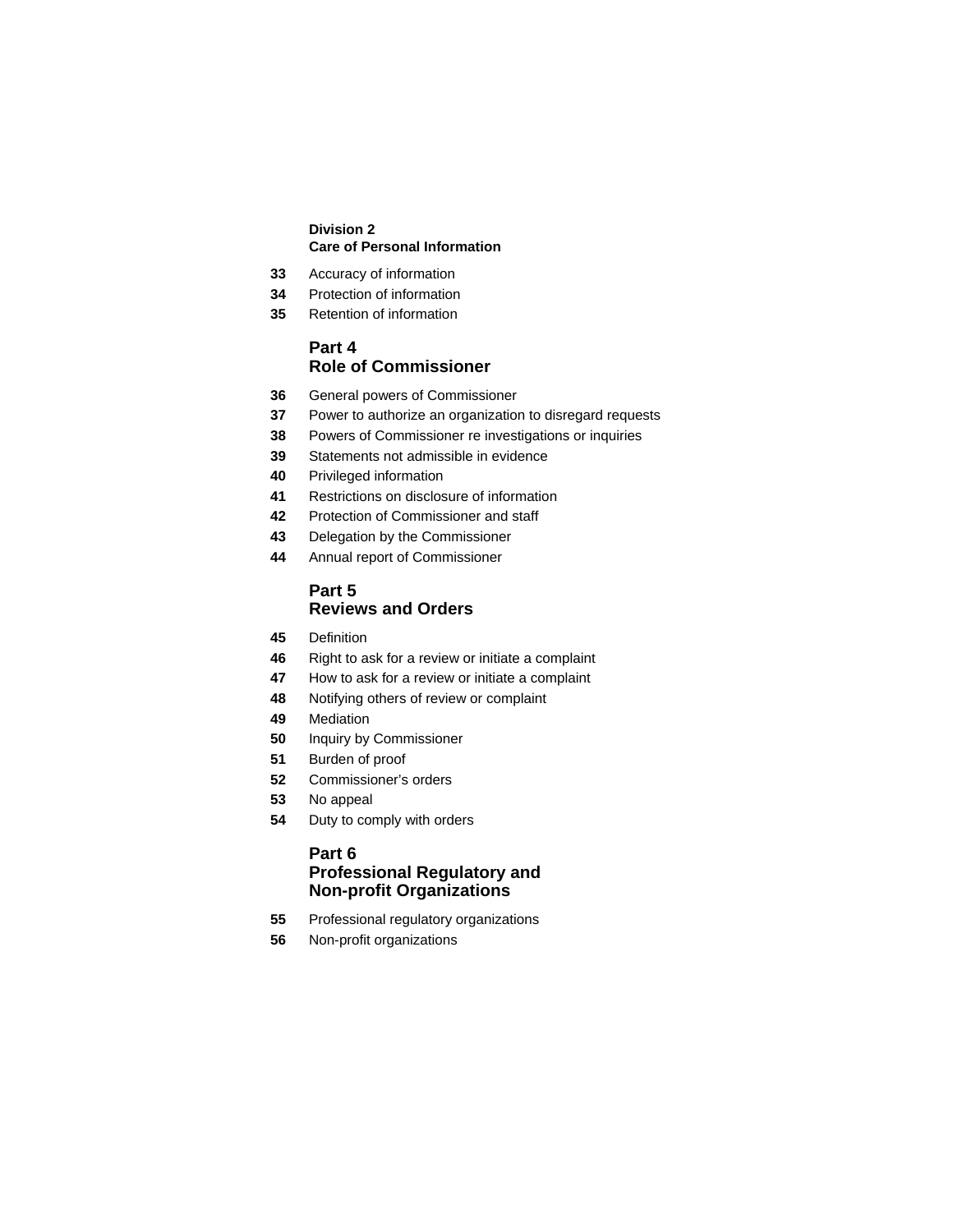# **Part 7 General Provisions**

- **57** Protection of organization from legal actions
- **58** Protection of employee
- **59** Offences and penalties
- **60** Damages for breach of this Act
- **61** Exercise of rights by other persons
- **62** General regulations
- **63** Regulations re unforeseen matters
- **64** Review of Act
- **65** Coming into force

HER MAJESTY, by and with the advice and consent of the Legislative Assembly of Alberta, enacts as follows:

# **Definitions**

- **1** In this Act,
	- (a) "business contact information" means an individual's name, position name or title, business telephone number, business address, business e-mail, business fax number and other similar business information;
	- (b) "Commissioner" means the Information and Privacy Commissioner appointed under the *Freedom of Information and Protection of Privacy Act*;
	- (c) "domestic" means related to home or family;
	- (d) "employee" means an individual employed by an organization and includes an individual who performs a service for or in relation to or in connection with an organization
		- (i) as an apprentice, volunteer, participant or student, or
		- (ii) under a contract or an agency relationship with the organization;
	- (e) "investigation" means an investigation related to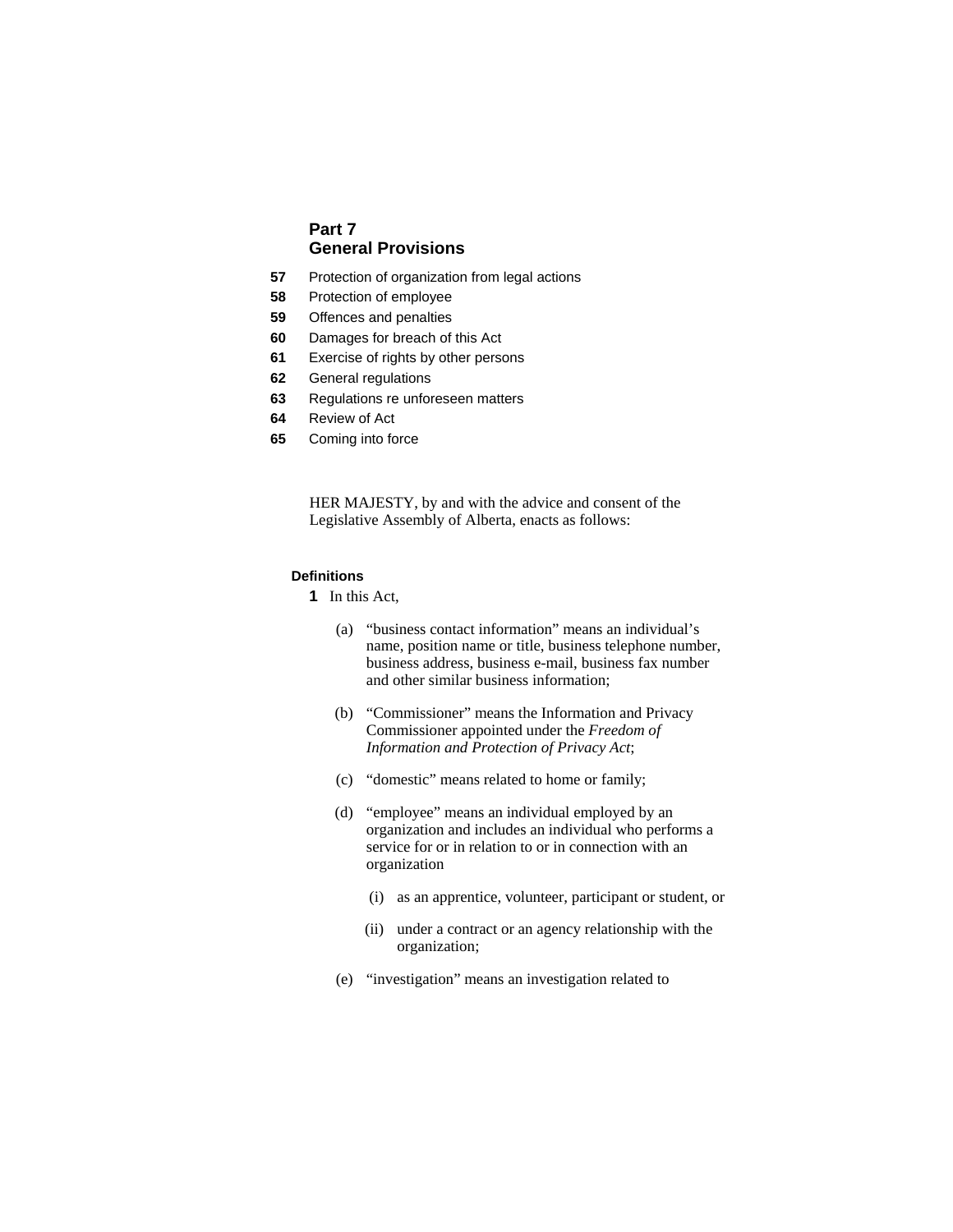- (i) a breach of an agreement,
- (ii) a contravention of an enactment of Alberta or Canada or of another province of Canada,
- (iii) circumstances or conduct that may result in a remedy being available at law,
- (iv) a claim recognized at law by an individual against an organization, or
- (v) a trade in securities that is subject to Alberta securities laws as that term is defined in the *Securities Act*,

 if the investigation is undertaken on a reasonably held belief that the breach, contravention, circumstances, conduct or claim in question or the trade in securities has occurred or is likely to occur;

- (f) "legal proceeding" means a civil, criminal or administrative proceeding that is related to
	- (i) a breach of an agreement,
	- (ii) a contravention of an enactment of Alberta or Canada or of another province of Canada, or
	- (iii) a remedy available at law;
- (g) "Minister" means the Minister determined under section 16 of the *Government Organization Act* as the Minister responsible for this Act;
- (h) "organization" includes
	- (i) a corporation,
	- (ii) an unincorporated association,
	- (iii) a trade union as defined in the *Labour Relations Code*,
	- (iv) a partnership as defined in the *Partnership Act*,
	- (v) an individual acting in a commercial capacity, or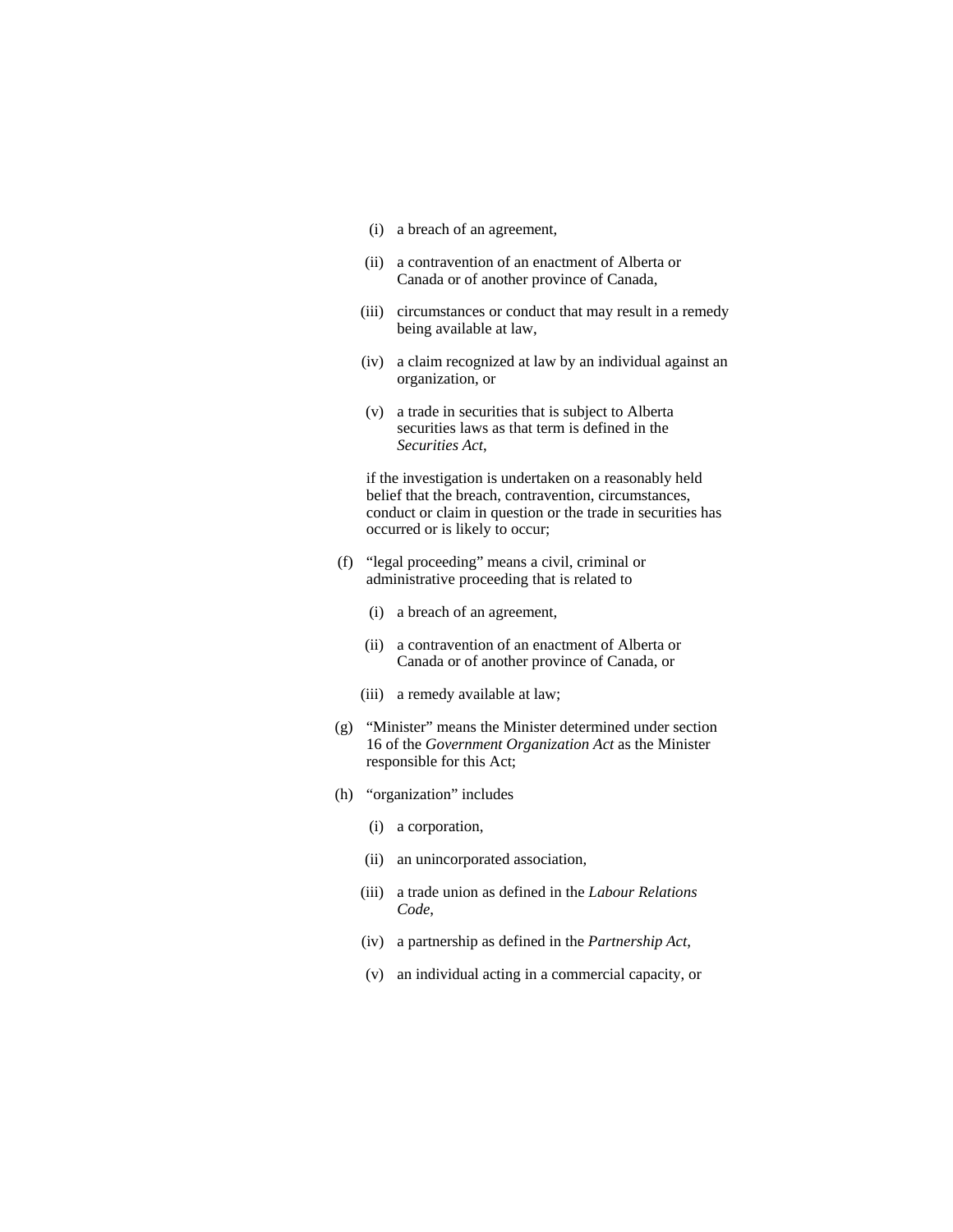(vi) any person acting on behalf of a corporation, unincorporated association, trade union or partnership or an individual referred to in subclause (v),

 including its heirs, executors, administrators or other legal representatives, as the case may be, but does not include an individual acting in a personal or domestic capacity;

- (i) "personal employee information" means, in respect of an individual who is an employee or a potential employee, personal information reasonably required by an organization that is collected, used or disclosed solely for the purposes of establishing, managing or terminating
	- (i) an employment relationship, or
	- (ii) a volunteer work relationship

 between the organization and the individual but does not include personal information about the individual that is unrelated to that relationship;

- (j) "personal information" means information about an identifiable individual but does not include business contact information;
- (k) "public body" means a public body as defined in the *Freedom of Information and Protection of Privacy Act*;
- (l) "record" means a record of information in any form or in any medium, whether in written, printed, photographic or electronic form or any other form, but does not include a computer program or other mechanism that can produce a record;
- (m) "volunteer work relationship" means a relationship between an organization and an individual under which a service is provided for or in relation to or is undertaken in connection with the organization by an individual who is acting as a volunteer or is otherwise unpaid with respect to that service and includes any similar relationship involving an organization and an individual where, in respect of that relationship, the individual is a participant or a student.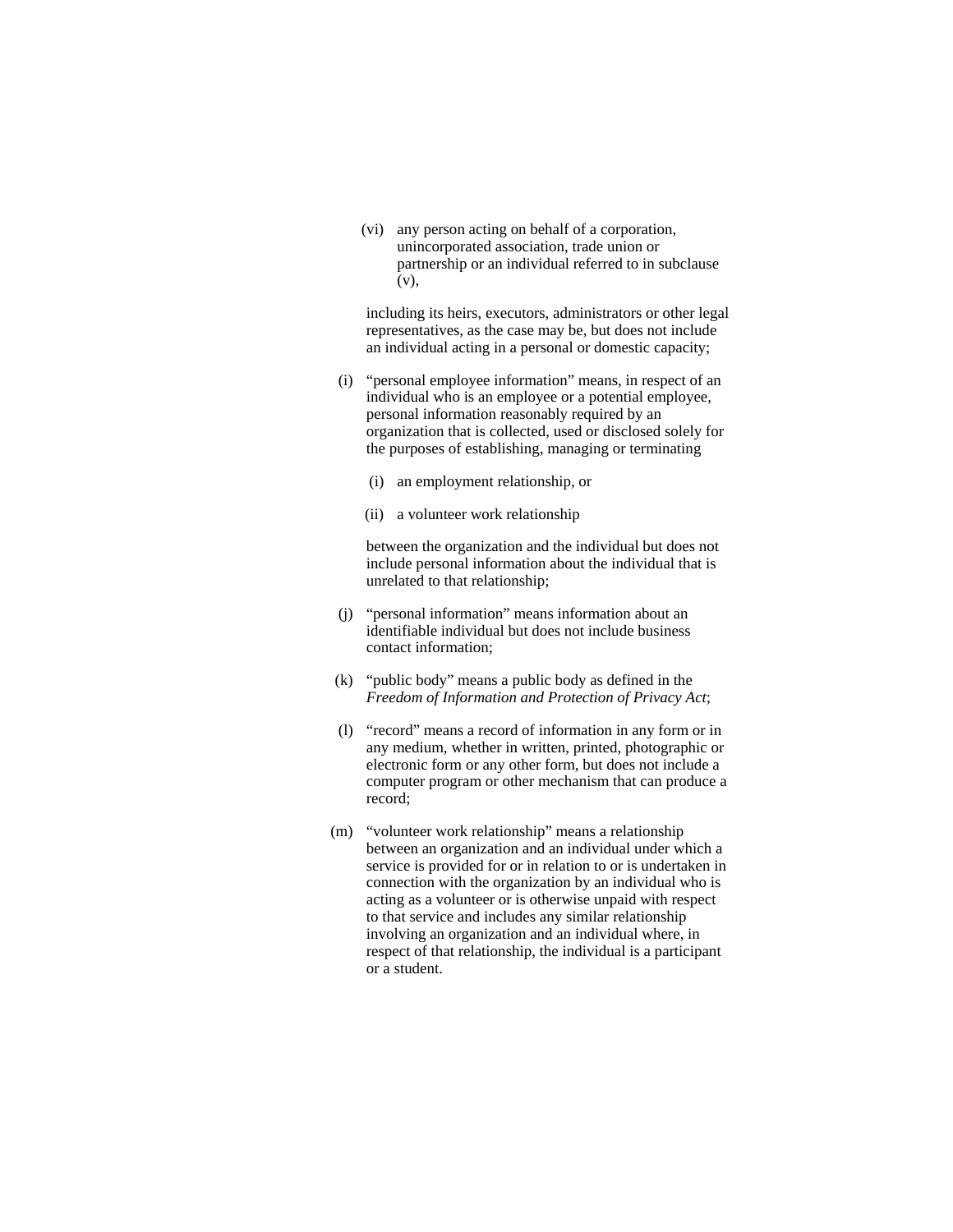#### **Standard as to what is reasonable**

**2** Where in this Act anything or any matter

- (a) is described, characterized or referred to as reasonable or unreasonable, or
- (b) is required or directed to be carried out or otherwise dealt with reasonably or in a reasonable manner,

the standard to be applied under this Act in determining whether the thing or matter is reasonable or unreasonable, or has been carried out or otherwise dealt with reasonably or in a reasonable manner, is what a reasonable person would consider appropriate in the circumstances.

# **Part 1 Purpose and Application**

### **Purpose**

**3** The purpose of this Act is to govern the collection, use and disclosure of personal information by organizations in a manner that recognizes both the right of an individual to have his or her personal information protected and the need of organizations to collect, use or disclose personal information for purposes that are reasonable.

### **Application**

**4(1)** Except as provided in this Act and subject to the regulations, this Act applies to every organization and in respect of all personal information.

**(2)** Subject to the regulations, this Act does not apply to a public body or any personal information that is in the custody of or under the control of a public body.

**(3)** This Act does not apply to the following:

(a) the collection, use or disclosure of personal information if the collection, use or disclosure, as the case may be, is for personal or domestic purposes of the individual and for no other purpose;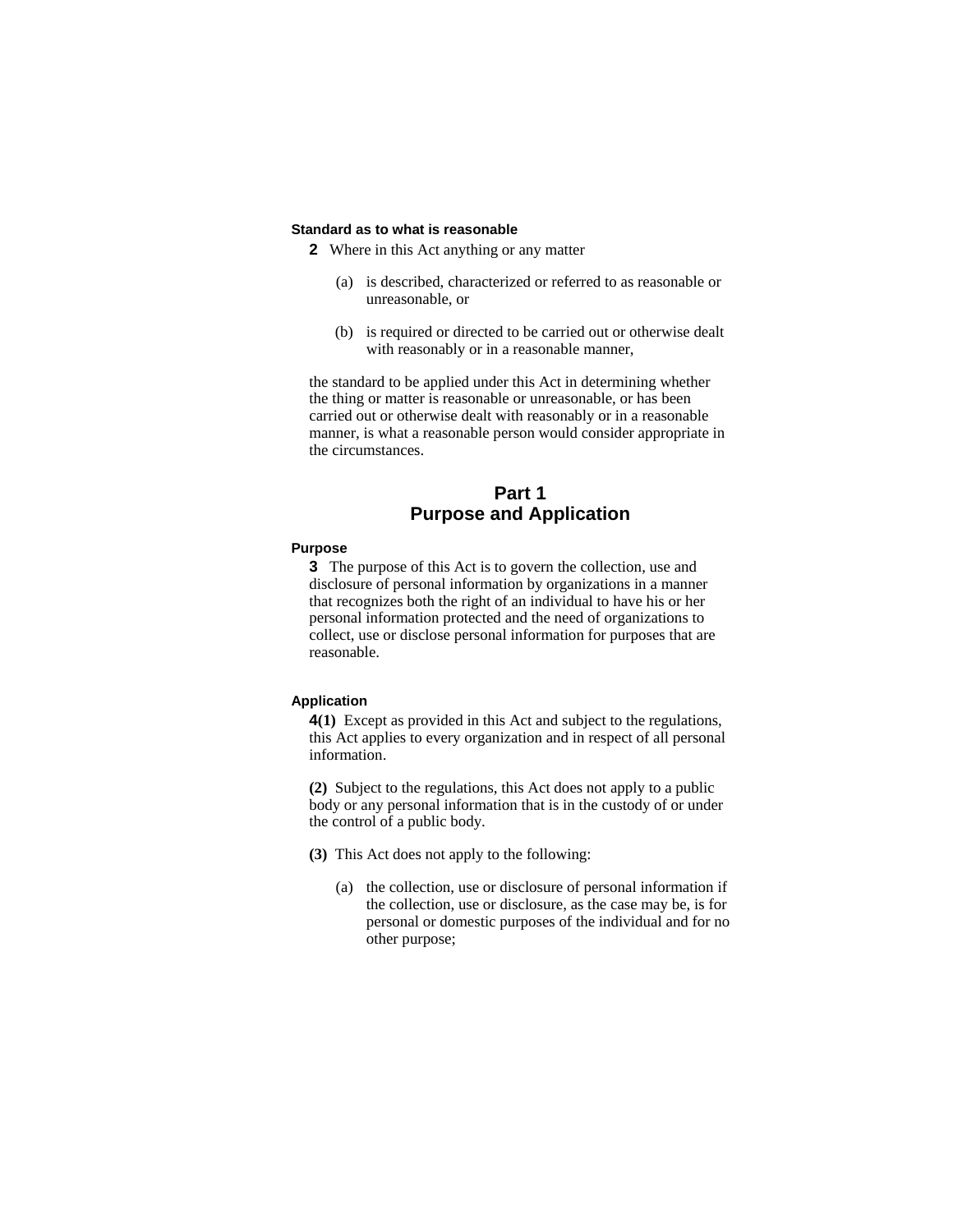- (b) the collection, use or disclosure of personal information if the collection, use or disclosure, as the case may be, is for artistic or literary purposes and for no other purpose;
- (c) the collection, use or disclosure of personal information, other than personal employee information that is collected, used or disclosed pursuant to section 15, 18 or 21, if the collection, use or disclosure, as the case may be, is for journalistic purposes and for no other purpose;
- (d) personal information that is in the custody of an organization if the *Freedom of Information and Protection of Privacy Act* applies to that information;
- (e) health information, as defined in the *Health Information Act*, to which that Act applies;
- (f) the collection, use or disclosure of personal information by an officer of the Legislature if the collection, use or disclosure, as the case may be, relates to the exercise of that officer's functions under an enactment;
- (g) personal information about an individual if the individual has been dead for at least 20 years;
- (h) personal information about an individual that is contained in a record that has been in existence for at least 100 years;
- (i) personal information contained in a court file, a record of a judge of the Court of Appeal of Alberta, the Court of Queen's Bench of Alberta or The Provincial Court of Alberta, a record of a master in chambers of the Court of Queen's Bench of Alberta, a record of a sitting justice of the peace or a presiding justice of the peace under the *Justice of the Peace Act*, a judicial administration record or a record relating to support services provided to the judges of any of the courts referred to in this clause;
- (j) personal information contained in a record of any type that has been created by or for
	- (i) a Member of the Legislative Assembly, or
	- (ii) an elected or appointed member of a public body;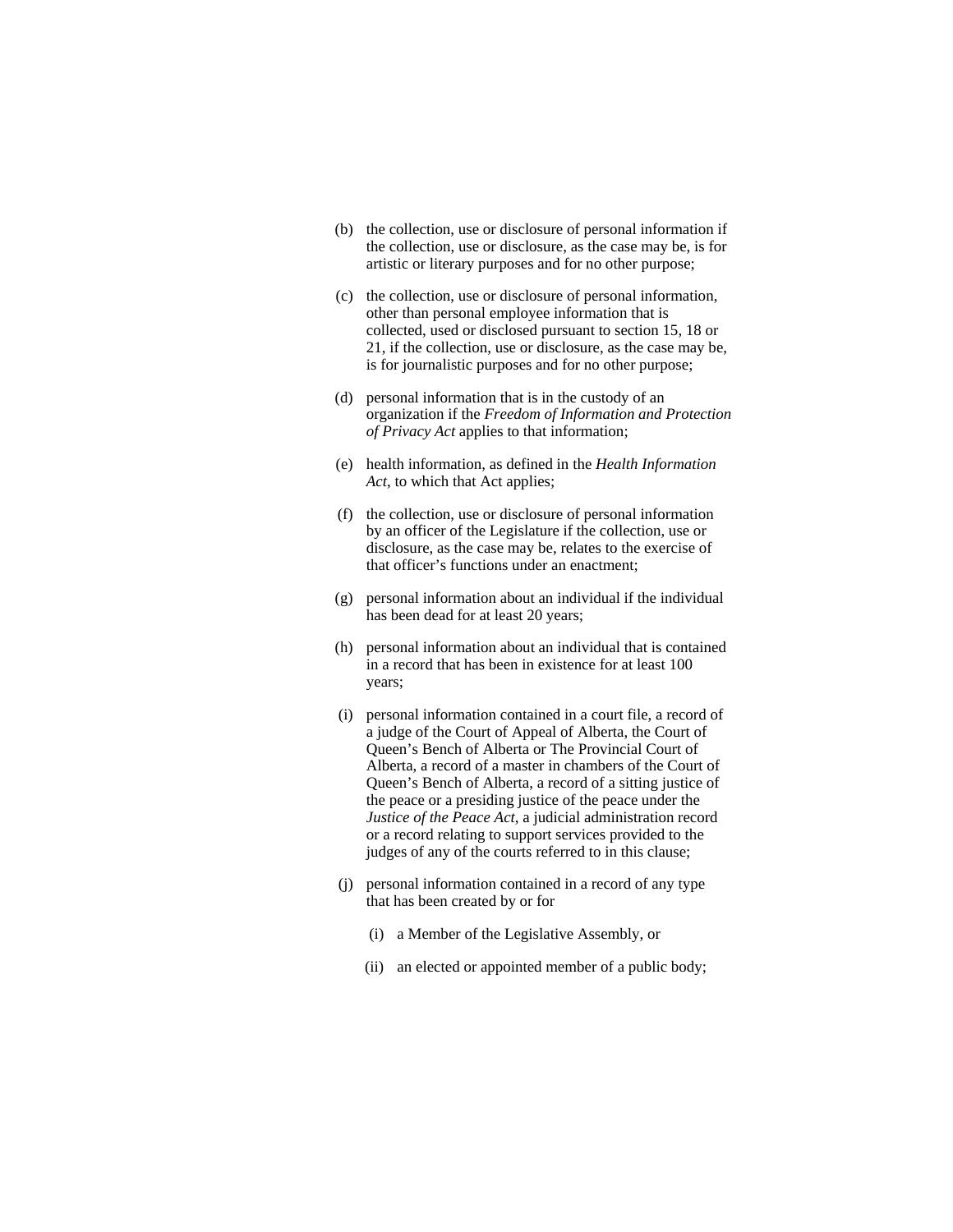(k) personal information contained in a personal note, communication or draft decision created by or for a person who is acting in a judicial, quasi-judicial or adjudicative capacity.

**(4)** If an organization has under its control personal information about an individual that was acquired prior to January 1, 2004, that information, for the purposes of this Act,

- (a) is deemed to have been collected pursuant to consent given by that individual,
- (b) may be used and disclosed by the organization for the purposes for which the information was collected, and
- (c) after the coming into force of this Act, is to be treated in the same manner as information collected under this Act.
- **(5)** This Act is not to be applied so as to
	- (a) affect any legal privilege,
	- (b) limit the information available by law to a party to a legal proceeding, or
	- (c) limit or affect the collection, use or disclosure of information that is the subject of trust conditions or undertakings to which a lawyer is subject.

**(6)** If a provision of this Act is inconsistent or in conflict with a provision of another enactment, the provision of this Act prevails unless

- (a) the other enactment is the *Freedom of Information and Protection of Privacy Act*, or
- (b) another Act or a regulation under this Act expressly provides that the other Act or a regulation, or a provision of it, prevails notwithstanding this Act.

**(7)** This Act applies notwithstanding any agreement to the contrary, and any waiver or release given of the rights, benefits or protections provided under this Act is against public policy and void.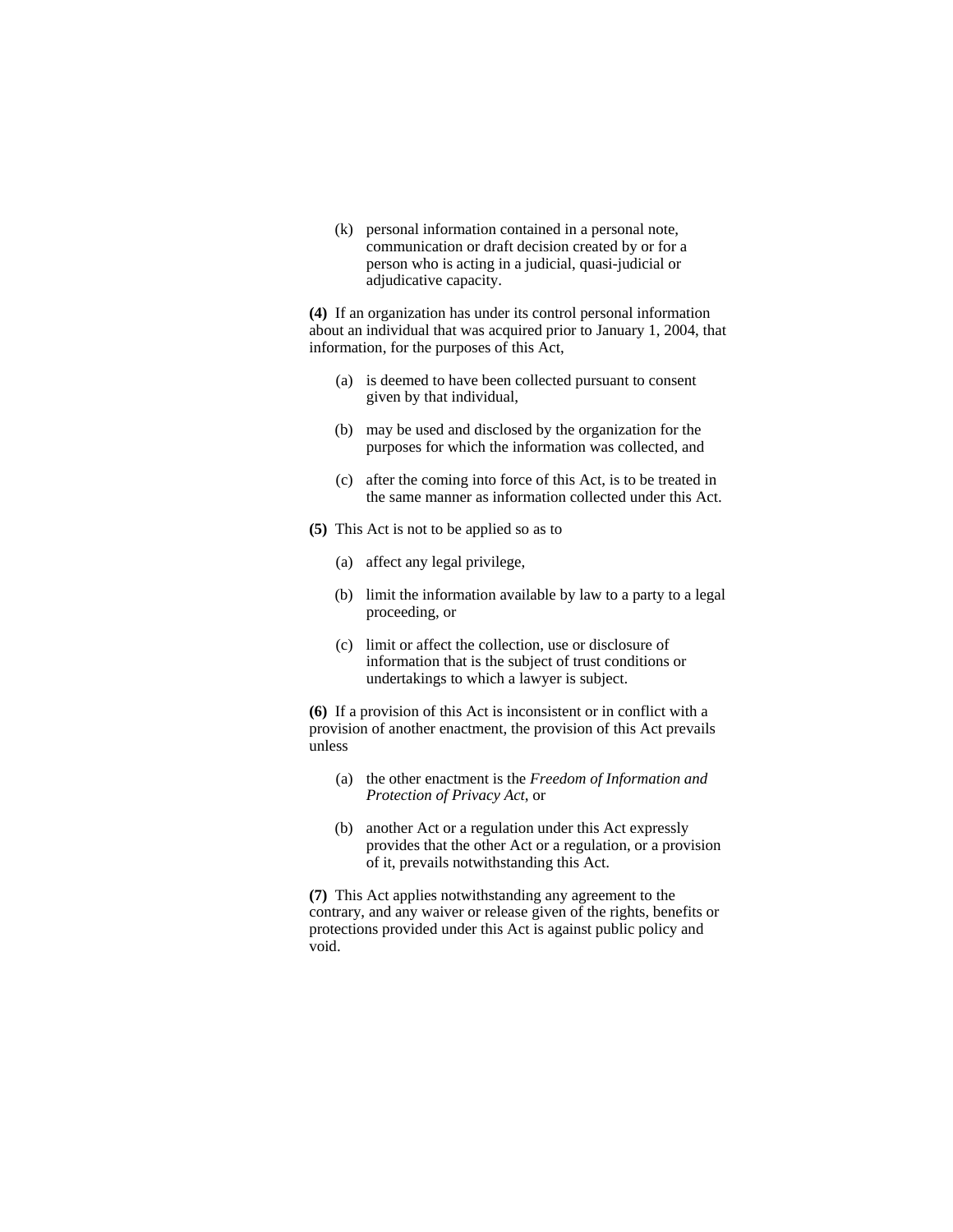# **Part 2 Protection of Personal Information**

# **Division 1 Compliance and Policies**

#### **Compliance with Act**

**5(1)** An organization is responsible for personal information that is in its custody or under its control.

**(2)** An organization must designate one or more individuals to be responsible for ensuring that the organization complies with this Act.

**(3)** An individual designated under subsection (2) may delegate to one or more individuals the duties conferred by that designation.

**(4)** In meeting its responsibilities under this Act, an organization must act in a reasonable manner.

#### **Policies and practices**

**6** An organization must

- (a) develop and follow policies and practices that are reasonable for the organization to meet its obligations under this Act, and
- (b) make information about the policies and practices referred to in clause (a) available on request.

# **Division 2 Consent**

### **Consent required**

**7(1)** Except where this Act provides otherwise, an organization shall not, with respect to personal information about an individual,

- (a) collect that information unless the individual consents to the collection of that information,
- (b) collect that information from a source other than the individual unless the individual consents to the collection of that information from the other source,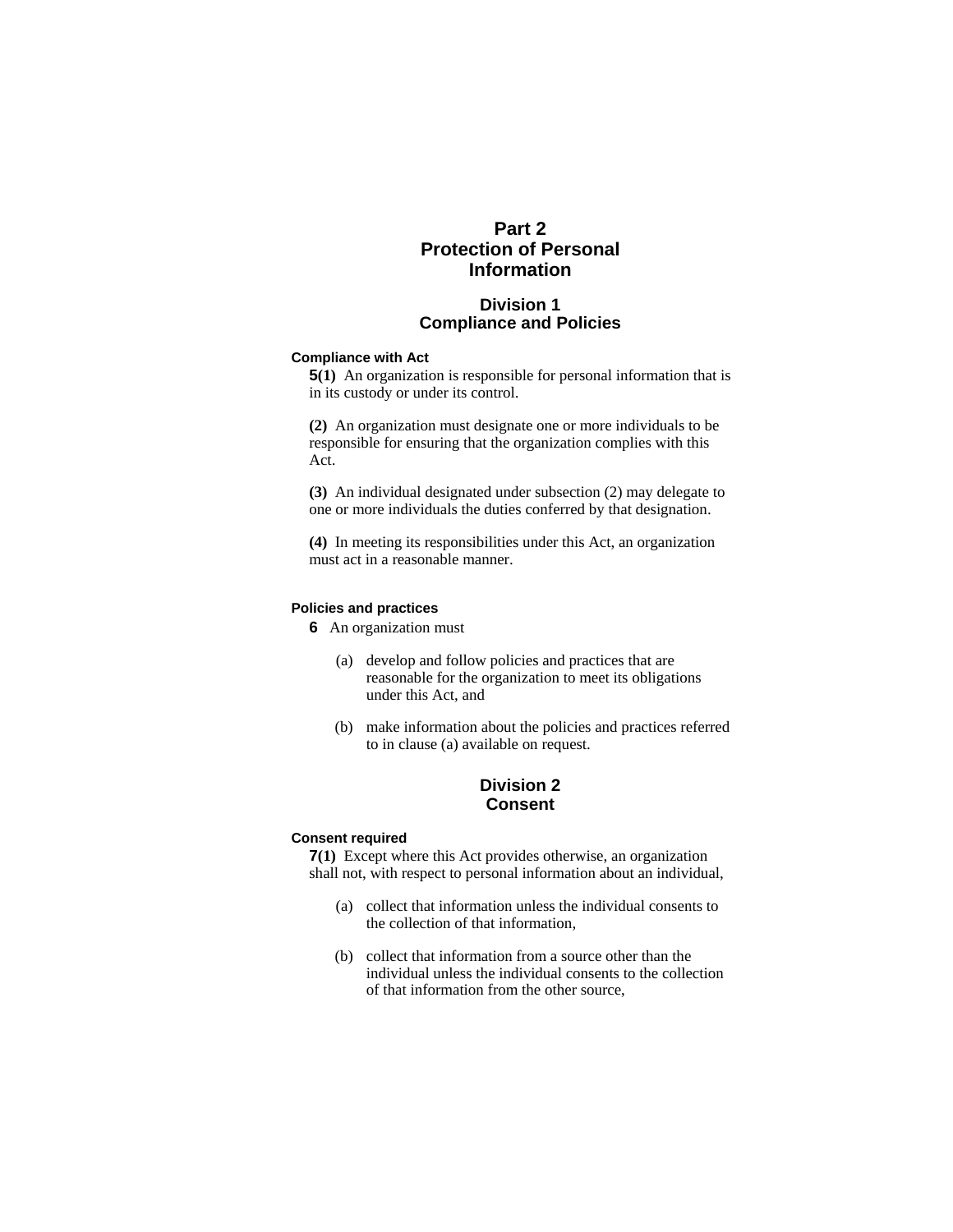- (c) use that information unless the individual consents to the use of that information, or
- (d) disclose that information unless the individual consents to the disclosure of that information.

**(2)** An organization shall not, as a condition of supplying a product or service, require an individual to consent to the collection, use or disclosure of personal information about an individual beyond what is necessary to provide the product or service.

**(3)** An individual may give a consent subject to any reasonable terms, conditions or qualifications established, set, approved by or otherwise acceptable to the individual.

#### **Form of consent**

**8(1)** An individual may give his or her consent in writing or orally to the collection, use or disclosure of personal information about the individual.

**(2)** An individual is deemed to consent to the collection, use or disclosure of personal information about the individual by an organization for a particular purpose if

- (a) the individual, without actually giving a consent referred to in subsection (1), voluntarily provides the information to the organization for that purpose, and
- (b) it is reasonable that a person would voluntarily provide that information.

**(3)** Notwithstanding section 7(1), an organization may collect, use or disclose personal information about an individual for particular purposes if

- (a) the organization
	- (i) provides the individual with a notice, in a form that the individual can reasonably be expected to understand, that the organization intends to collect, use or disclose personal information about the individual for those purposes, and
	- (ii) with respect to that notice, gives the individual a reasonable opportunity to decline or object to having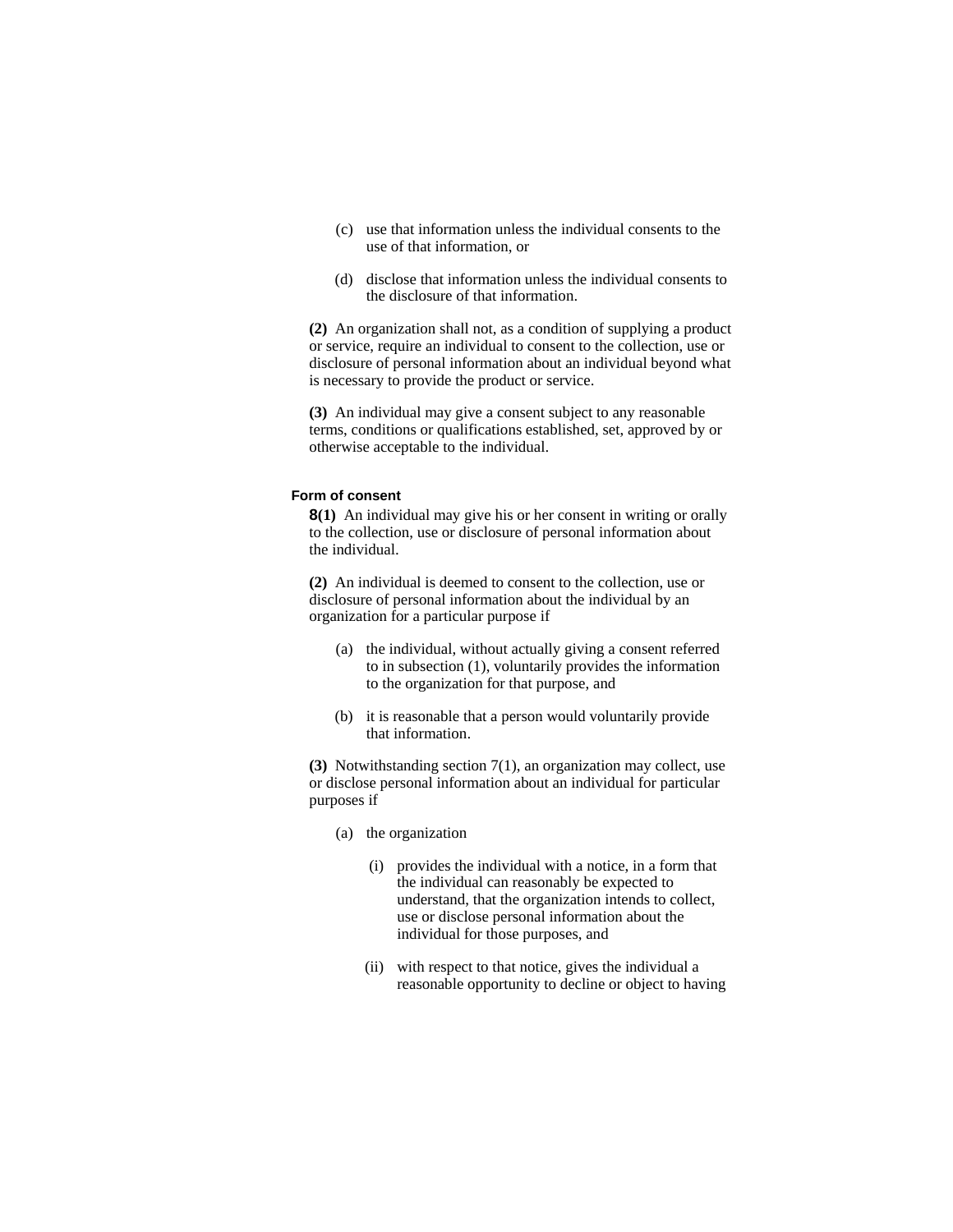his or her personal information collected, used or disclosed for those purposes,

- (b) the individual does not, within a reasonable time, give to the organization a response to that notice declining or objecting to the proposed collection, use or disclosure, and
- (c) having regard to the level of the sensitivity, if any, of the information in the circumstances, it is reasonable to collect, use or disclose the information as permitted under clauses (a) and (b).

**(4)** Subsections (2) and (3) are not to be construed so as to authorize an organization to collect, use or disclose personal information for any purpose other than the particular purposes for which the information was collected.

**(5)** Consent in writing may be given or otherwise transmitted by electronic means to an organization if the organization receiving that transmittal produces or is able at any time to produce a printed copy or image or a reproduction of the consent in paper form.

#### **Withdrawal or variation of consent**

**9(1)** Subject to subsection (5), on giving reasonable notice to an organization, an individual may at any time withdraw or vary consent to the collection, use or disclosure by the organization of personal information about the individual.

**(2)** On receipt of notice referred to in subsection (1), an organization must, subject to subsection (3), inform the individual of the likely consequences to the individual of withdrawing or varying the consent.

**(3)** An organization is not required to inform an individual under subsection (2) if the likely consequences of withdrawing or varying the consent would be reasonably obvious to the individual.

**(4)** Except where the collection, use or disclosure of personal information without consent of the individual is permitted under this Act, if an individual withdraws or varies a consent to the collection, use or disclosure of personal information about the individual by an organization, the organization must,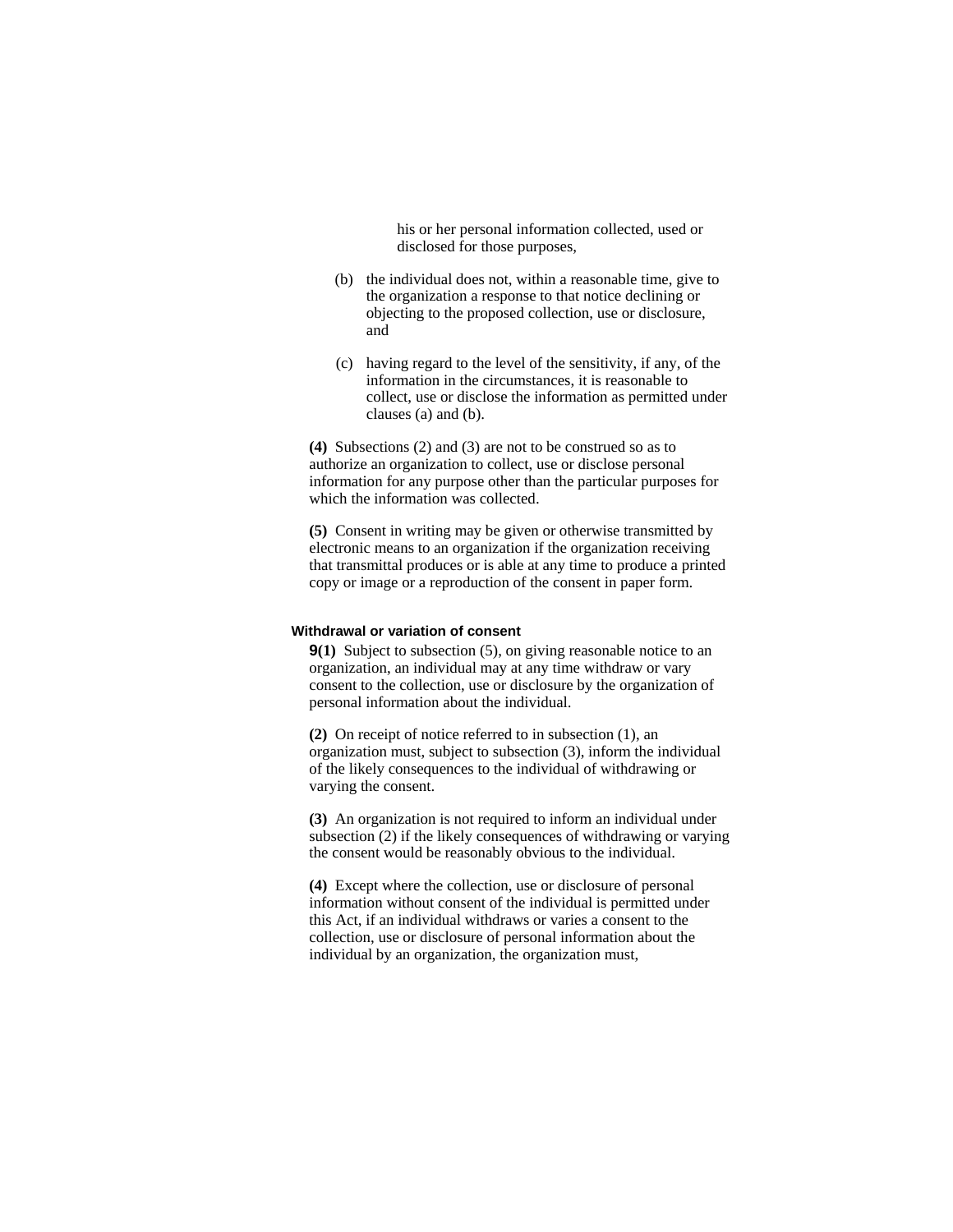- (a) in the case of the withdrawal of a consent, stop collecting, using or disclosing the information, and
- (b) in the case of a variation of a consent, abide by the consent as varied.

**(5)** If withdrawing or varying a consent would frustrate the performance of a legal obligation, any withdrawal or variation of the consent does not, unless otherwise agreed to by the parties who are subject to the legal obligation, operate to the extent that the withdrawal or variation would frustrate the performance of the legal obligation owed between those parties.

**(6)** A withdrawal or variation of a consent by an individual may be given to an organization in the same manner as a consent may be given.

**(7)** An individual may, subject to this section, withdraw or vary a consent subject to any reasonable terms, conditions or qualifications established, set, approved by or otherwise acceptable to the individual.

- **(8)** Nothing in this section is to be construed so as to empower
	- (a) an individual, as part of the withdrawal or variation of a consent, to impose an obligation or a liability on an organization unless the organization agrees otherwise, or
	- (b) an organization, as part of the withdrawal or variation of a consent, to impose an obligation or liability on an individual unless the individual agrees otherwise.

#### **Consent obtained by deception, etc.**

**10** If an organization obtains or attempts to obtain consent to the collection, use or disclosure of personal information by

- (a) providing false or misleading information respecting the collection, use or disclosure of the information, or
- (b) using deceptive or misleading practices,

any consent provided or obtained under those circumstances is negated.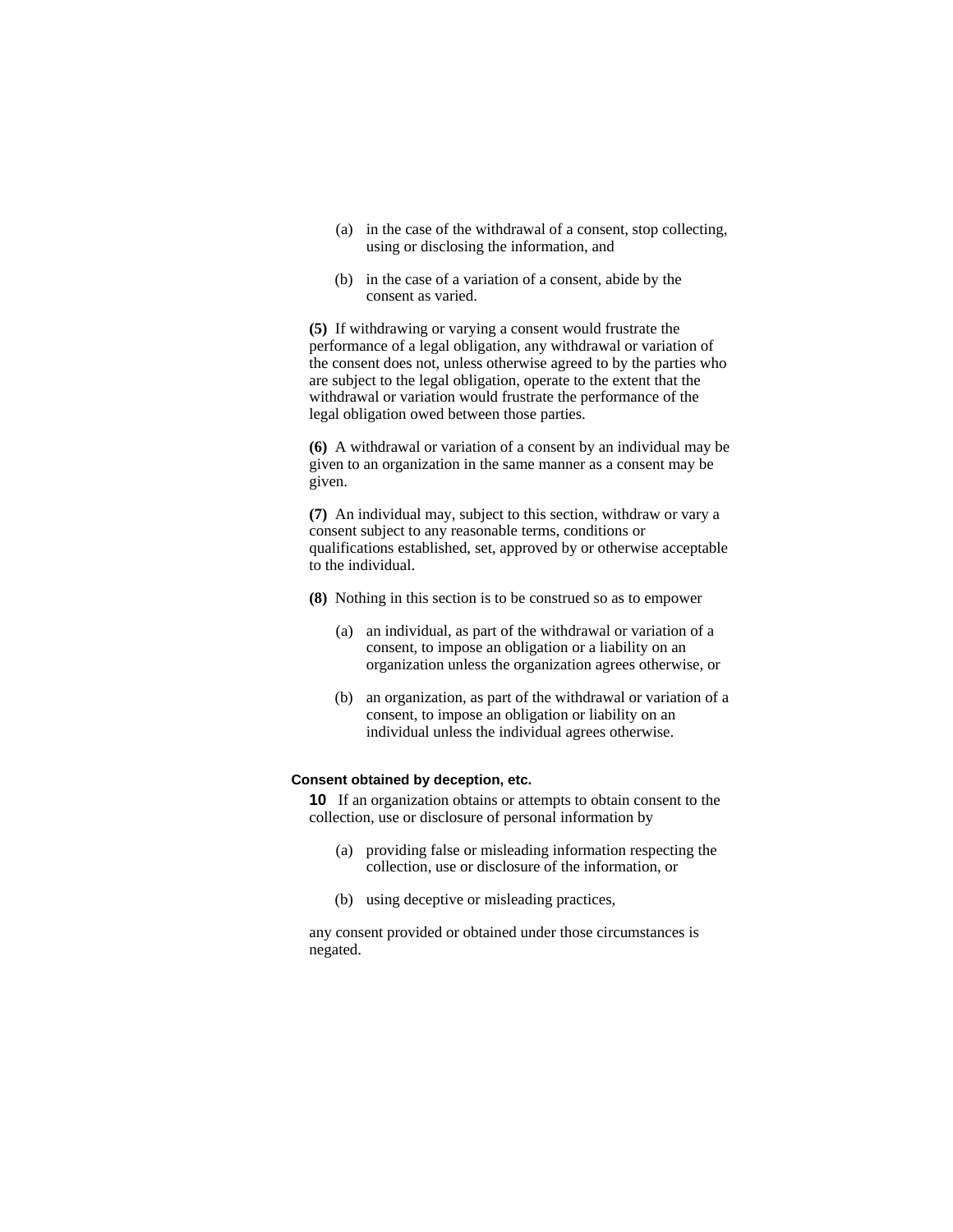# **Division 3 Collection of Personal Information**

#### **Limitations on collection**

**11(1)** An organization may collect personal information only for purposes that are reasonable.

**(2)** Where an organization collects personal information, it may do so only to the extent that is reasonable for meeting the purposes for which the information is collected.

#### **Limitation on sources for collection**

**12** An organization may without the consent of the individual collect personal information about an individual from a source other than that individual if the information that is to be collected is information that may be collected without the consent of the individual under section 14, 15 or 22.

### **Notification required for collection**

**13(1)** Before or at the time of collecting personal information about an individual from the individual, an organization must notify that individual in writing or orally

- (a) as to the purposes for which the information is collected, and
- (b) of the name of a person who is able to answer on behalf of the organization the individual's questions about the collection.

**(2)** Before or at the time personal information about an individual is collected from another organization with the consent of the individual, the organization collecting the information must notify the organization that is disclosing the information that the individual has consented to the collection of the information.

**(3)** Before or at the time personal information about an individual is collected from another organization without the consent of the individual, the organization collecting the personal information must provide the organization that is disclosing the personal information with sufficient information regarding the purpose for which the personal information is being collected in order to allow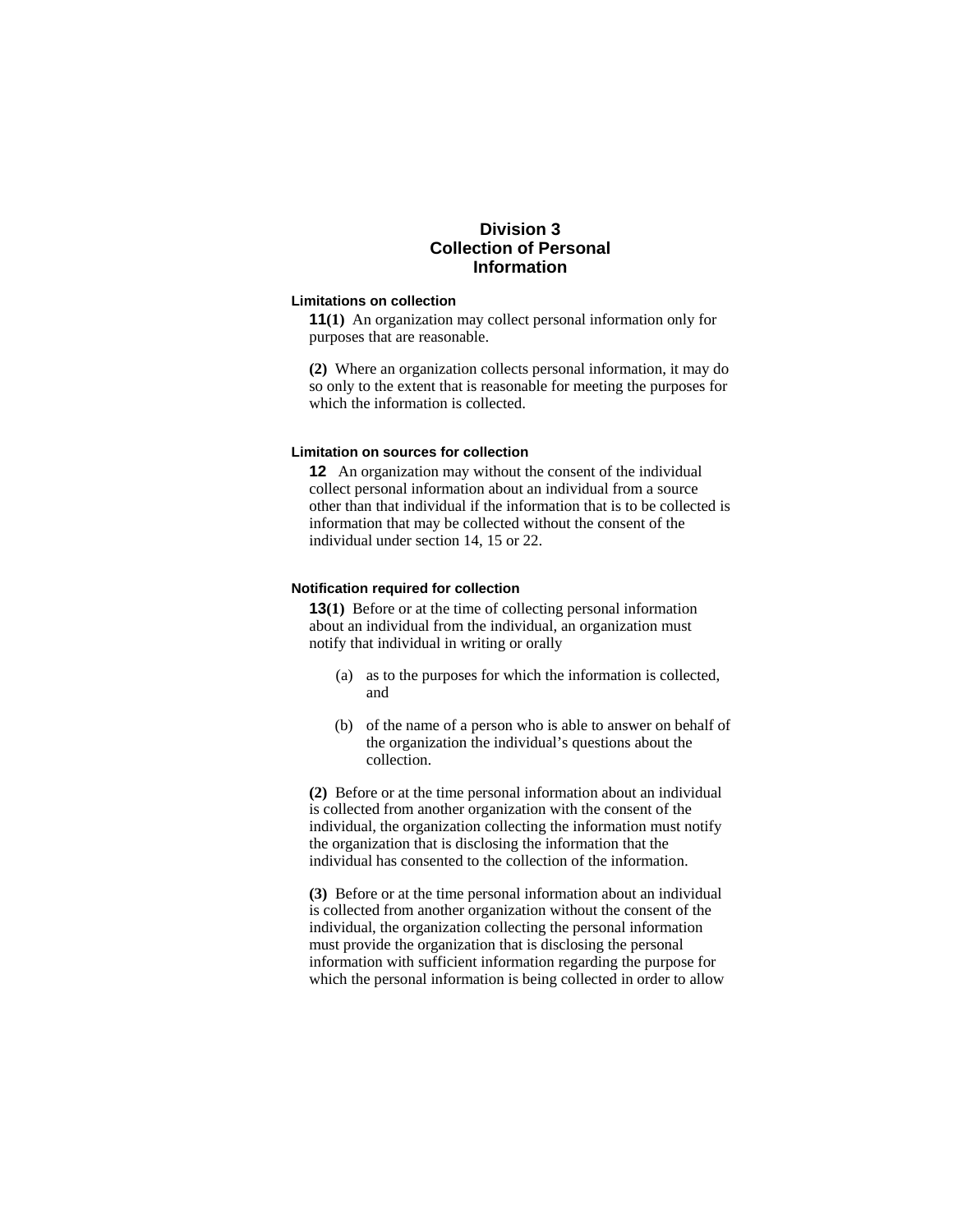the organization that is disclosing the personal information to make a determination as to whether that disclosure of the personal information would be in accordance with this Act.

**(4)** Subsection (1) does not apply to the collection of personal information that is carried out pursuant to section 8(2).

#### **Collection without consent**

**14** An organization may collect personal information about an individual without the consent of that individual if

- (a) a reasonable person would consider that the collection of the information is clearly in the interests of the individual and consent of the individual cannot be obtained in a timely way or the individual would not reasonably be expected to withhold consent;
- (b) the collection of the information is pursuant to a statute or regulation of Alberta or Canada that authorizes or requires the collection;
- (c) the collection of the information is reasonable for the purposes of an investigation or a legal proceeding;
- (d) the information is publicly available;
- (e) the collection of the information is necessary to determine the individual's suitability to receive an honour, award or similar benefit, including an honorary degree, scholarship or bursary;
- (f) the information is collected by a credit reporting organization to create a credit report where the individual consented to the disclosure to the credit reporting organization by the organization that originally collected the information;
- (g) the information may be disclosed by an organization without the consent of the individual under section 20:
- (h) the collection of the information is necessary in order to collect a debt owed to the organization or for the organization to repay to the individual money owed by the organization;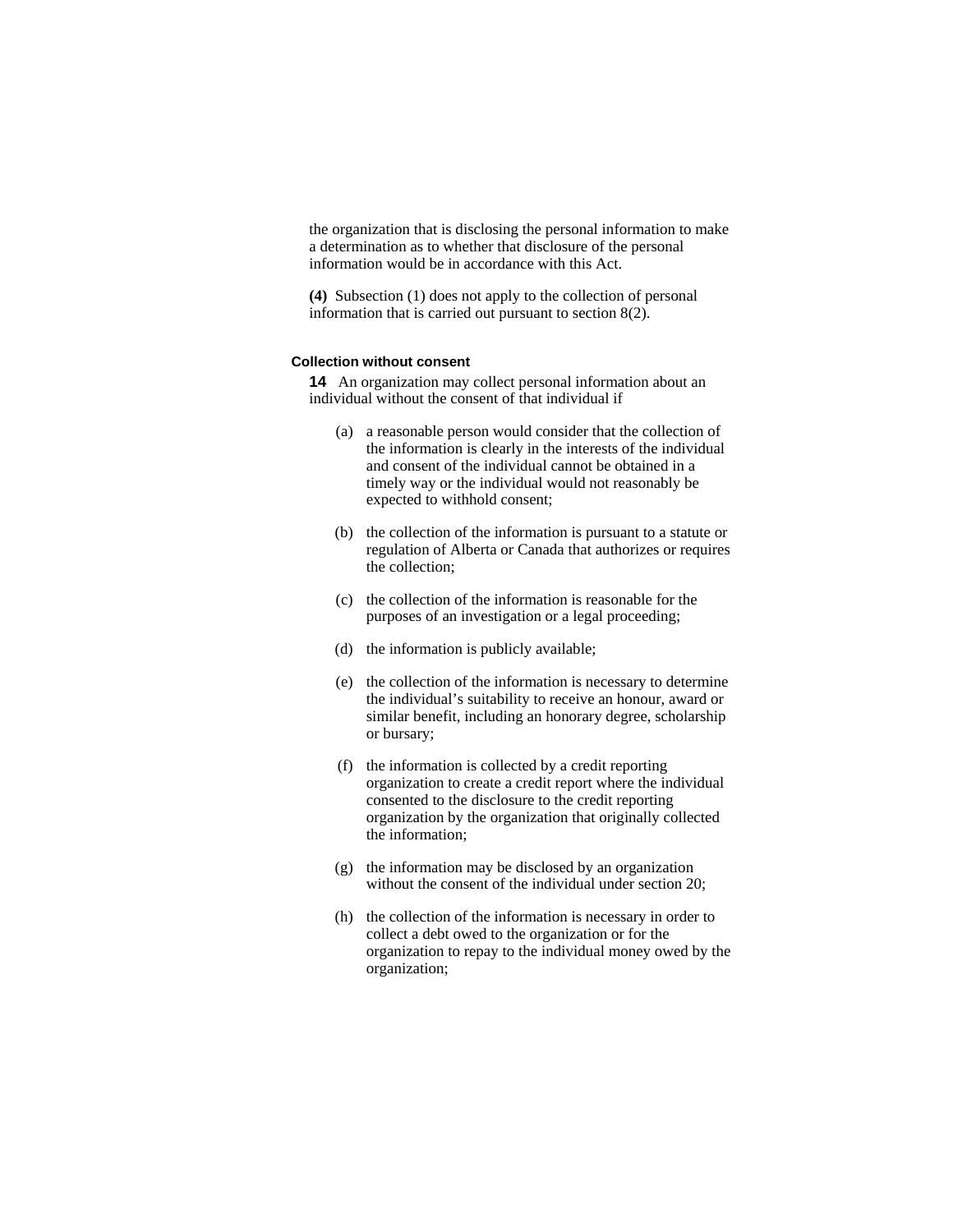- (i) the organization collecting the information is an archival institution and the collection of the information is reasonable for archival purposes or research;
- (j) the collection of the information meets the requirements respecting archival purposes or research set out in the regulations and it is not reasonable to obtain the consent of the individual whom the information is about.

### **Collection of personal employee information**

**15(1)** Notwithstanding anything in this Act other than subsection (2), an organization may collect personal employee information about an individual without the consent of the individual if

- (a) the individual is an employee of the organization, or
- (b) the collection of the information is for the purpose of recruiting a potential employee.

**(2)** An organization shall not collect personal employee information about an individual unless

- (a) the collection is reasonable for the purposes for which it is being collected, and
- (b) the personal employee information includes only personal information that is related to the employment or volunteer work relationship of the individual.

**(3)** An organization may disclose personal employee information about an individual without the consent of the individual where that information is being disclosed to an organization that is collecting that information under subsection (1).

**(4)** If an organization collects personal employee information about an individual in relation to the recruitment of a potential employee and the individual is not hired or otherwise engaged as a result of that recruitment, the organization must, if the information is still under its control, either destroy the information that was collected or turn it over to that individual unless that individual consents otherwise.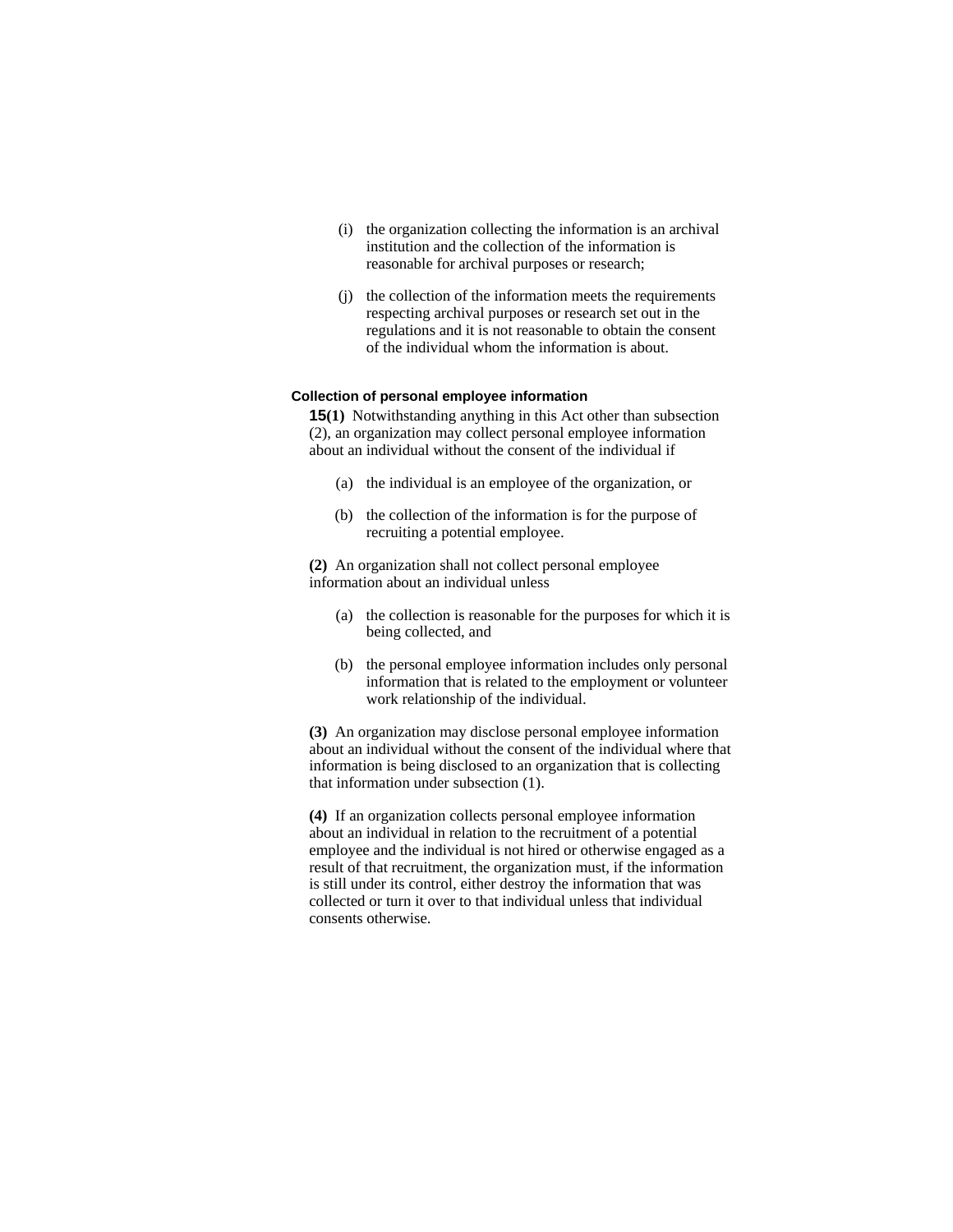# **Division 4 Use of Personal Information**

### **Limitations on use**

**16(1)** An organization may use personal information only for purposes that are reasonable.

**(2)** Where an organization uses personal information, it may do so only to the extent that is reasonable for meeting the purposes for which the information is used.

#### **Use without consent**

**17** An organization may use personal information about an individual without the consent of the individual if

- (a) a reasonable person would consider that the use of the information is clearly in the interests of the individual and consent of the individual cannot be obtained in a timely way or the individual would not reasonably be expected to withhold consent;
- (b) the use of the information is pursuant to a statute or regulation of Alberta or Canada that authorizes or requires the use;
- (c) the use of the information is reasonable for the purposes of an investigation or a legal proceeding;
- (d) the information is publicly available;
- (e) the use of the information is necessary to determine the individual's suitability to receive an honour, award or similar benefit, including an honorary degree, scholarship or bursary;
- (f) a credit reporting organization was permitted to collect the information under section 14(f) and the information is not used by the credit reporting organization for any purpose other than to create a credit report;
- (g) the information may be disclosed by an organization without the consent of the individual under section 20;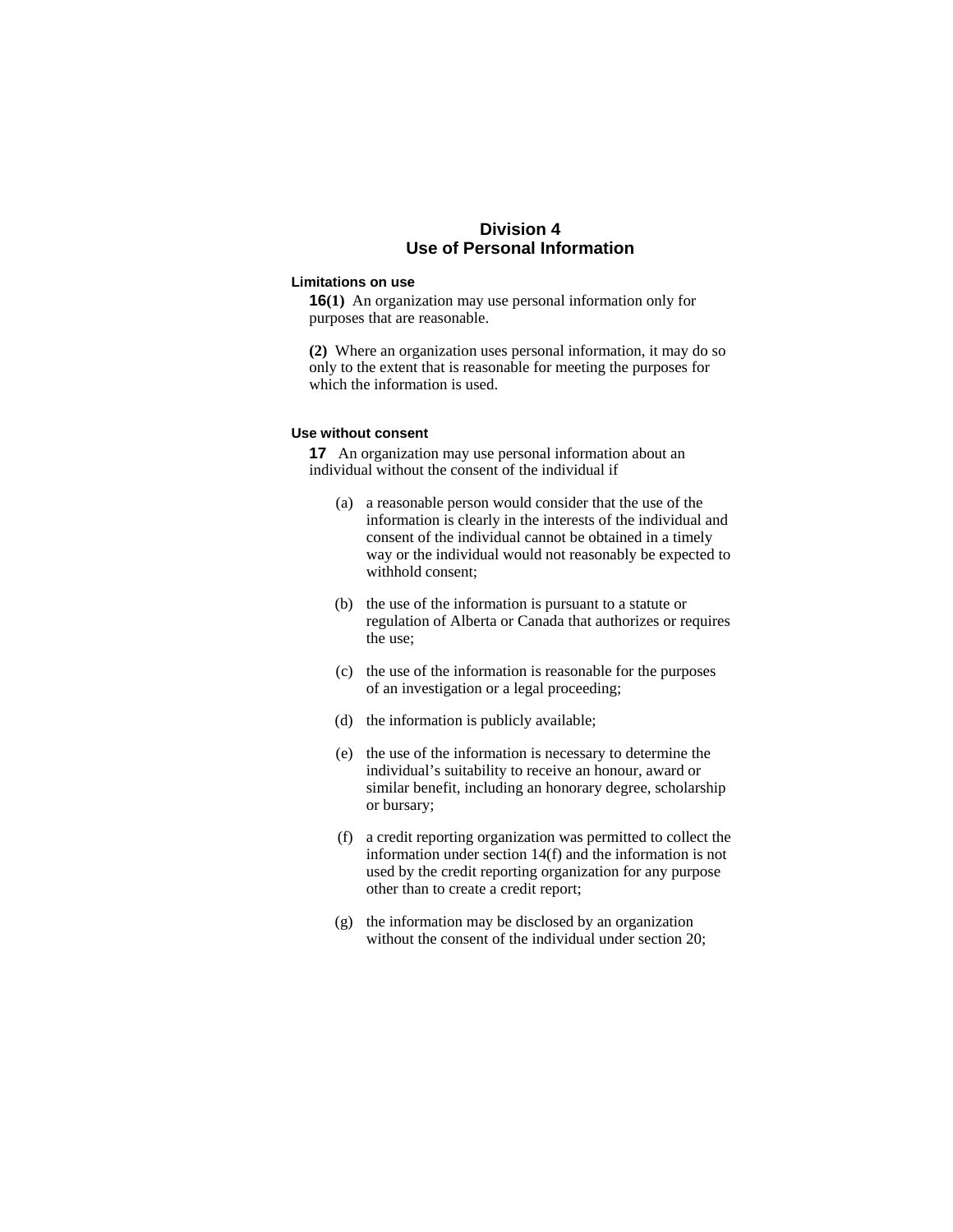- (h) the use of the information is necessary to respond to an emergency that threatens the life, health or security of an individual or the public;
- (i) the use of the information is necessary in order to collect a debt owed to the organization or for the organization to repay to the individual money owed by the organization;
- (j) the organization using the information is an archival institution and the use of the information is reasonable for archival purposes or research;
- (k) the use of the information meets the requirements respecting archival purposes or research set out in the regulations and it is not reasonable to obtain the consent of the individual whom the information is about.

#### **Use of personal employee information**

**18(1)** Notwithstanding anything in this Act other than subsection (2), an organization may use personal employee information about an individual without the consent of the individual if

- (a) the individual is an employee of the organization, or
- (b) the use of the information is for the purpose of recruiting a potential employee.

**(2)** An organization shall not use personal employee information about an individual unless

- (a) the use is reasonable for the purposes for which it is being used, and
- (b) the personal employee information includes only personal information that is related to the employment or volunteer work relationship of the individual.

**(3)** If an organization uses personal employee information about an individual in relation to the recruitment of a potential employee and the individual is not hired or otherwise engaged as a result of that recruitment, the organization must, if the information is still under its control, either destroy the information that was used or turn it over to that individual unless that individual consents otherwise.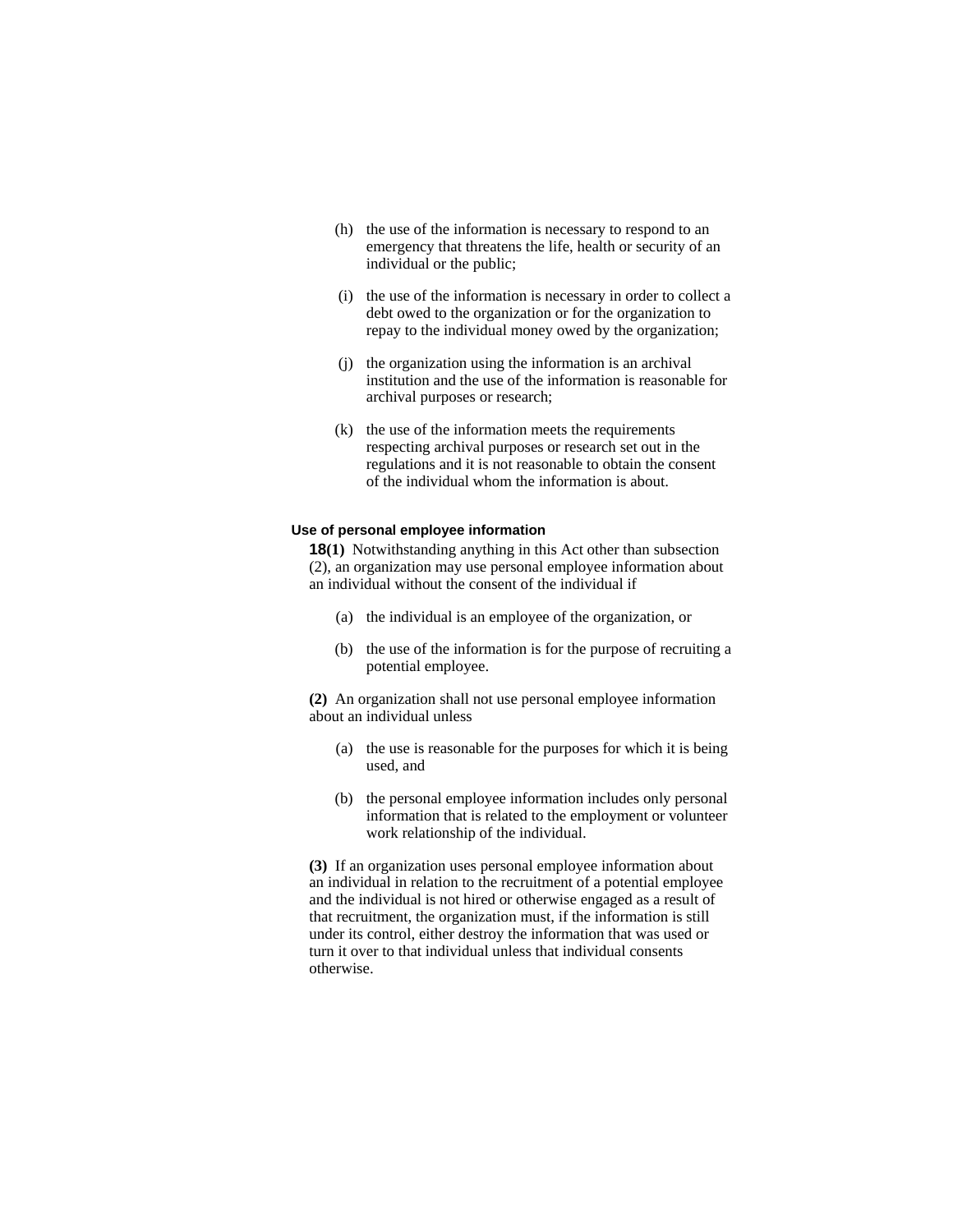# **Division 5 Disclosure of Personal Information**

#### **Limitations on disclosure**

**19(1)** An organization may disclose personal information only for purposes that are reasonable.

**(2)** Where an organization discloses personal information, it may do so only to the extent that is reasonable for meeting the purposes for which the information is disclosed.

### **Disclosure without consent**

**20** An organization may disclose personal information about an individual without the consent of the individual if

- (a) a reasonable person would consider that the disclosure of the information is clearly in the interests of the individual and consent of the individual cannot be obtained in a timely way or the individual would not reasonably be expected to withhold consent;
- (b) the disclosure of the information is pursuant to a statute or regulation of Alberta or Canada that authorizes or requires the disclosure;
- (c) the disclosure of the information is in accordance with a provision of a treaty that
	- (i) authorizes or requires its disclosure, and
	- (ii) is made under an enactment of Alberta or Canada;
- (d) the disclosure of the information is for the purpose of complying with a subpoena, warrant or order issued or made by a court, person or body having jurisdiction to compel the production of information or with a rule of court that relates to the production of information;
- (e) the disclosure of the information is to a public body or a law enforcement agency in Canada to assist in an investigation
	- (i) undertaken with a view to a law enforcement proceeding, or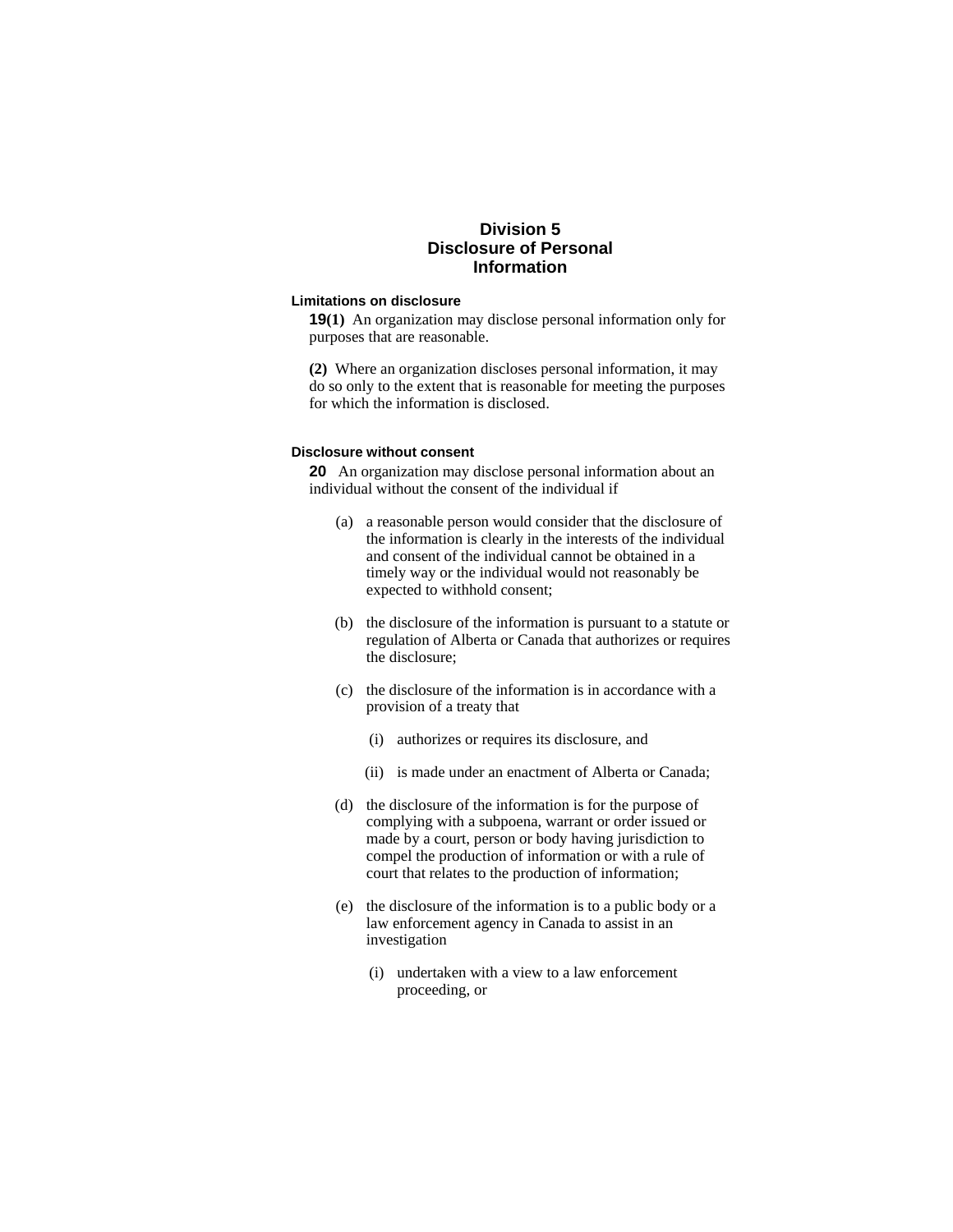- (ii) from which a law enforcement proceeding is likely to result;
- (f) the disclosure of the information is necessary to respond to an emergency that threatens the life, health or security of an individual or the public;
- (g) the disclosure of the information is for the purposes of contacting the next of kin or a friend of an injured, ill or deceased individual;
- (h) the disclosure of the information is necessary in order to collect a debt owed to the organization or for the organization to repay to the individual money owed by the organization;
- (i) the information is publicly available;
- (j) the disclosure of the information is to the surviving spouse or adult interdependent partner or to a relative of a deceased individual if, in the opinion of the organization, the disclosure is reasonable;
- (k) the disclosure of the information is necessary to determine the individual's suitability to receive an honour, award or similar benefit, including an honorary degree, scholarship or bursary;
- (l) the disclosure of the information is reasonable for the purposes of an investigation or a legal proceeding;
- (m) the disclosure of the information is for the purposes of protecting against or for the prevention, detection or suppression of fraud and the organization disclosing the information is permitted or otherwise empowered or recognized under an enactment of Alberta or Canada to carry out those purposes;
- (n) a credit reporting organization is permitted to disclose the information under Part 5 of the *Fair Trading Act*;
- (o) the organization disclosing the information is an archival institution and the disclosure of the information is reasonable for archival purposes or research;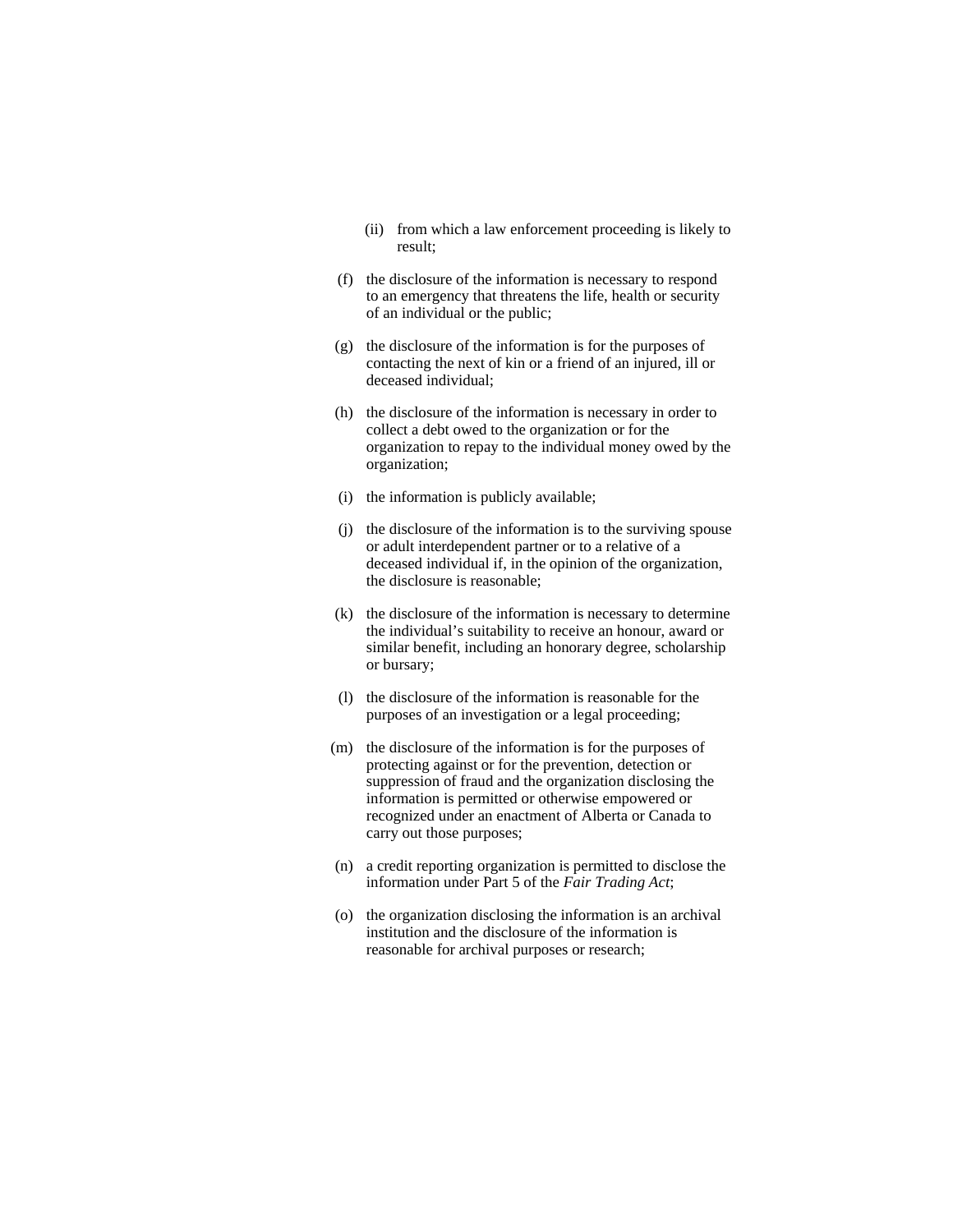(p) the disclosure of the information meets the requirements respecting archival purposes or research set out in the regulations and it is not reasonable to obtain the consent of the individual whom the information is about.

#### **Disclosure of personal employee information**

**21(1)** Notwithstanding anything in this Act other than subsection (2), an organization may disclose personal employee information about an individual without the consent of the individual if

- (a) the individual is or was an employee of the organization, or
- (b) the disclosure of the information is for the purpose of recruiting a potential employee.

**(2)** An organization shall not disclose personal employee information about an individual unless

- (a) the disclosure is reasonable for the purposes for which it is being disclosed, and
- (b) the personal employee information includes only personal information that is related to the employment or volunteer work relationship of the individual.

**(3)** If an organization discloses personal employee information about an individual in relation to the recruitment of a potential employee and the individual is not hired or otherwise engaged as a result of that recruitment, the organization must, if the information is still under its control, either destroy the information that was being disclosed or turn it over to that individual unless that individual consents otherwise.

# **Division 6 Business Transactions**

# **Disclosure respecting acquisition of a business, etc.**

**22(1)** In this section,

 (a) "business transaction" means a transaction consisting of the purchase, sale, lease, merger or amalgamation or any other type of acquisition or disposal of, or the taking of a security interest in respect of, an organization or a portion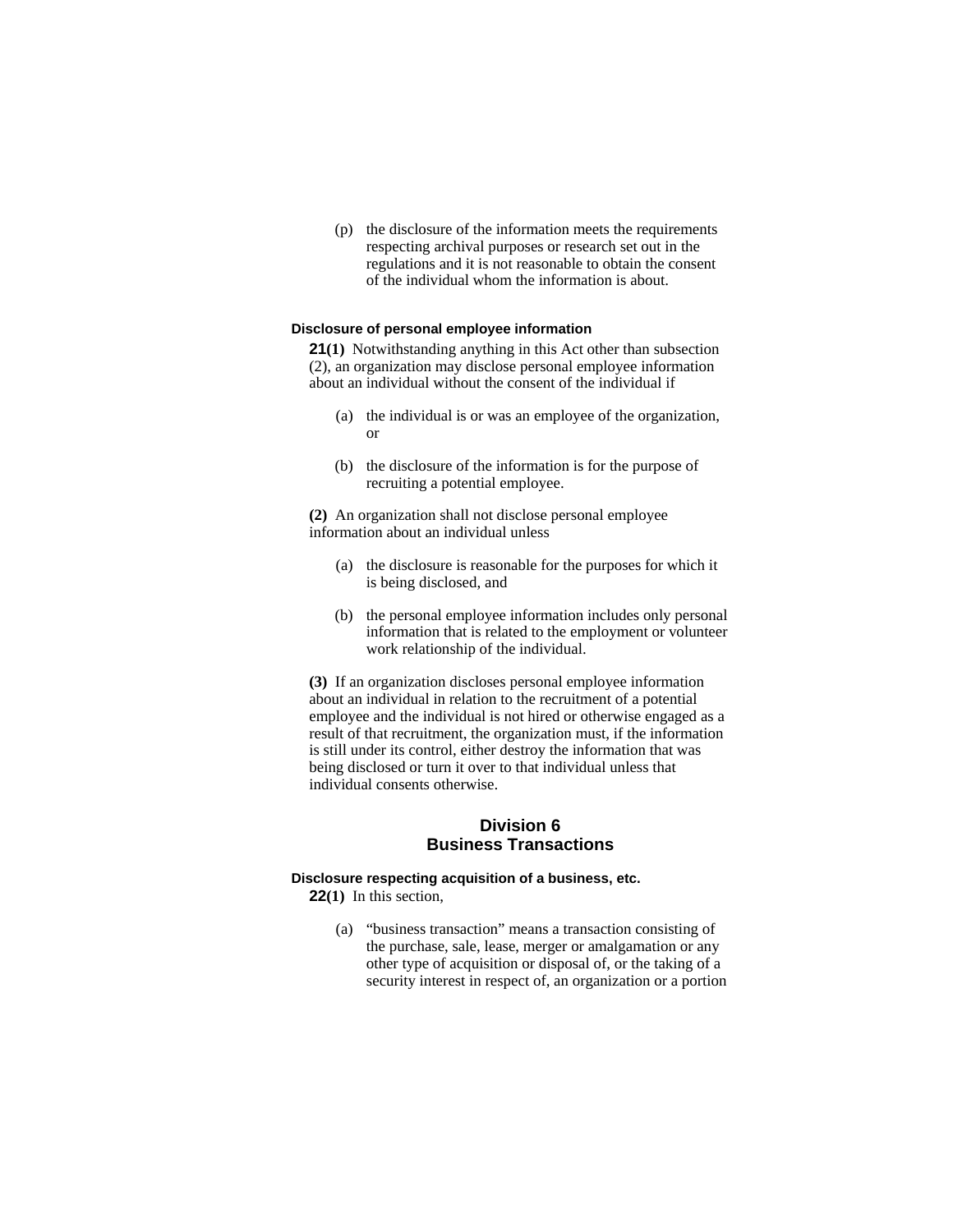of an organization or any business or activity or business asset of an organization and includes a prospective transaction of such a nature;

(b) "party" includes a prospective party.

**(2)** For the purposes of a business transaction between 2 or more organizations, the organizations that are the parties to that business transaction may,

- (a) during the period leading up to and including the completion, if any, of the business transaction, collect, use and disclose personal information about individuals without the consent of the individuals if
	- (i) the parties have entered into an agreement under which the collection, use and disclosure of the information is restricted to those purposes that relate to the business transaction, and
	- (ii) the information is necessary
		- (A) for the parties to determine whether to proceed with the business transaction, and
		- (B) if the determination is to proceed with the business transaction, for the parties to carry out and complete the business transaction,

### and

- (b) where the business transaction is completed, collect, use and disclose personal information about individuals without the consent of the individuals if
	- (i) the parties have entered into an agreement under which the parties undertake to use and disclose the information only for those purposes for which the information was initially collected from or in respect of the individuals, and
	- (ii) the information relates solely to the carrying on of the business or activity or the carrying out of the objects for which the business transaction took place.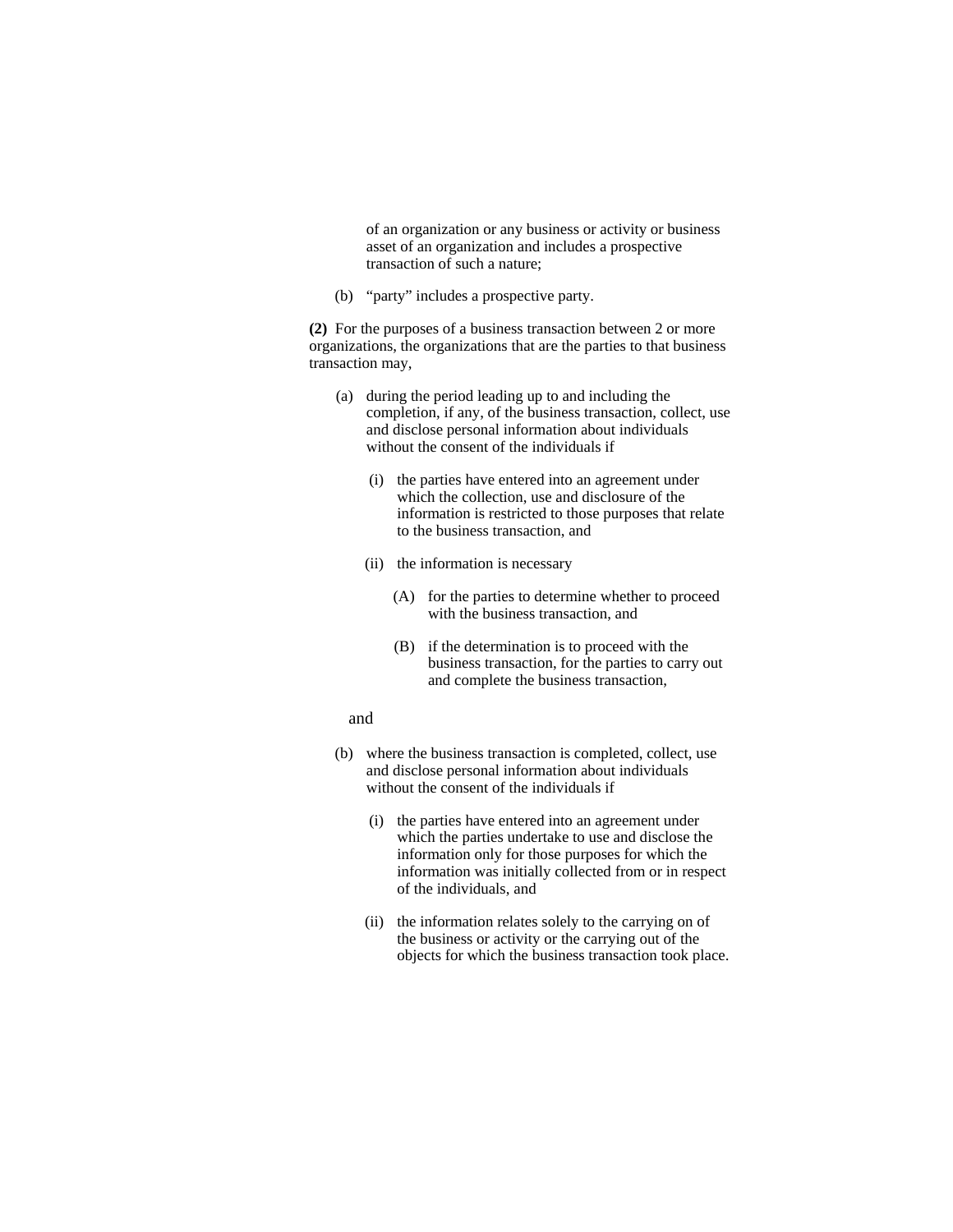**(3)** If a business transaction does not proceed or is not completed, the party to whom the personal information was disclosed must, if the information is still in the custody of or under the control of that party, either destroy the information or turn it over to the party that disclosed the information.

**(4)** Nothing in this section is to be construed so as to restrict a party to a business transaction from obtaining consent of an individual to the collection, use or disclosure of personal information about the individual for purposes that are beyond the purposes for which the party obtained the information under this section.

**(5)** This section does not apply to a business transaction where the primary purpose, objective or result of the transaction is the purchase, sale, lease, transfer, disposal or disclosure of personal information.

# **Part 3 Access to and Correction and Care of Personal Information**

# **Division 1 Access and Correction**

# **Definitions**

**23** In this Division,

- (a) "applicant" means an individual who makes a written request in accordance with section 26;
- (b) "organization" does not include any person acting on behalf of an organization.

#### **Access**

**24(1)** Subject to subsections (2) to (4), on the request of an individual for access to personal information about the individual and taking into consideration what is reasonable, an organization must provide the individual with access to the following:

 (a) the individual's personal information that is in the custody or under the control of the organization;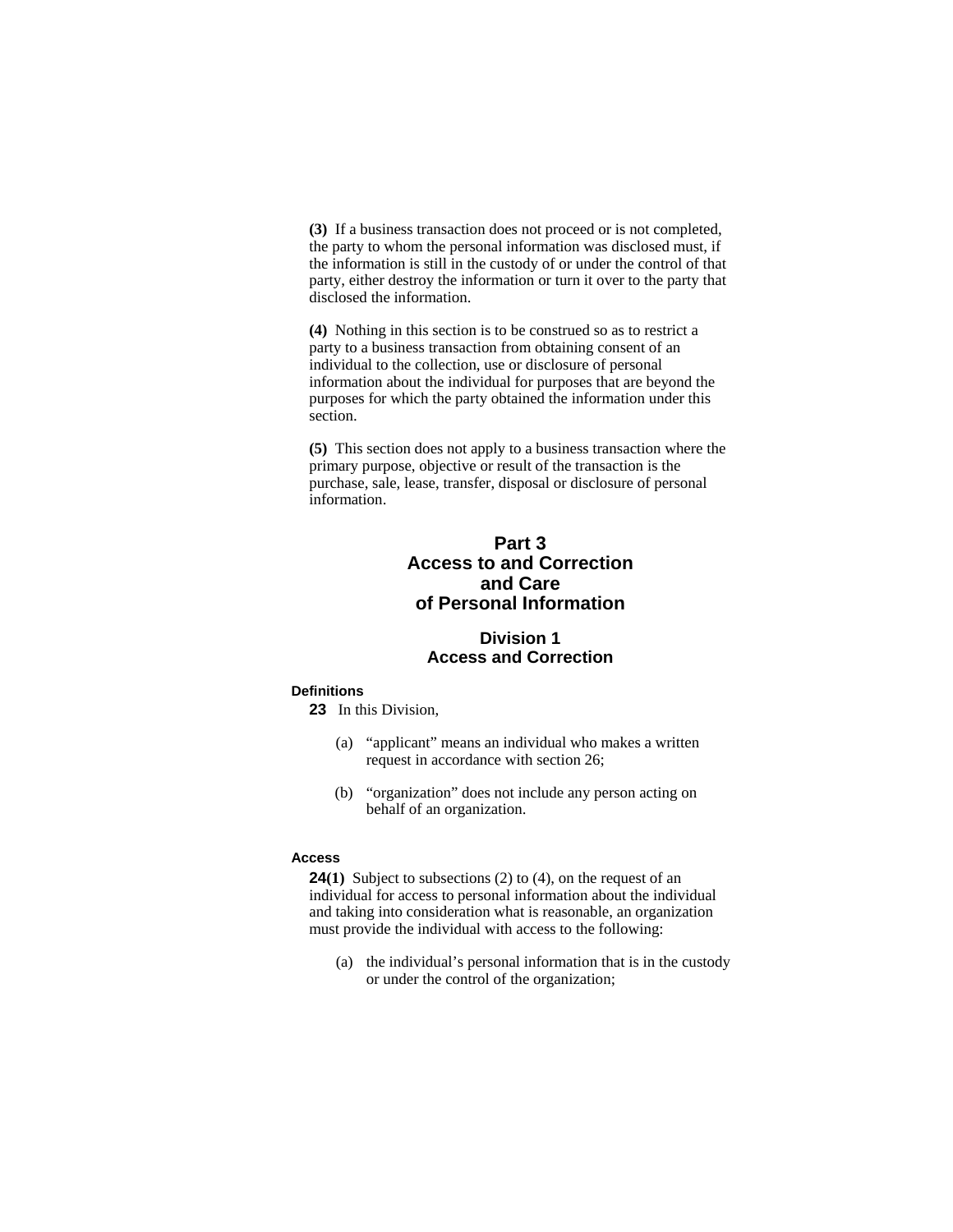- (b) the purposes for which the personal information referred to in clause (a) has been and is being used by the organization;
- (c) the names of the persons to whom and circumstances in which the personal information referred to in clause (a) has been and is being disclosed.

**(2)** An organization may refuse to provide access to personal information under subsection (1) if

- (a) the information is protected by any legal privilege;
- (b) the disclosure of the information would reveal confidential information that is of a commercial nature and it is not unreasonable to withhold that information;
- (c) the information was collected for an investigation or legal proceeding;
- (d) the disclosure of the information might result in that type of information no longer being provided to the organization when it is reasonable that that type of information would be provided;
- (e) the information was collected by a mediator or arbitrator or was created in the conduct of a mediation or arbitration for which the mediator or arbitrator was appointed to act
	- (i) under an agreement,
	- (ii) under an enactment, or
	- (iii) by a court;
- (f) the information relates to or may be used in the exercise of prosecutorial discretion.

**(3)** An organization shall not provide access to personal information under subsection (1) if

(a) the disclosure of the information could reasonably be expected to threaten the life or security of another individual;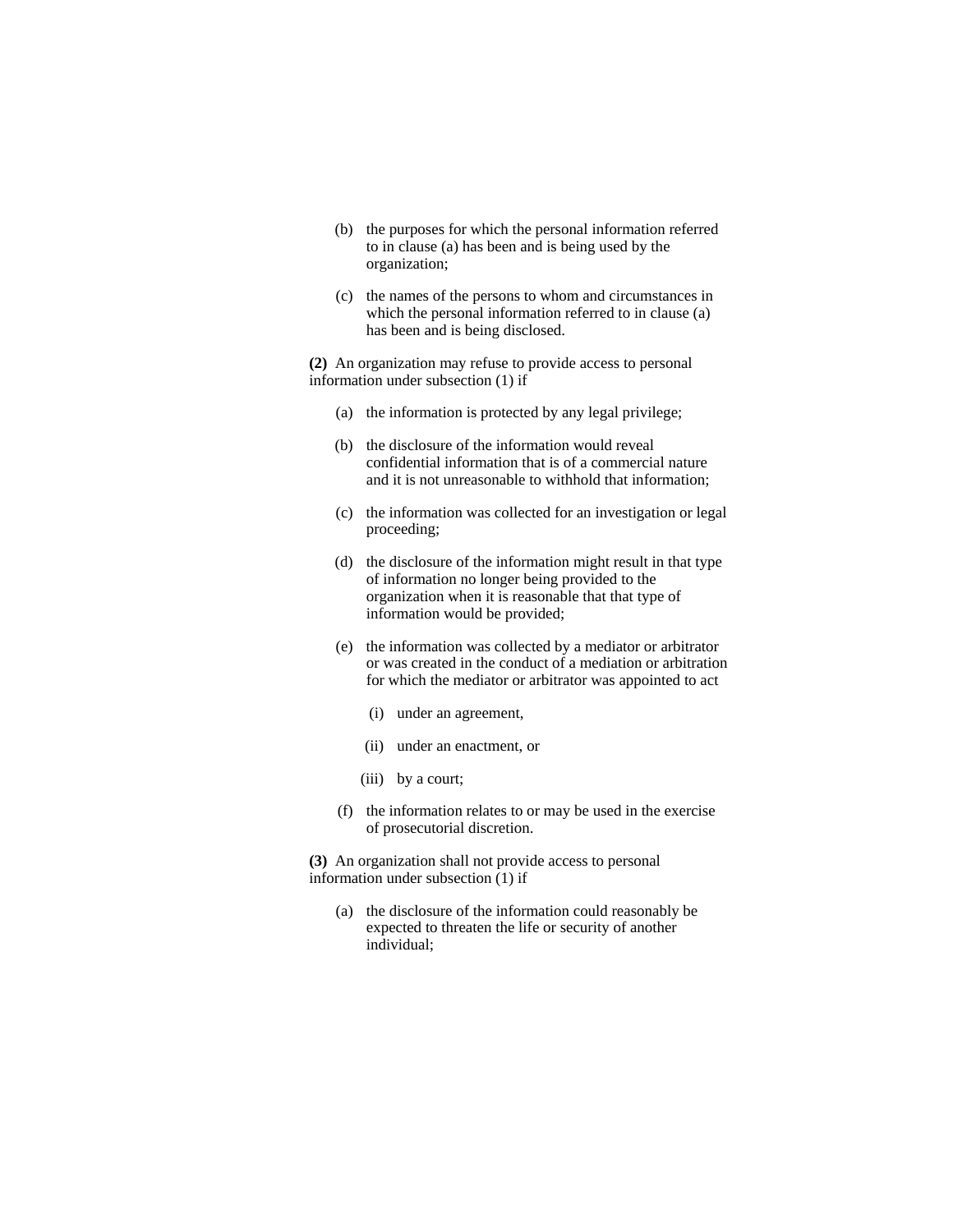- (b) the information would reveal personal information about another individual;
- (c) the information would reveal the identity of an individual who has provided an opinion about another individual and the individual providing the opinion does not consent to disclosure of his or her identity.

**(4)** If, in respect of a record, an organization is reasonably able to sever the information referred to in subsection  $(2)(b)$  or  $(3)(a)$ ,  $(b)$ or (c) from a copy of the record that contains personal information about the individual who requested it, the organization must provide the individual with access to the record after the information referred to in subsection  $(2)(b)$  or  $(3)(a)$ ,  $(b)$  or  $(c)$  has been severed.

# **Right to request correction**

**25(1)** An individual may request an organization to correct an error or omission in the personal information about the individual that is under the control of the organization.

**(2)** If there is an error or omission in personal information in respect of which a request for a correction is received by an organization under subsection (1), the organization must, subject to subsection (3),

- (a) correct the information as soon as reasonably possible, and
- (b) where the organization has disclosed the incorrect information to other organizations, send a notification containing the corrected information to each organization to which the incorrect information has been disclosed, if it is reasonable to do so.

**(3)** If an organization makes a determination not to make the correction under subsection  $(2)(a)$ , the organization must annotate the personal information under its control with the correction that was requested but not made.

**(4)** On receiving a notification under subsection (2)(b) containing corrected personal information, an organization must correct the personal information in its custody or under its control.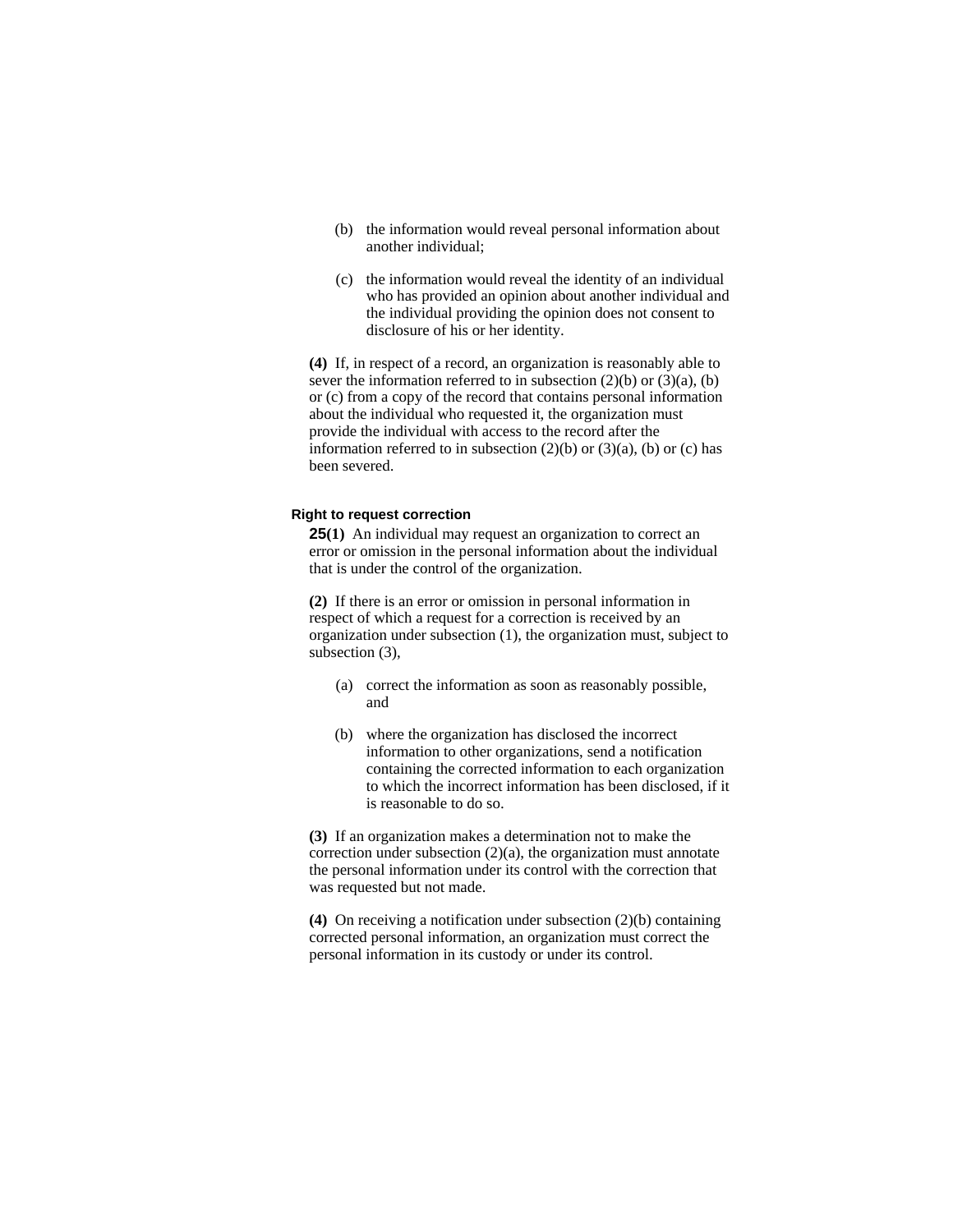**(5)** Notwithstanding anything in this section, an organization shall not correct or otherwise alter an opinion, including a professional or expert opinion.

#### **How to make a request**

**26(1)** For an individual to obtain access to personal information about that individual or make a request for a correction to personal information about that individual, the individual must make a written request to the organization setting out sufficient detail to enable the organization, with a reasonable effort, to identify the information in respect of which the written request is made.

**(2)** The applicant may ask for a copy of the record, or ask to examine the record, that contains personal information about the applicant.

#### **Duty to assist**

**27(1)** An organization must

- (a) make every reasonable effort
	- (i) to assist applicants, and
	- (ii) to respond to each applicant as accurately and completely as reasonably possible,
	- and
- (b) at the request of an applicant provide, if it is reasonable to do so, an explanation of any term, code or abbreviation used in any record provided to the applicant or that is referred to.

**(2)** An organization must, with respect to an applicant's personal information, create a record for the applicant if

- (a) the record can be created from a record that is in electronic form and that is under the control of the organization, using its normal computer hardware and software and technical expertise, and
- (b) creating the record would not unreasonably interfere with the operations of the organization.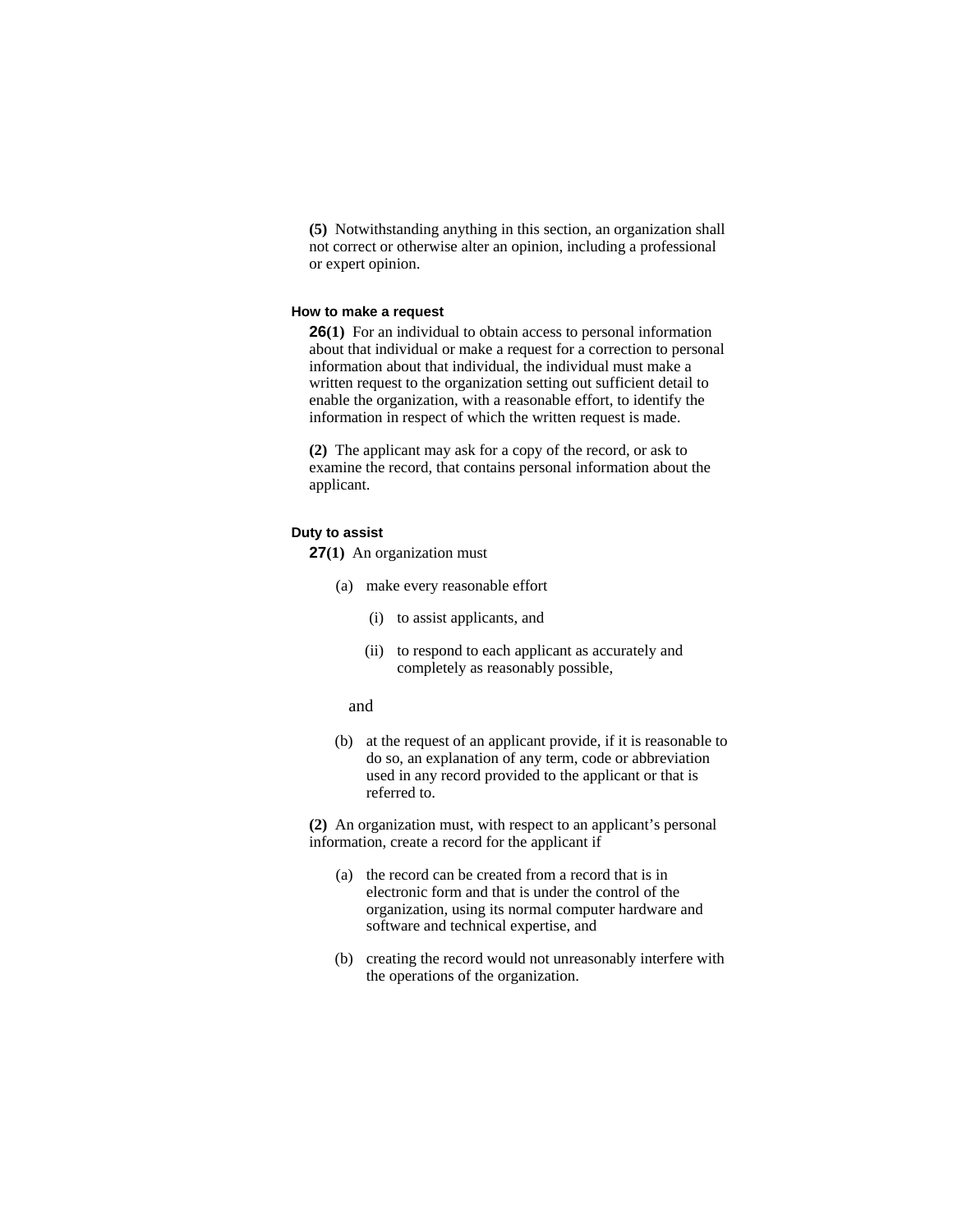#### **Time limit for responding**

**28(1)** Subject to this section, an organization must respond to an applicant not later than

- (a) 45 days from the day that the organization receives the applicant's written request referred to in section 26, or
- (b) the end of an extended time period if the time period is extended under section 31.

**(2)** An organization is not required to comply with subsection (1)(a) if the time period is extended under section 31.

**(3)** If an organization asks the Commissioner under section 37 for authorization to disregard a request, the 45-day period referred to in subsection (1) does not include the period from the start of the day in which the request is made under section 37 to the end of the day in which a decision is made by the Commissioner with respect to giving the authorization.

**(4)** If an applicant asks the Commissioner under section 46 to review a fee estimate or a refusal to excuse the payment of all or part of the fee required by the organization, the 45-day period referred to in subsection (1) does not include the period from the start of the day in which the applicant asks for the review to the end of the day in which the decision is made by the Commissioner with respect to the review.

### **Contents of response**

**29** In a response to a request made under section 24, the organization must inform the applicant

- (a) as to whether or not the applicant is entitled to or will be given access to all or part of his or her personal information,
- (b) if the applicant is entitled to or will be given access, when access will be given, and
- (c) if access to all or part of the applicant's personal information is refused,
	- (i) of the reasons for the refusal and the provision of this Act on which the refusal is based,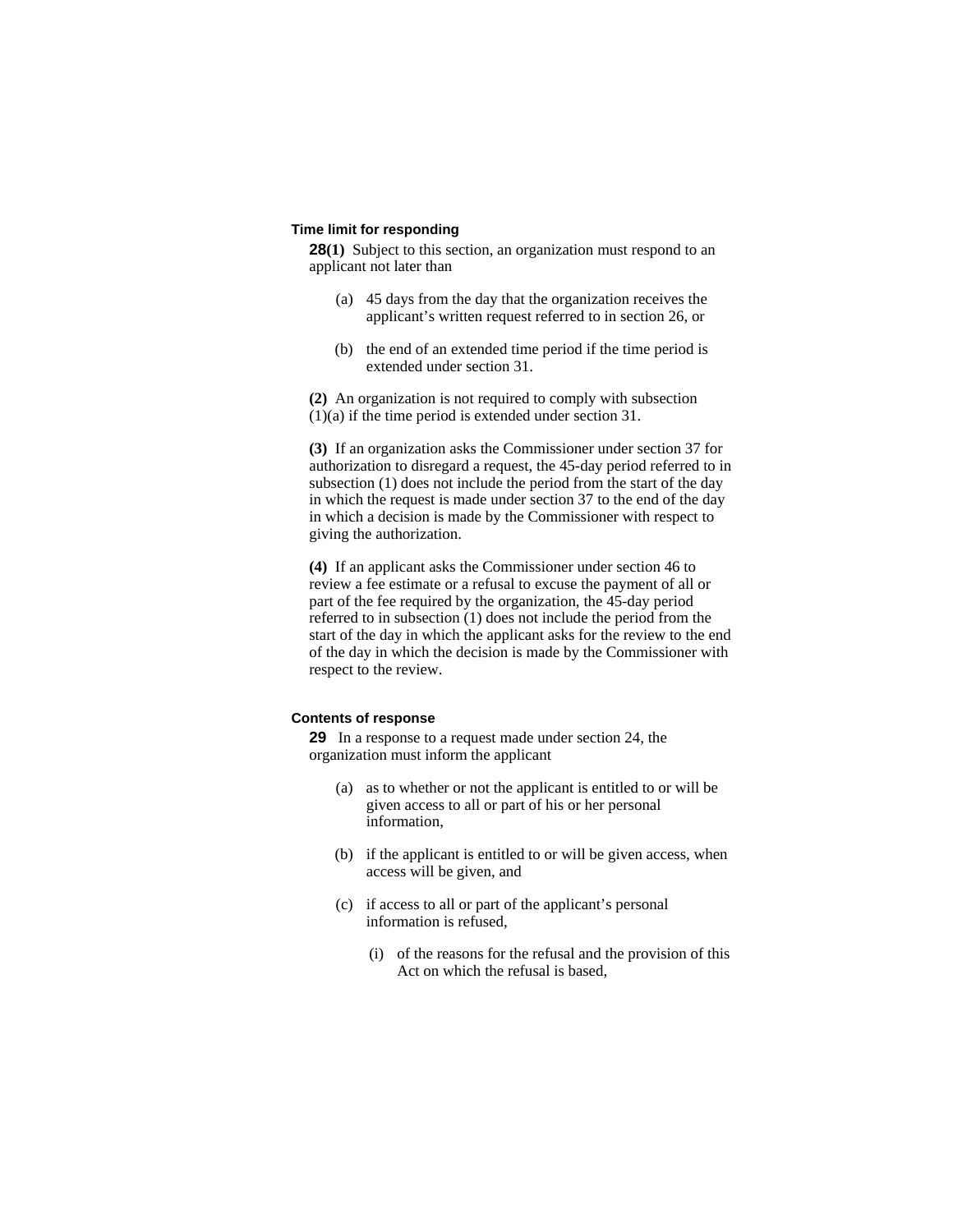- (ii) of the name of the person who can answer on behalf of the organization the applicant's questions about the refusal, and
- (iii) that the applicant may ask for a review under section 46.

#### **How access will be given**

**30** Where an applicant is informed under section 29 that access will be given, the organization must,

- (a) if an applicant has asked for a copy of the applicant's personal information and the information can reasonably be reproduced,
	- (i) provide with the response a copy of the information or the record or part of the record relating to the information, or
	- (ii) give the applicant reasons for the delay in providing the information or record,
- or
	- (b) if an applicant has asked to examine the record relating to the applicant's personal information or if the record cannot reasonably be reproduced,
		- (i) permit the applicant to examine the record or part of the record, or
		- (ii) give the applicant access in accordance with the regulations.

### **Extending the time limit for responding**

**31(1)** An organization may, with respect to a request made under section 24, extend the time period for responding to the request by up to an additional 30 days or, with the Commissioner's permission, to a longer period, if

 (a) the applicant does not give enough detail to enable the organization to identify the personal information or the record relating to the information,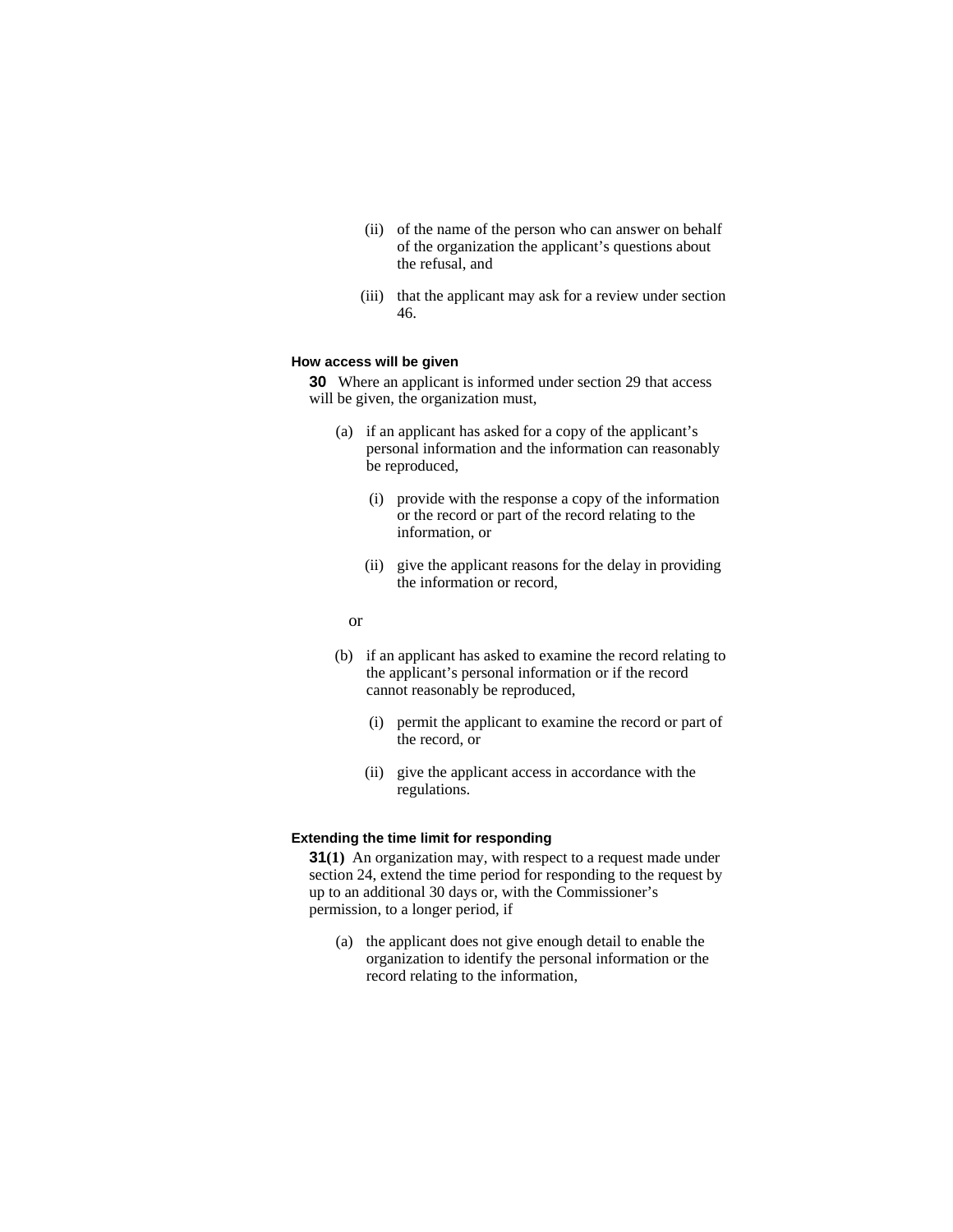- (b) a large amount of personal information is requested or must be searched,
- (c) meeting the time limit would unreasonably interfere with the operations of the organization, or
- (d) more time is needed to consult with another organization or with a public body before the organization is able to determine whether or not to give the applicant access to the requested personal information or record relating to the information.

**(2)** If the time period is extended under subsection (1), the organization must inform the applicant of the following:

- (a) the reason for the extension;
- (b) the time when a response from the organization can be expected;
- (c) that the applicant may ask for a review under section 46.

#### **Fees**

**32(1)** An organization may charge an applicant who makes a request under section 24 a reasonable fee for access to the applicant's personal information or a record relating to the information.

**(2)** Subject to the regulations, a fee is not payable by an applicant in respect of a request made under section 25.

**(3)** If an organization is intending to charge an applicant a fee for a service, the organization

- (a) must give the applicant a written estimate of the total fee before providing the service, and
- (b) may require the applicant to pay a deposit in the amount determined by the organization.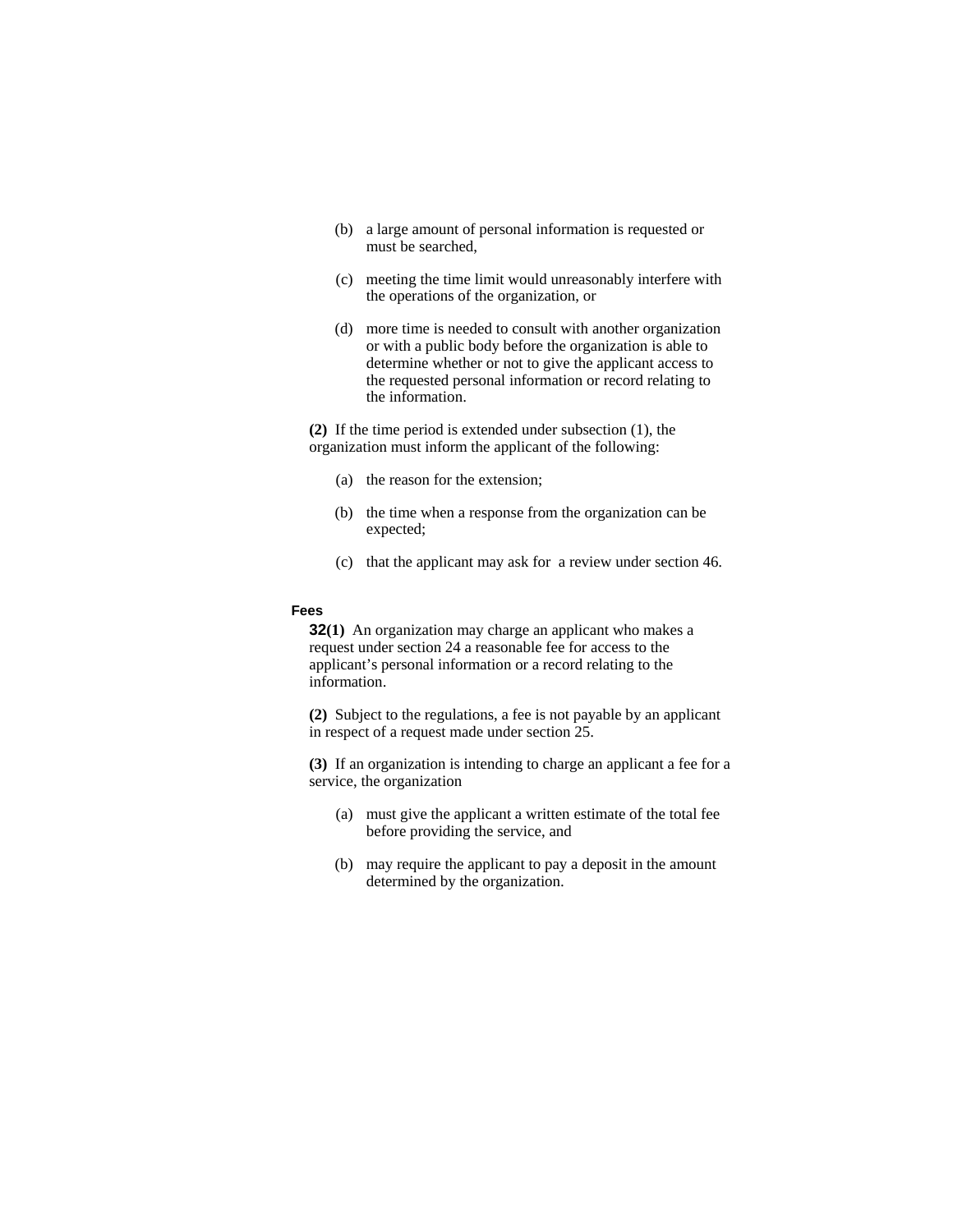# **Division 2 Care of Personal Information**

#### **Accuracy of information**

**33** An organization must make a reasonable effort to ensure that any personal information collected, used or disclosed by or on behalf of an organization is accurate and complete.

### **Protection of information**

**34** An organization must protect personal information that is in its custody or under its control by making reasonable security arrangements against such risks as unauthorized access, collection, use, disclosure, copying, modification, disposal or destruction.

# **Retention of information**

**35** Notwithstanding that a consent has been withdrawn or varied under section 9, an organization may for legal or business purposes retain personal information as long as is reasonable.

# **Part 4 Role of Commissioner**

#### **General powers of Commissioner**

**36(1)** In addition to the Commissioner's powers and duties under Part 5 with respect to reviews, the Commissioner is generally responsible for monitoring how this Act is administered to ensure that its purposes are achieved, and may

- (a) conduct investigations to ensure compliance with any provision of this Act;
- (b) make an order described in section 52 whether or not a review is requested;
- (c) inform the public about this Act;
- (d) receive comments from the public concerning the administration of this Act;
- (e) engage in or commission research into anything affecting the achievement of the purposes of this Act;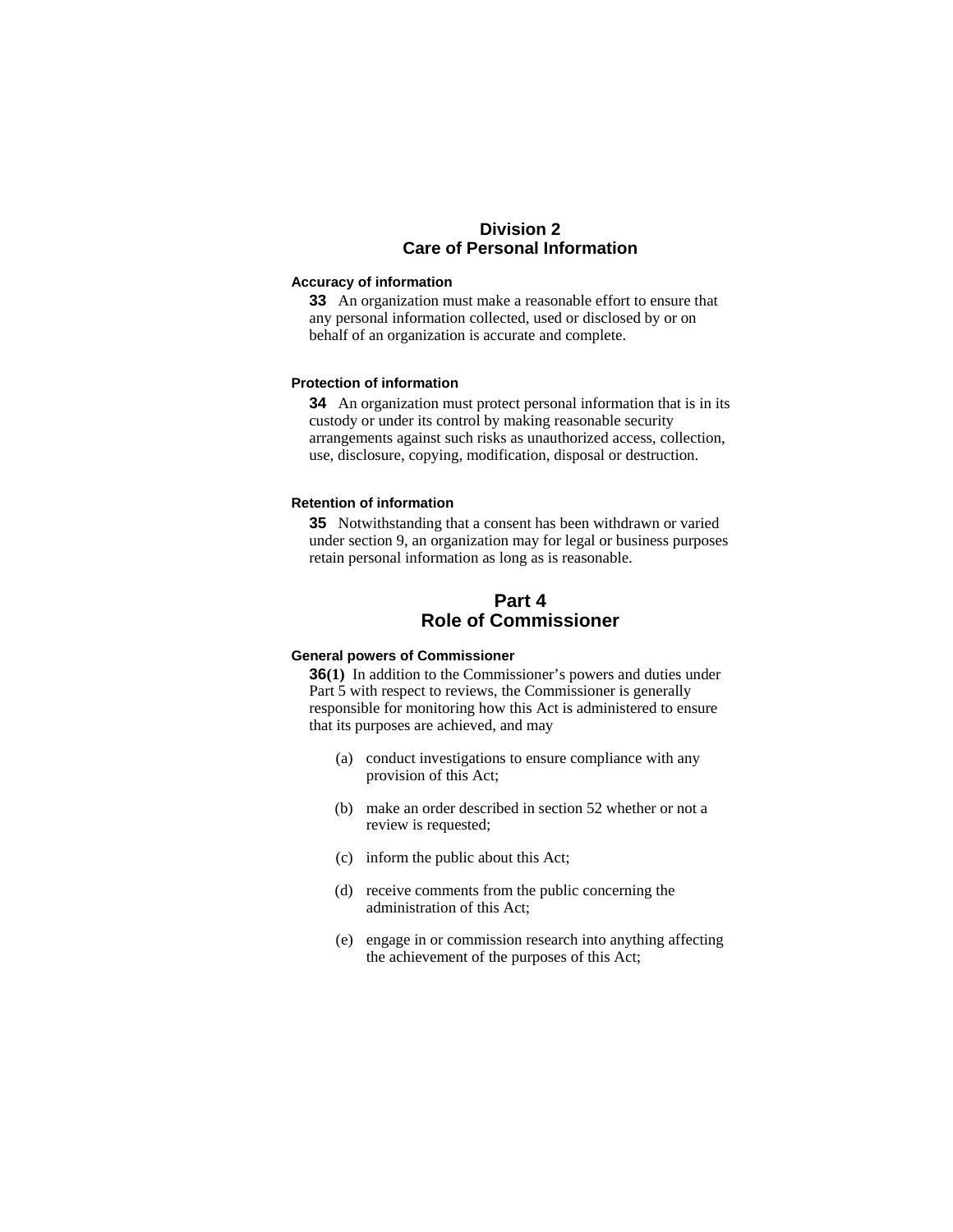- (f) comment on the implications for protection of personal information in relation to existing or proposed programs of organizations;
- (g) bring to the attention of an organization any failure by the organization to assist applicants as required under section 27;
- (h) give advice and recommendations of general application to an organization on matters respecting the rights or obligations of an organization under this Act.

**(2)** Without limiting subsection (1), the Commissioner may investigate and attempt to resolve complaints that

- (a) a duty imposed by section 27 has not been performed;
- (b) an extension of a time period under section 31 for responding to a request is not justified;
- (c) a fee estimated or required by an organization under this Act is inappropriate;
- (d) a correction of personal information requested under section 25 has been refused without justification;
- (e) personal information has been collected, used or disclosed by an organization in contravention of this Act or in circumstances that are not in compliance with this Act;
- (f) an organization is not in compliance with this Act.

**(3)** The Commissioner may, on request, give advance rulings in respect of any matters that are or could potentially be the subject of an investigation by the Commissioner under this Act.

#### **Power to authorize an organization to disregard requests**

**37** If an organization asks, the Commissioner may authorize the organization to disregard one or more requests made under section 24 or 25 if

 (a) because of their repetitious or systematic nature, the requests would unreasonably interfere with the operations of the organization or amount to an abuse of the right to make those requests, or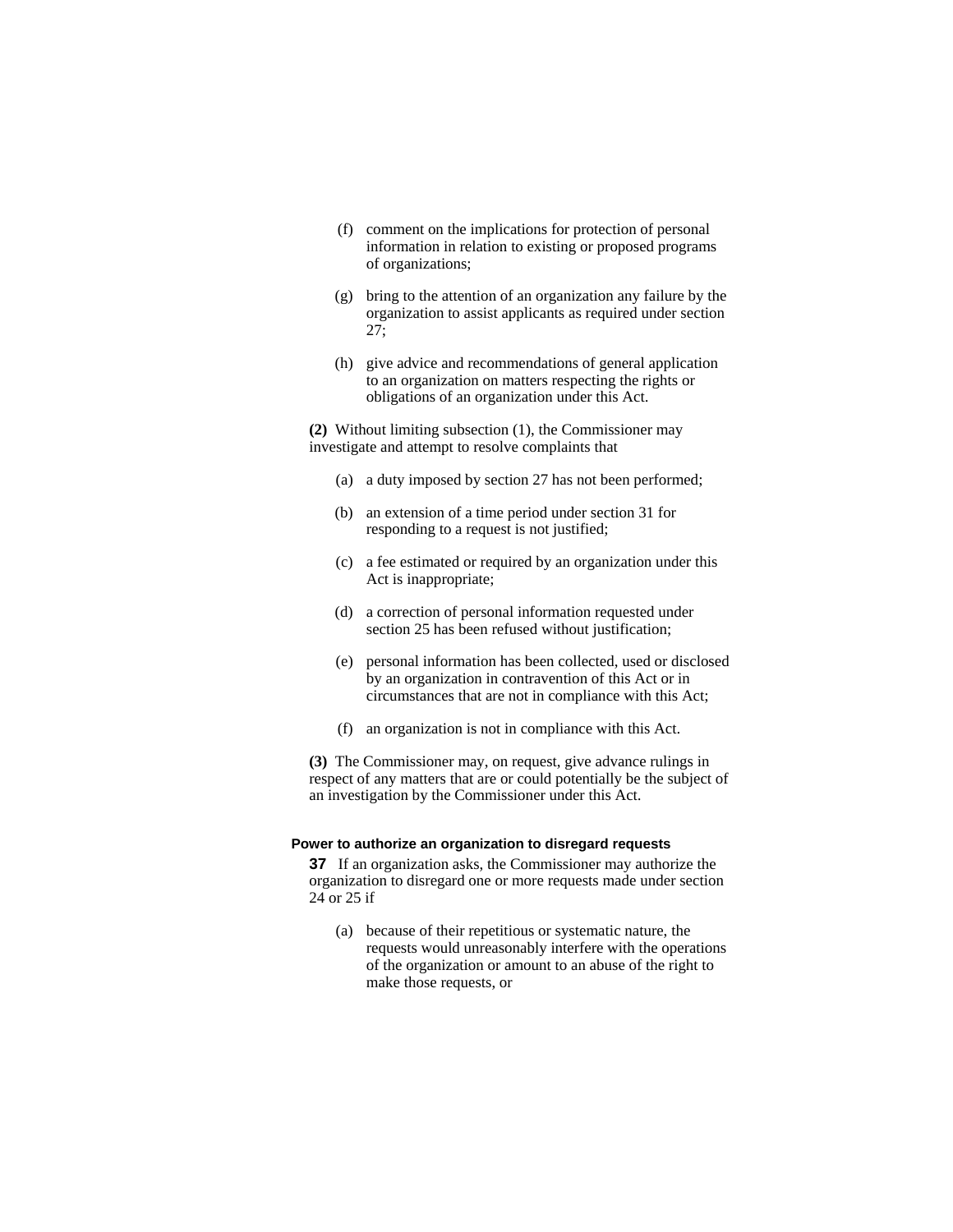(b) one or more of the requests are frivolous or vexatious.

### **Powers of Commissioner re investigations or inquiries**

**38(1)** In conducting an investigation under section 36 or an inquiry under section 50, the Commissioner has all the powers, privileges and immunities of a commissioner under the *Public Inquiries Act* and the powers given by subsection (2) of this section.

**(2)** The Commissioner may require any record to be produced to the Commissioner and may examine any information in a record, including personal information, whether or not the record is subject to this Act.

**(3)** Notwithstanding any other enactment or any privilege of the law of evidence, an organization must produce to the Commissioner within 10 days any record or a copy of any record required under subsection (1) or (2).

**(4)** If an organization is required to produce a record under subsection  $(1)$  or  $(2)$  and it is not reasonable to make a copy of the record, the organization may require the Commissioner to examine the original record at its site.

**(5)** After completing a review or investigating a complaint, the Commissioner must return any record or any copy of any record produced.

**(6)** The Commissioner may publish in a complete or abridged form a report made in respect of an investigation.

# **Statements not admissible in evidence**

**39(1)** A statement made or an answer given by a person during an investigation or inquiry by the Commissioner is inadmissible in evidence in court or in any other proceeding, except

- (a) in a prosecution for perjury in respect of sworn testimony,
- (b) in a prosecution for an offence under this Act, or
- (c) in an application for judicial review or an appeal from a decision with respect to an application for judicial review.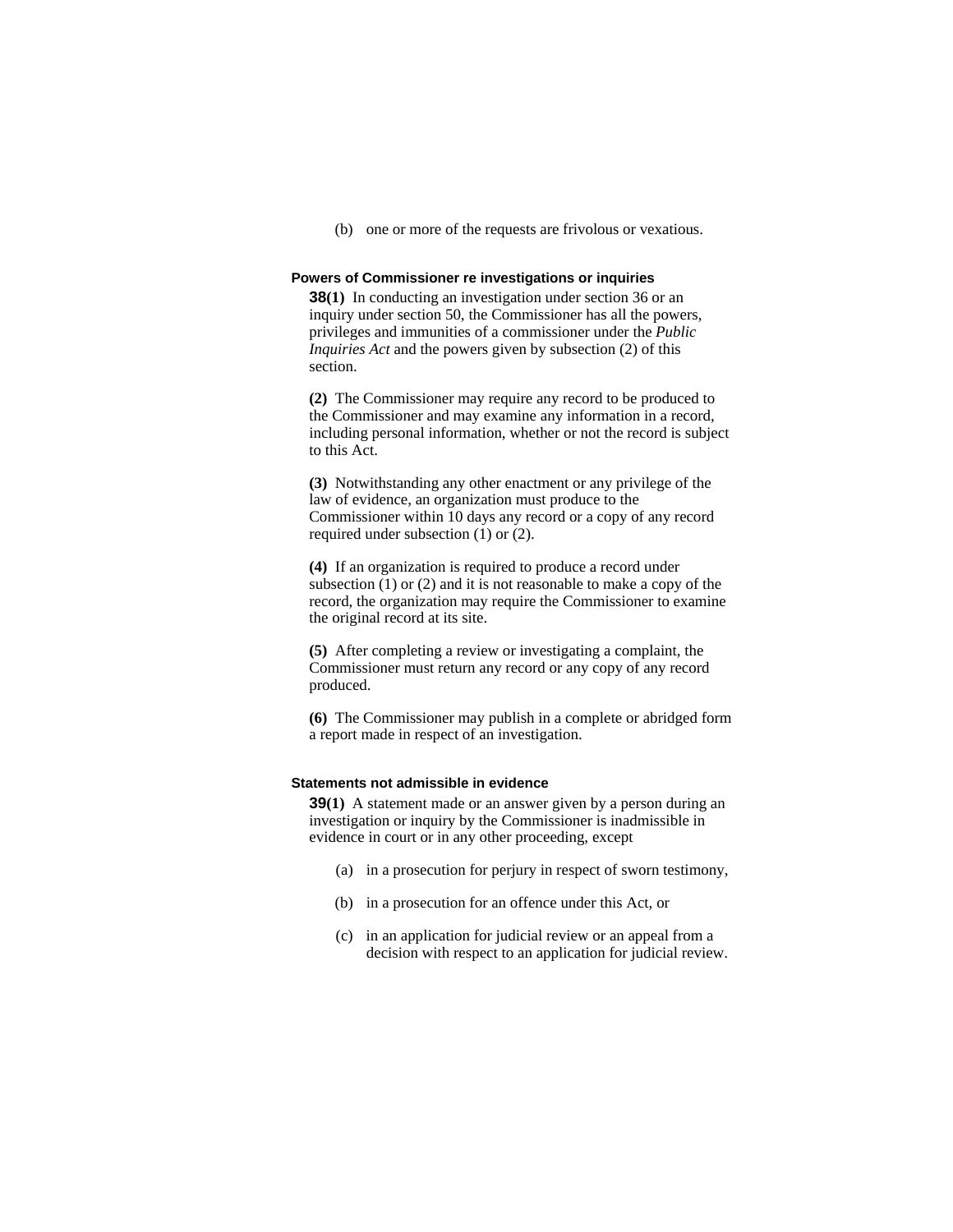**(2)** Subsection (1) applies also in respect of evidence of the existence of proceedings conducted before the Commissioner.

#### **Privileged information**

**40** Anything said, any information supplied or any record produced by a person during an investigation or inquiry by the Commissioner is privileged in the same manner as if the investigation or inquiry were a proceeding in a court.

#### **Restrictions on disclosure of information**

**41(1)** The Commissioner and anyone acting for or under the direction of the Commissioner shall not disclose any information obtained in performing their duties, powers and functions under this Act, except as provided in subsections (2) to (4).

**(2)** The Commissioner may disclose, or may authorize anyone acting for or under the direction of the Commissioner to disclose, information that is necessary for the purposes of

- (a) conducting an investigation or inquiry under this Act, or
- (b) establishing the grounds for findings and recommendations contained in a report under this Act.

**(3)** In conducting an investigation or inquiry under this Act and in a report under this Act, the Commissioner and anyone acting for or under the direction of the Commissioner must take every reasonable precaution to avoid disclosing, and shall not disclose, any information that an organization would be required or permitted to refuse access to if access to personal information were requested under section 24.

**(4)** The Commissioner may disclose, or may authorize anyone acting for or under the direction of the Commissioner to disclose, information in the course of a prosecution, application or appeal referred to in section 39.

#### **Protection of Commissioner and staff**

**42** No proceedings lie against the Commissioner, or against anyone acting for or under the direction of the Commissioner, for anything done, reported or said in good faith in the exercise or performance or the intended exercise or performance of a duty, power or function under this Part or Part 5.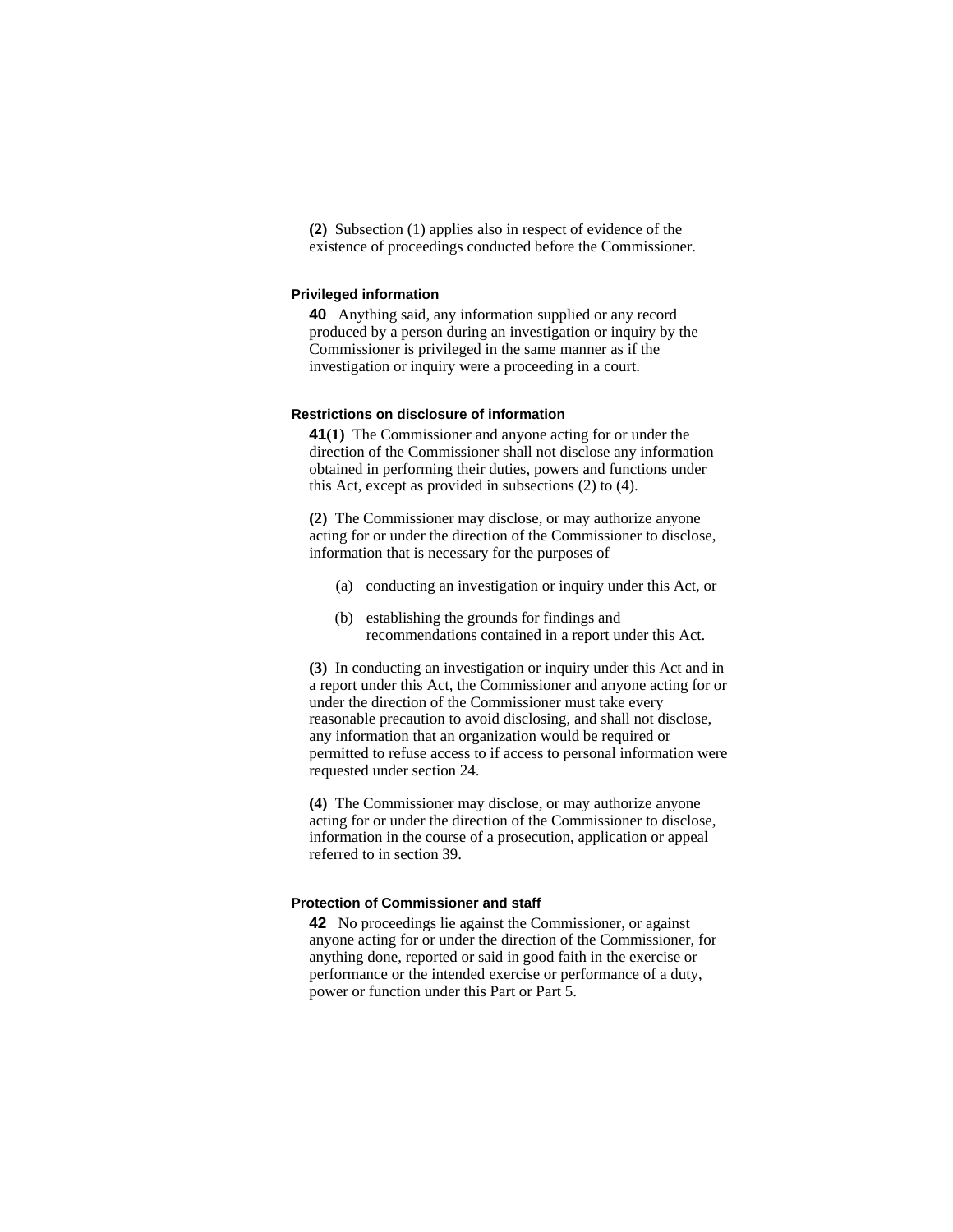### **Delegation by the Commissioner**

**43(1)** The Commissioner may delegate to any person any duty, power or function of the Commissioner under this Act except the power to delegate.

**(2)** A delegation under subsection (1) must be in writing and may contain any conditions or restrictions the Commissioner considers appropriate.

#### **Annual report of Commissioner**

**44(1)** The Commissioner must report annually to the Speaker of the Legislative Assembly on

- (a) the work of the Commissioner's office under this Act, and
- (b) any other matters relating to protection of personal information that the Commissioner considers appropriate.

**(2)** The Speaker must lay each annual report before the Legislative Assembly as soon as possible.

# **Part 5 Reviews and Orders**

#### **Definition**

**45** In this Part, "review" means a review asked for under section 46.

#### **Right to ask for a review or initiate a complaint**

**46(1)** An individual who makes a request to an organization respecting personal information about that individual may ask the Commissioner to review any decision, act or failure to act of the organization.

**(2)** An individual may initiate a complaint with respect to the issues referred to in section 36(2).

**(3)** If the Commissioner is satisfied that there are other grievance, complaint or review procedures available for the purposes of resolving issues for which a review may be requested or a complaint may be initiated under this Part, the Commissioner may require that an individual asking for a review or initiating a complaint under this Part must first exhaust those other procedures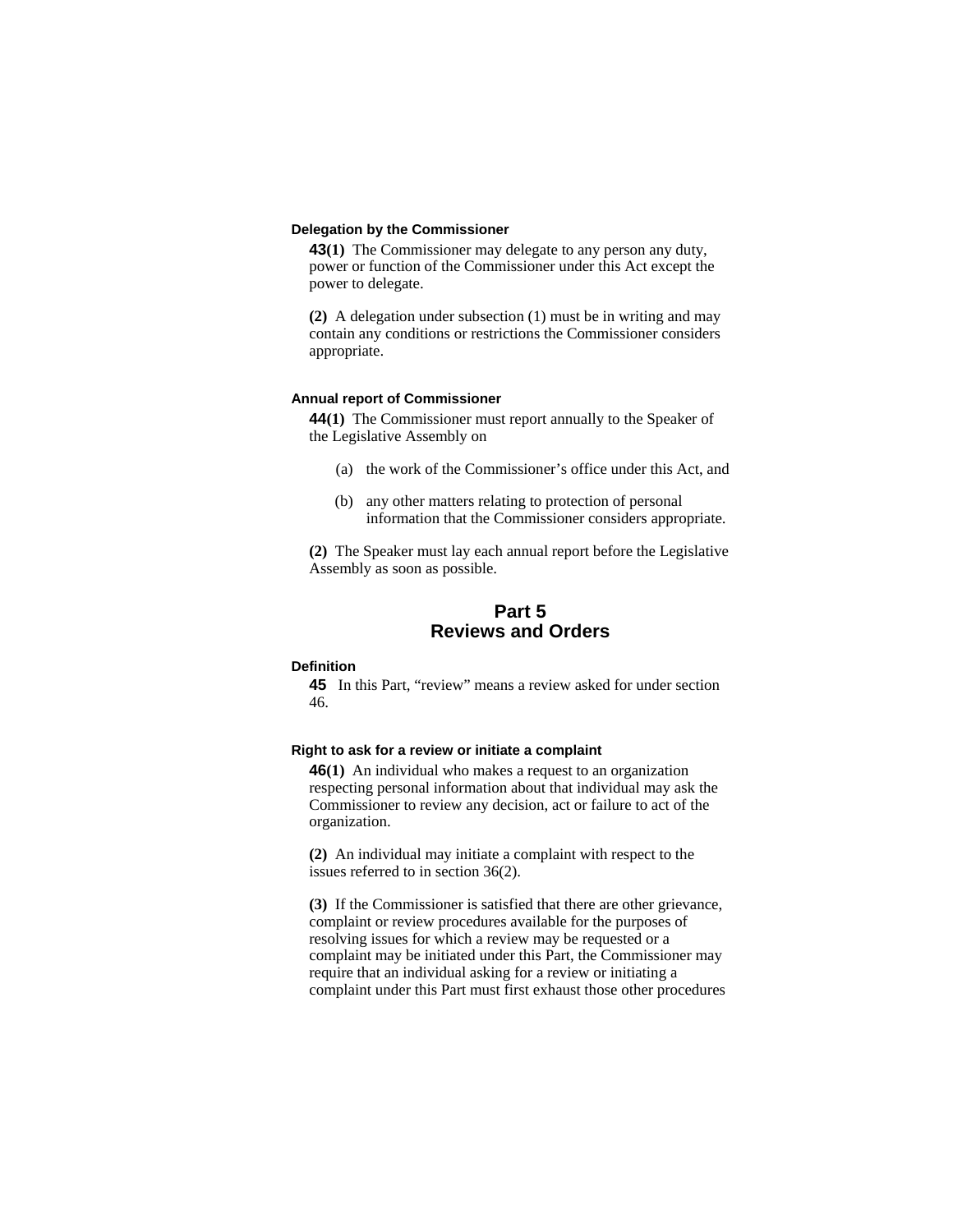with a view to resolving the matter before the Commissioner proceeds to hear or otherwise deal with the review or complaint.

#### **How to ask for a review or initiate a complaint**

**47(1)** To ask for a review or to initiate a complaint under this Part, an individual must, as soon as reasonable, deliver a written request to the Commissioner.

**(2)** A written request to the Commissioner for a review of a decision of an organization must be delivered within

- (a) 30 days from the day that the individual asking for the review is notified of the decision, or
- (b) a longer period allowed by the Commissioner.

**(3)** A written request to the Commissioner initiating a complaint must be delivered within a reasonable time.

**(4)** The time limit in subsection (2)(a) does not apply to delivering a written request for a review concerning an organization's failure to respond within a required time period.

#### **Notifying others of review or complaint**

**48(1)** On receiving a written request for a review, the Commissioner must give a copy of the written request to

- (a) the organization concerned, and
- (b) any other person that the Commissioner considers appropriate.

**(2)** On receiving a written request initiating a complaint, the Commissioner may give a copy of the written request to

- (a) the organization concerned, and
- (b) any other person that the Commissioner considers appropriate.

**(3)** Notwithstanding subsection (1)(a) or (2)(a), the Commissioner may sever any information contained in the written request that the Commissioner considers appropriate before giving a copy of the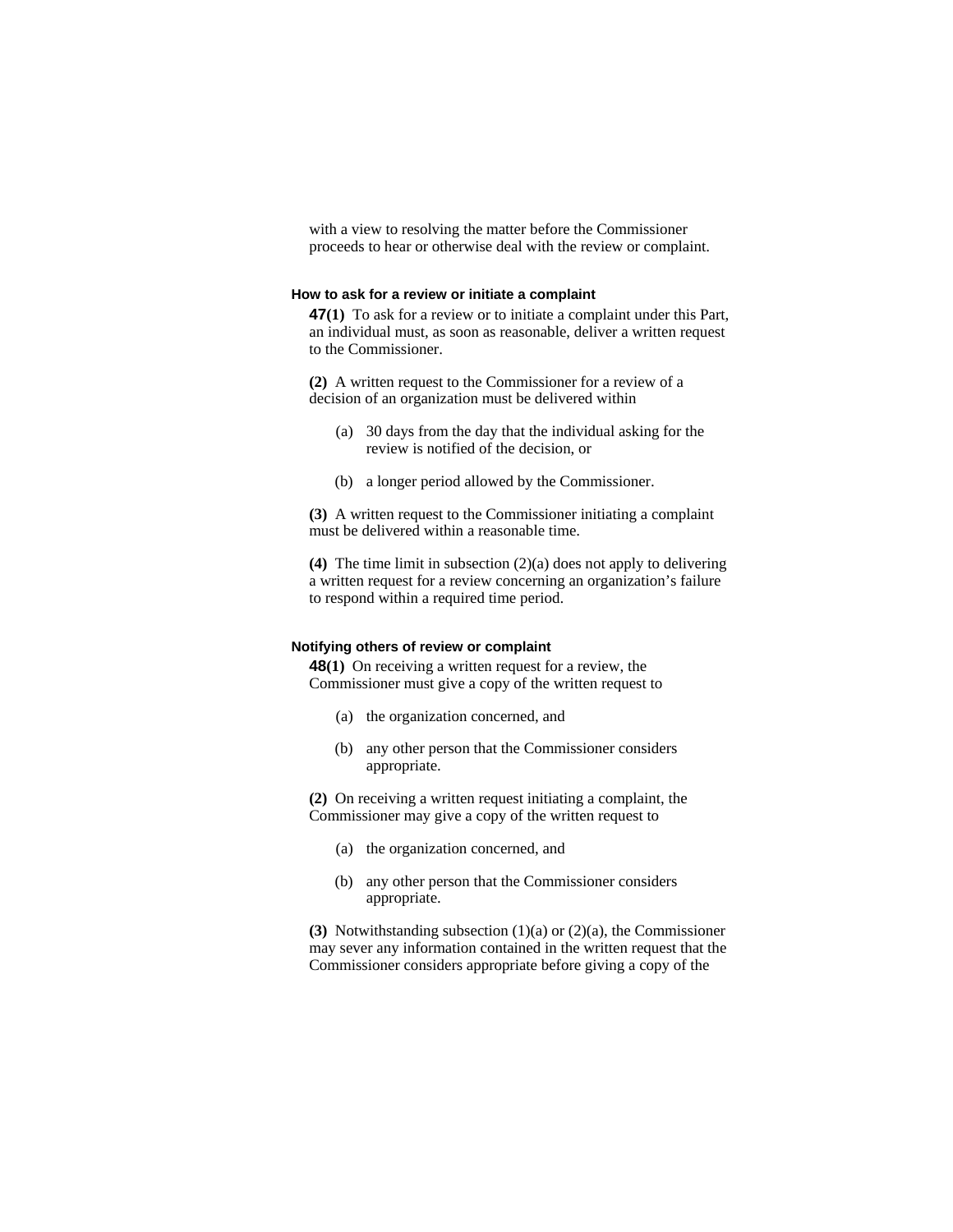written request to the organization or any other person affected by the request.

#### **Mediation**

**49** The Commissioner may authorize a person to investigate and attempt to mediate and, where possible, to mediate a settlement of any matter under review or relating to a complaint.

#### **Inquiry by Commissioner**

**50(1)** If a matter under review or relating to a complaint

- (a) is not referred to mediation,
- (b) is not settled pursuant to mediation under section 49, or
- (c) is not resolved,

the Commissioner may conduct an inquiry and decide all questions of fact and law arising in the course of the inquiry.

**(2)** An inquiry under subsection (1) may be conducted in private.

**(3)** An individual who asks for a review or initiates a complaint, the organization concerned and any person given a copy of the written request for the review or initiating the complaint

- (a) must be given an opportunity to make representations to the Commissioner during the inquiry, and
- (b) may be represented at the inquiry by a lawyer or an agent.
- **(4)** The Commissioner may decide
	- (a) whether representations are to be made orally or in writing, and
	- (b) whether a person is entitled to be present during or to have access to or to comment on representations made to the Commissioner by another person.

**(5)** An inquiry into a matter that is the subject of a written request referred to in section 47 must be completed within 90 days from the day that the written request was received by the Commissioner unless the Commissioner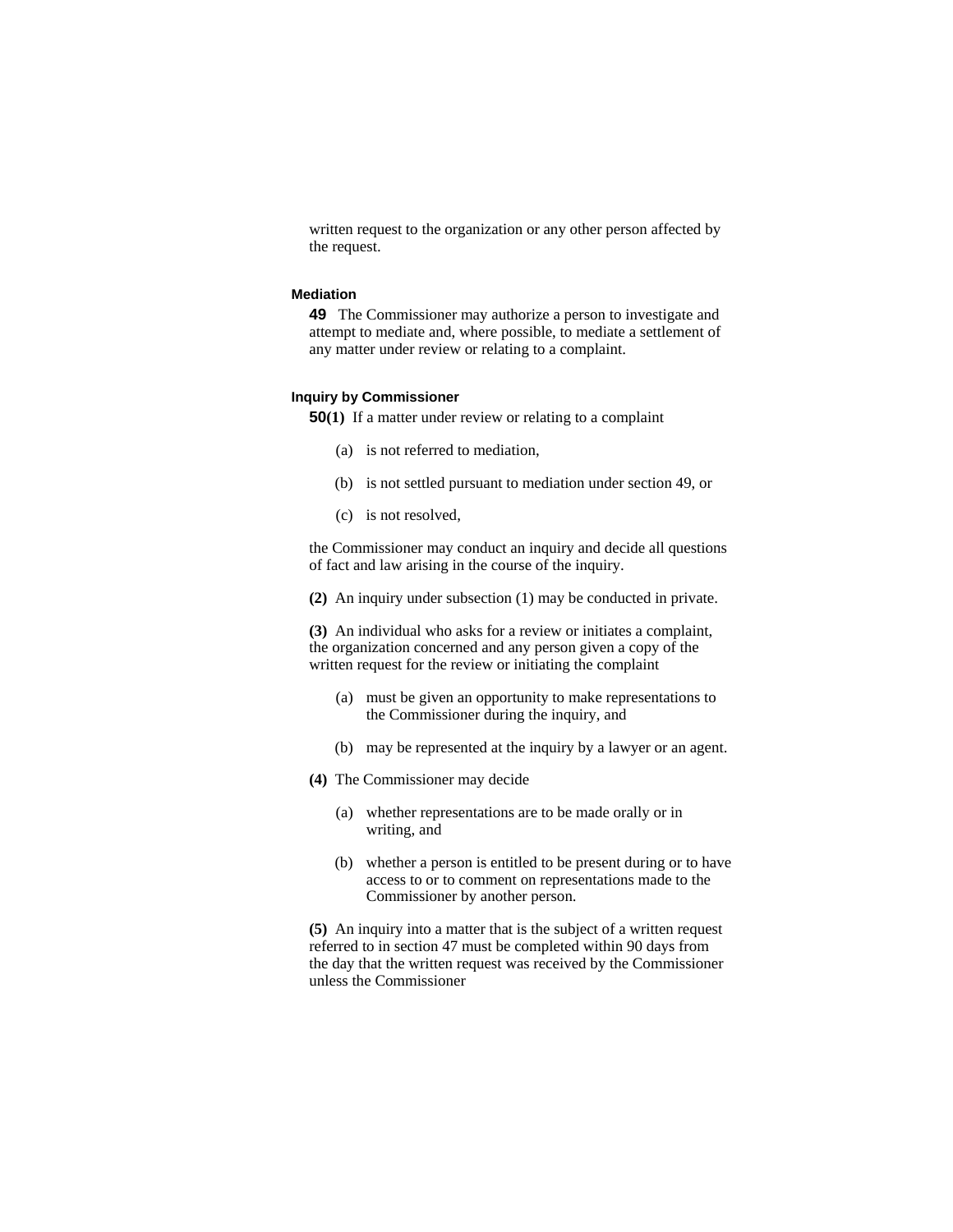- (a) notifies the person who made the written request, the organization concerned and any other person given a copy of the written request that the Commissioner is extending that period, and
- (b) provides an anticipated date for the completion of the review.

# **Burden of proof**

**51** At an inquiry into a decision under which an individual was refused

- (a) access to all or part of the personal information about the individual or a record relating to the information, or
- (b) information respecting the collection, use or disclosure of personal information about the individual,

it is up to the organization to establish to the satisfaction of the Commissioner that the individual has no right of access to the personal information about the individual or no right to the information requested respecting the collection, use or disclosure of the personal information about the individual.

#### **Commissioner's orders**

**52(1)** On completing an inquiry under section 50, the Commissioner must dispose of the issues by making an order under this section.

**(2)** If the inquiry relates to a decision of an organization to give or refuse to give access to all or part of the personal information about the individual or a record relating to the information, the Commissioner must, by order, do one of the following:

- (a) direct the organization to give the individual access to all or part of the personal information about the individual or any record relating to the information that is under the control of the organization if the Commissioner determines that the organization is not permitted under this Act to refuse access;
- (b) either confirm the decision of the organization or require the organization to reconsider its decision concerning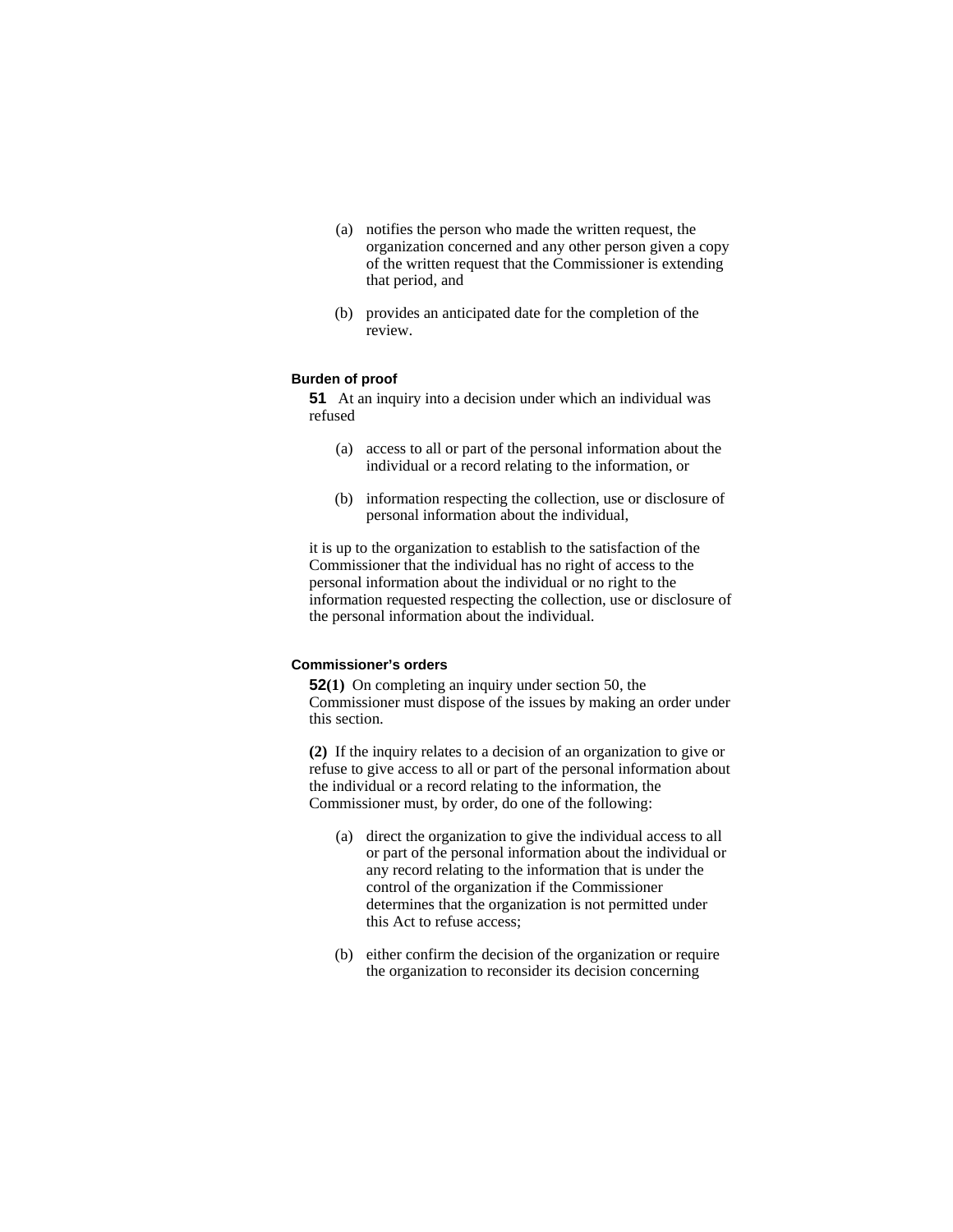access if the Commissioner determines that the organization may under this Act refuse access;

 (c) direct the organization to refuse the individual access to all or part of the personal information about the individual or any record relating to the information if the Commissioner determines that the organization is required under this Act to refuse access.

**(3)** If the inquiry relates to any matter other than a matter referred to in subsection (2), the Commissioner may by order do one or more of the following:

- (a) confirm that a duty imposed by this Act or the regulations has been performed or require that a duty imposed by this Act or the regulations be performed;
- (b) confirm or reduce a time period that was extended under section 31;
- (c) confirm, excuse or reduce a fee, or order a refund of a fee, in the appropriate circumstances;
- (d) confirm a decision not to correct personal information or specify how personal information is to be corrected;
- (e) require an organization to stop collecting, using or disclosing personal information in contravention of this Act or in circumstances that are not in compliance with this Act;
- (f) confirm a decision of an organization to collect, use or disclose personal information;
- (g) require an organization to destroy personal information collected in contravention of this Act or in circumstances that are not in compliance with this Act;
- (h) with respect to a personal information code established under Part 6 by a professional regulatory organization, require the professional regulatory organization to amend or otherwise change the personal information code so that it is consistent with the purposes and intent of sections 1 to 35.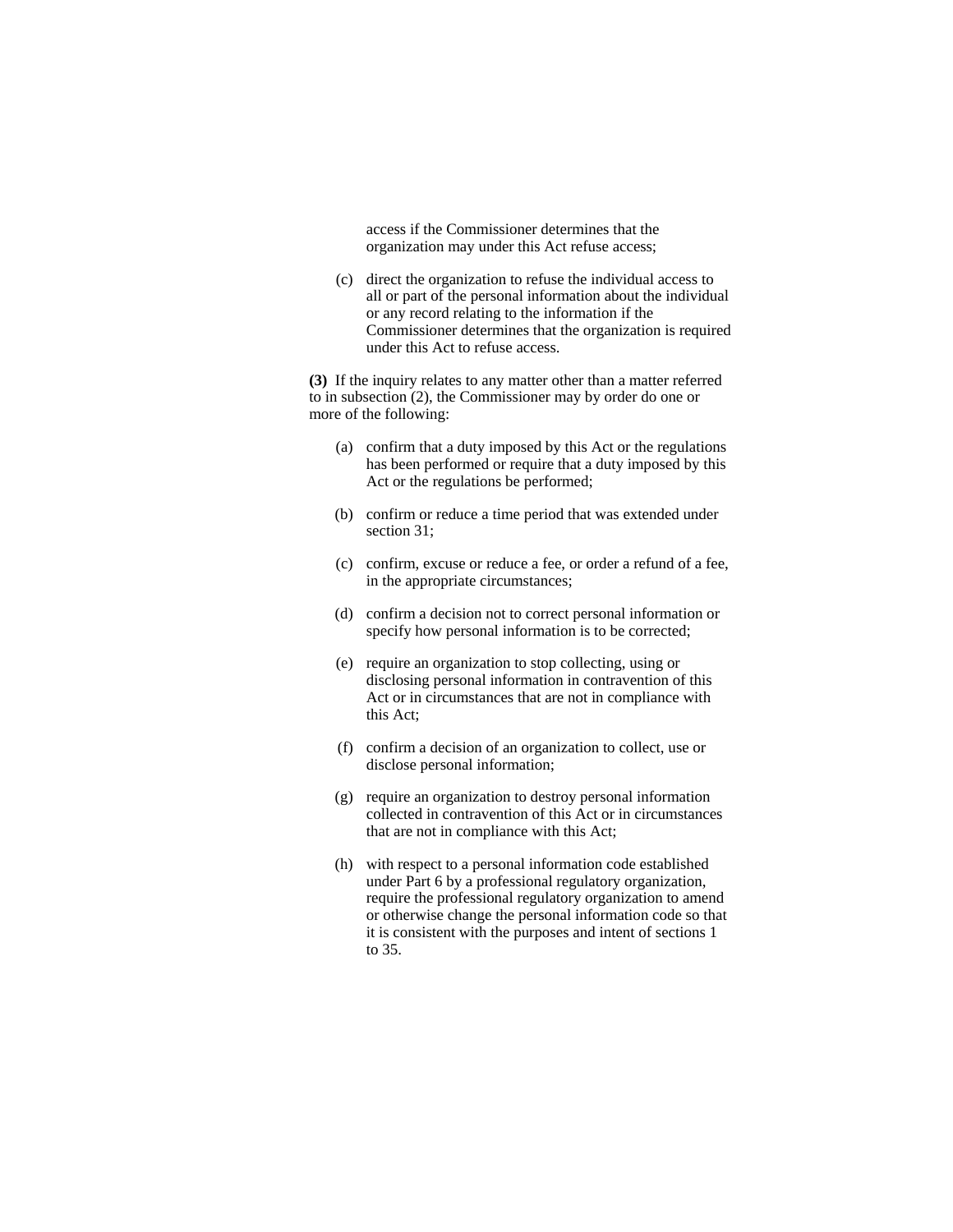**(4)** The Commissioner may specify any terms or conditions in an order made under this section.

**(5)** The Commissioner must give a copy of an order made under this section to all of the following:

- (a) the individual who asked for the review or initiated the complaint;
- (b) the organization concerned;
- (c) any person given a copy of the written request under section 48;
- (d) the Minister.

#### **No appeal**

**53** An order made by the Commissioner under this Act is final.

#### **Duty to comply with orders**

**54(1)** Subject to subsection (2), not later than 50 days from the day that an organization is given a copy of an order of the Commissioner, the organization concerned must comply with the order.

**(2)** An organization must not take any steps to comply with a Commissioner's order until the period for bringing an application for judicial review under subsection (3) ends.

**(3)** An application to a court for judicial review of a Commissioner's order must be made not later than 45 days from the day that the person making the application is given a copy of the order.

**(4)** If an application for judicial review is made pursuant to subsection (3), the Commissioner's order is stayed until the application is dealt with by the court.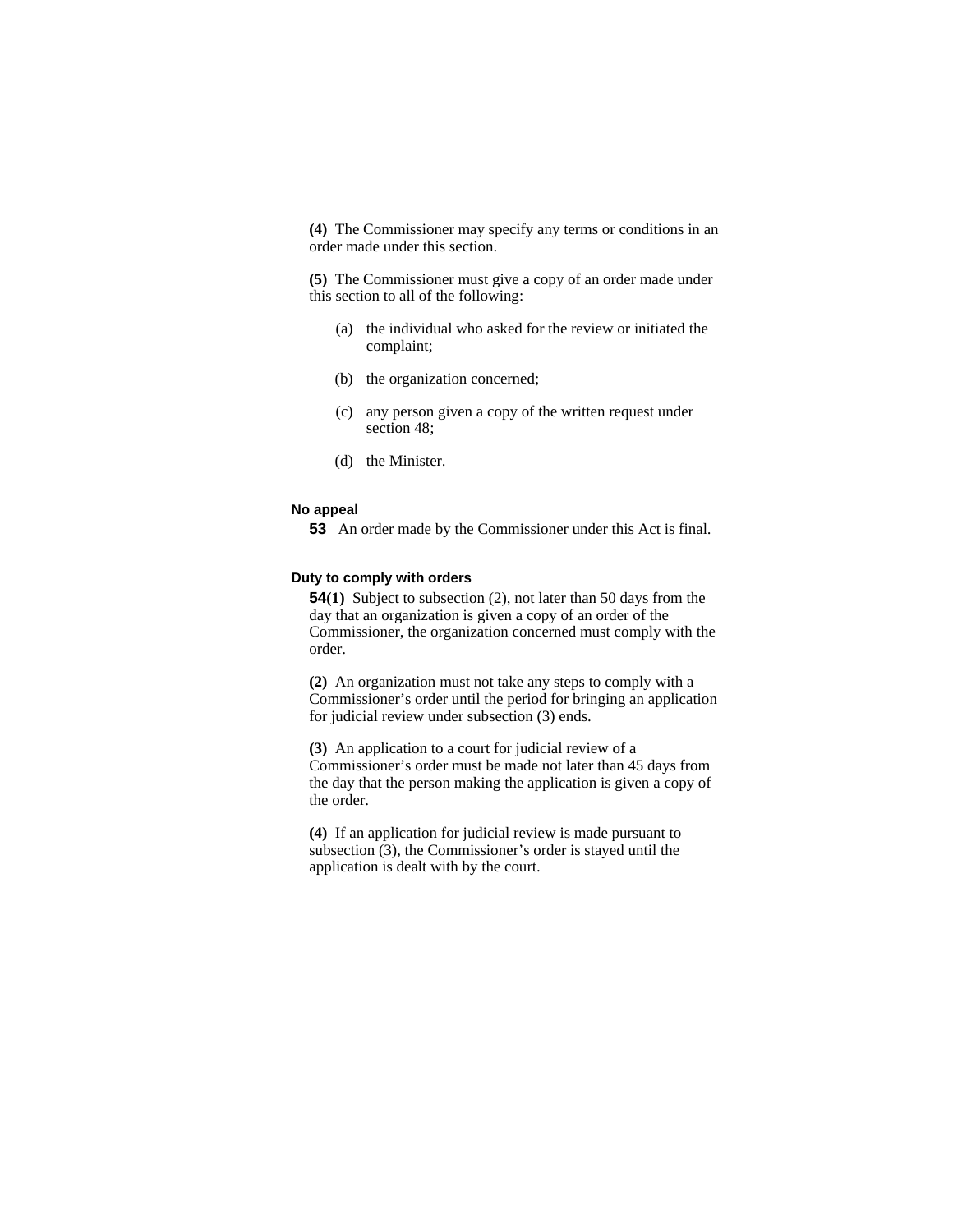**(5)** Notwithstanding subsection (3), the court may, on application made either before or after the expiry of the period referred to in subsection (3), extend that period if the court considers it appropriate to do so.

# **Part 6 Professional Regulatory and Non-profit Organizations**

#### **Professional regulatory organizations**

**55(1)** In this section,

- (a) "member" means a member of a professional regulatory organization;
- (b) "personal information code" means a code governing the collection, use and disclosure of personal information in a manner that is consistent with the purposes and intent of sections 1 to 35 of this Act;
- (c) "professional Act" means an enactment under which a professional or occupational group or discipline is organized and that provides for the membership in and the regulation of the members of the professional or occupational group or discipline, including the registration, competence, conduct, practice and discipline of its members;
- (d) "professional regulatory organization" means an organization incorporated under a professional Act.

**(2)** Parts 4 and 5 of this Act apply, with all necessary modifications, to matters dealt with under a personal information code in the same manner as those Parts apply to sections 1 to 35 of this Act.

**(3)** With respect to matters under this Act as they relate to a professional regulatory organization, the Ombudsman may not, unless the Commissioner agrees otherwise, investigate any matter that the Commissioner has the power to investigate, review or hold an inquiry into under this Act.

**(4)** The Lieutenant Governor in Council may make regulations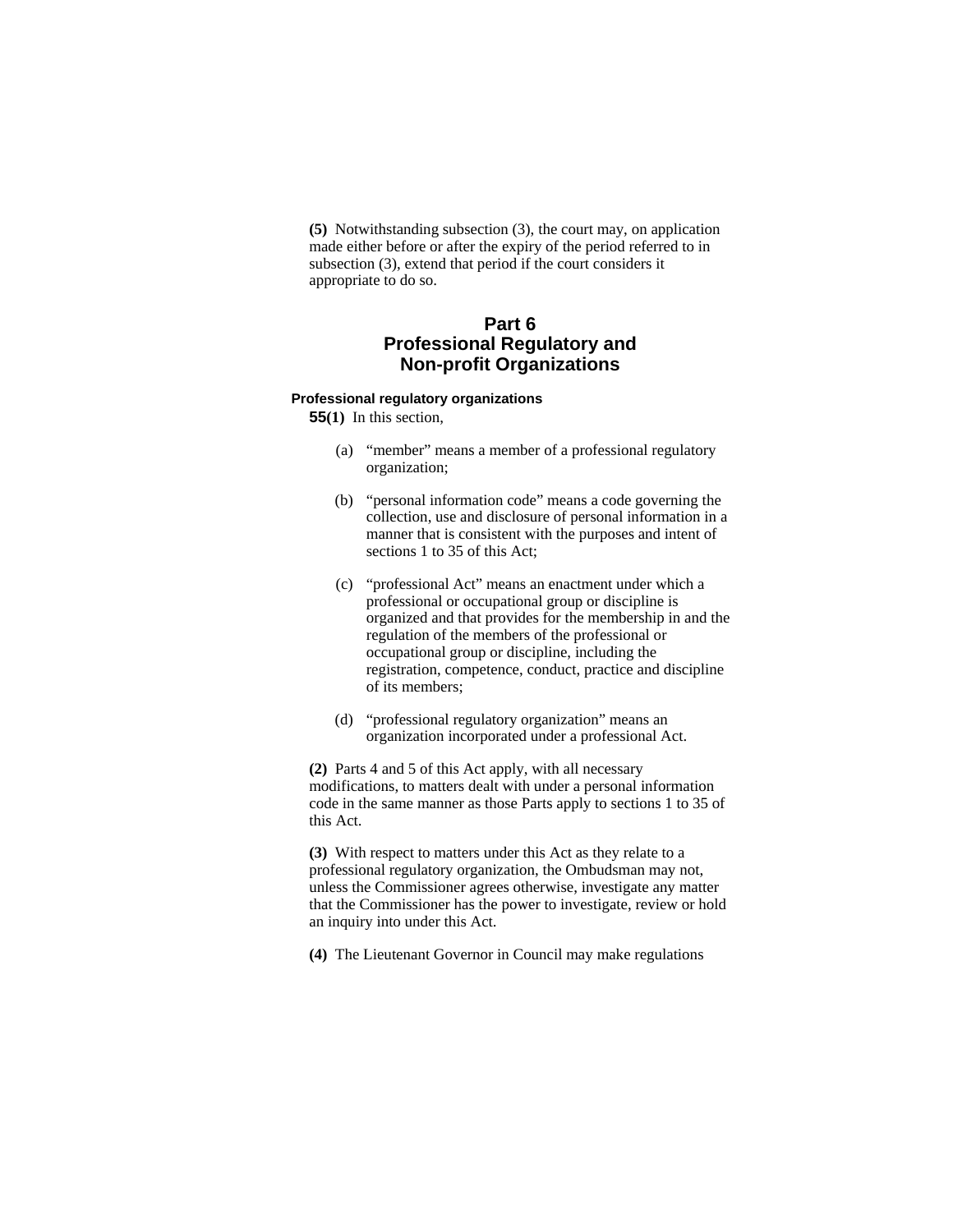- (a) authorizing a professional regulatory organization to establish a personal information code;
- (b) governing personal information codes established under this Part and the requirements to be met by those codes;
- (c) authorizing the Minister, subject to any terms or conditions that the Minister considers appropriate,
	- (i) to grant to any professional regulatory organization that has filed a personal information code with the Minister an exemption from the operation of sections 1 to 35 of this Act or any one or more of those provisions, and
	- (ii) to revoke any exemption referred to in subclause (i) that was granted by the Minister to a professional regulatory organization;
- (d) governing the granting of and the revoking of exemptions referred to in clause (c);
- (e) governing the coming into force of this Act or any provision of this Act with respect to a professional regulatory organization;
- (f) providing that this Act or any provision of this Act commences to apply to a professional regulatory organization at a date that is later than January 1, 2004;
- (g) providing for and governing any transitional matter relating to the application of this Act to a professional regulatory organization.

**(5)** Any regulation made under this section may be general or specific in its application.

# **Non-profit organizations**

**56(1)** In this section,

- (a) "commercial activity" means
	- (i) any transaction, act or conduct, or
	- (ii) any regular course of conduct,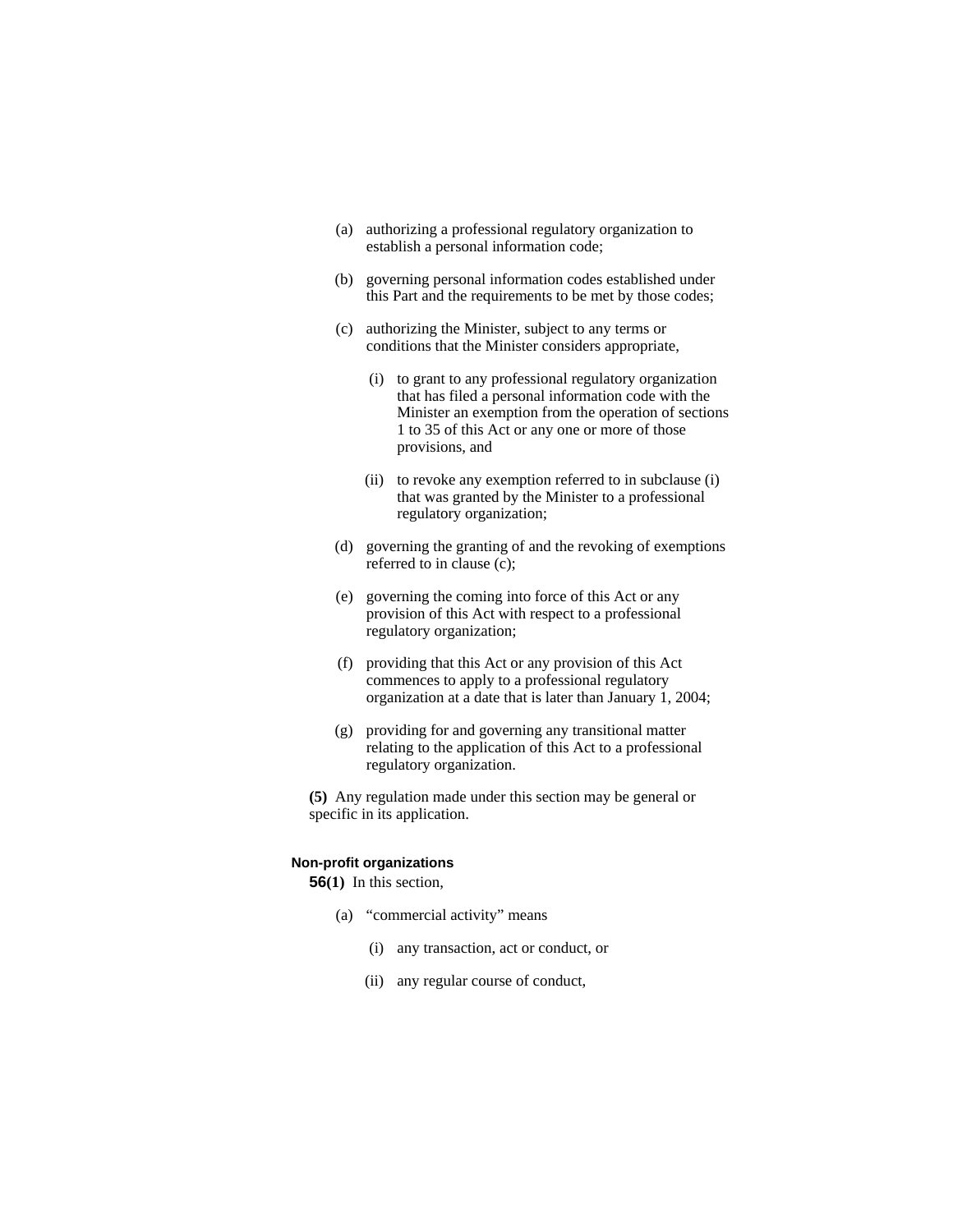that is of a commercial character and, without restricting the generality of the foregoing, includes the following:

- (iii) the selling, bartering or leasing of membership lists or of donor or other fund-raising lists;
- (iv) the operation of a private school or an early childhood services program as defined in the *School Act*;
- (v) the operation of a private college as defined in the *Colleges Act*;
- (b) "non-profit organization" means an organization
	- (i) that is incorporated under the *Societies Act* or the *Agricultural Societies Act* or that is registered under Part 9 of the *Companies Act*, or
	- (ii) that meets the criteria established under the regulations to qualify as a non-profit organization.

**(2)** Subject to subsection (3), this Act does not apply to a non-profit organization or any personal information that is in the custody of or under the control of a non-profit organization.

**(3)** This Act applies to a non-profit organization in the case of personal information that is collected, used or disclosed by the non-profit organization in connection with any commercial activity carried out by the non-profit organization.

- **(4)** The Lieutenant Governor in Council may make regulations
	- (a) establishing, for the purposes of subsection  $(1)(b)(ii)$ , the criteria to be met by an organization to qualify as a non-profit organization;
	- (b) establishing the criteria to be met by non-profit organizations to qualify as non-profit organizations that are restricted or otherwise limited in the scope of their operations and exempting those non-profit organizations from the operation of subsection (3);
	- (c) governing the coming into force of this Act or any provision of this Act with respect to a non-profit organization;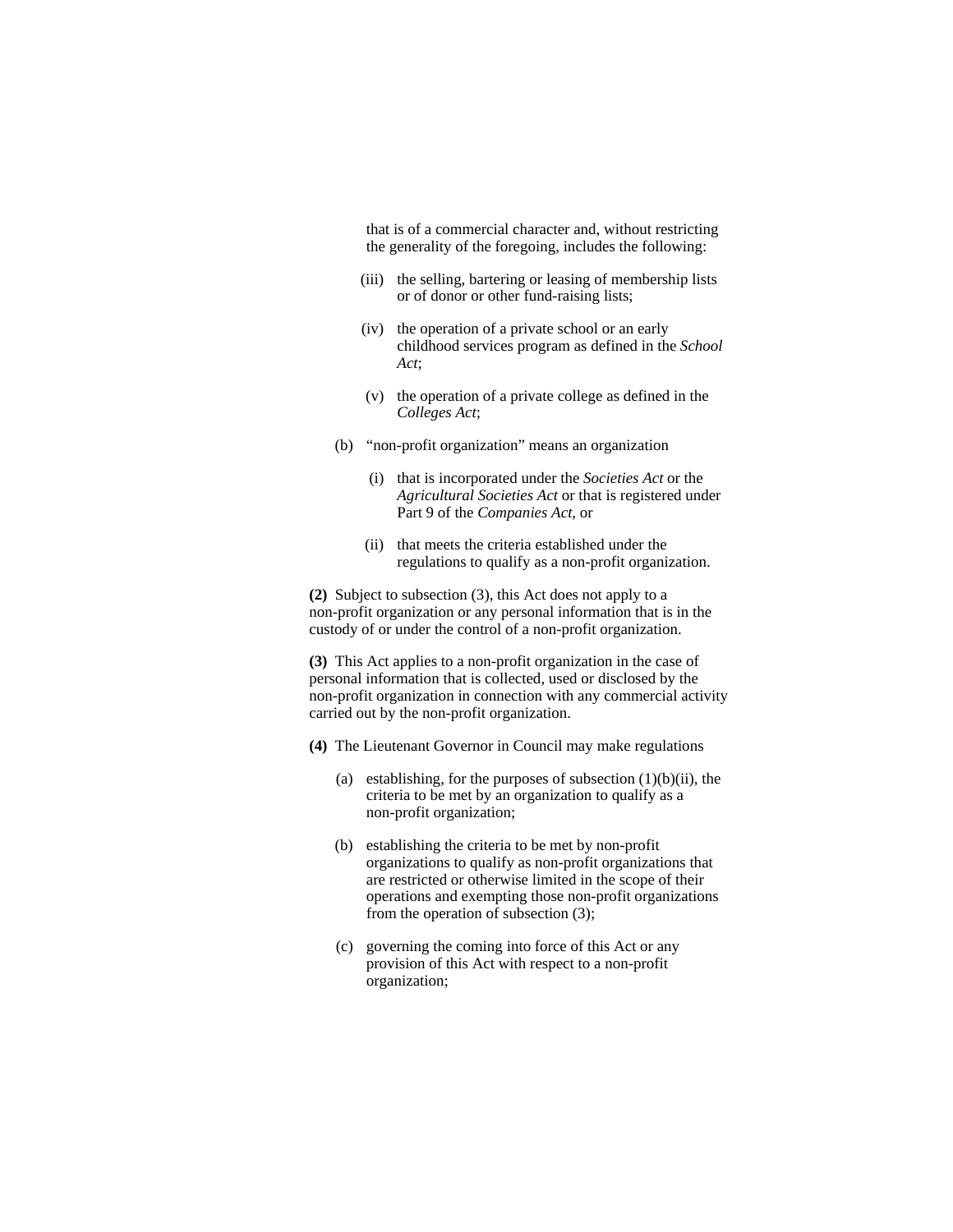- (d) providing that this Act or any provision of this Act commences to apply to a non-profit organization at a date that is later than January 1, 2004;
- (e) providing for and governing any transitional matter relating to the application of this Act to a non-profit organization.

**(5)** Any regulation made under this section may be general or specific in its application.

# **Part 7 General Provisions**

# **Protection of organization from legal actions**

**57** No action lies and no proceeding may be brought against an organization, or any person acting on behalf of or under the direction of an organization, for damages resulting from

- (a) the disclosure of or failure to disclose, in good faith, all or part of a record or personal information under this Act, or any consequences of that disclosure or failure to disclose, or
- (b) the failure to give a notice required under this Act if reasonable care was taken to give the required notice.

### **Protection of employee**

**58** An organization shall not take any adverse employment action against an employee of the organization, or deny an employee a benefit, on account of or for any reason arising out of the situation where

- (a) the employee, acting in good faith and on the basis of reasonable belief, has disclosed to the Commissioner that the organization or any other person has contravened or is about to contravene this Act,
- (b) the employee, acting in good faith and on the basis of reasonable belief, has done or stated an intention of doing anything that is required to be done in order to avoid having any person contravene this Act,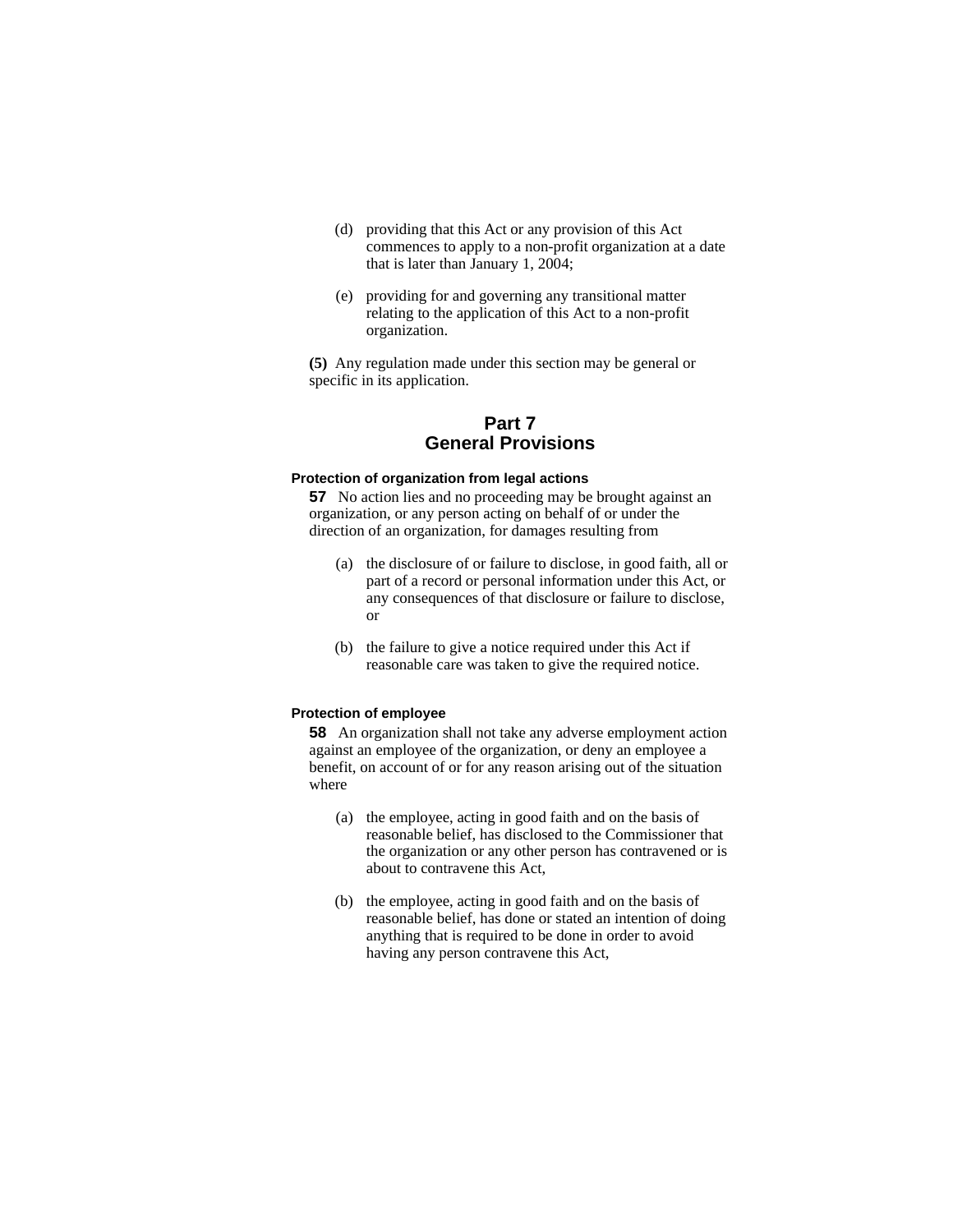- (c) the employee, acting in good faith and on the basis of reasonable belief, has refused to do or stated an intention of refusing to do anything that is in contravention of this Act, or
- (d) the organization believes that the employee will do anything described in clause (a), (b) or (c).

# **Offences and penalties**

**59(1)** Subject to subsections (3) and (4), a person commits an offence if the person

- (a) wilfully collects, uses or discloses personal information in contravention of Part 2;
- (b) wilfully attempts to gain or gains access to personal information in contravention of this Act;
- (c) disposes of or alters, falsifies, conceals or destroys personal information or any record relating to personal information, or directs another person to do so, with an intent to evade a request for access to the information or the record;
- (d) obstructs the Commissioner or an authorized delegate of the Commissioner in the performance of the Commissioner's duties, powers or functions under this Act;
- (e) knowingly makes a false statement to the Commissioner, or knowingly misleads or attempts to mislead the Commissioner, in the course of the Commissioner's performance of the Commissioner's duties, powers or functions under this Act;
- (f) fails to comply with an order made by the Commissioner under this Act.

**(2)** A person who commits an offence under subsection (1) is liable,

 (a) in the case of an individual, to a fine of not more than \$10 000, and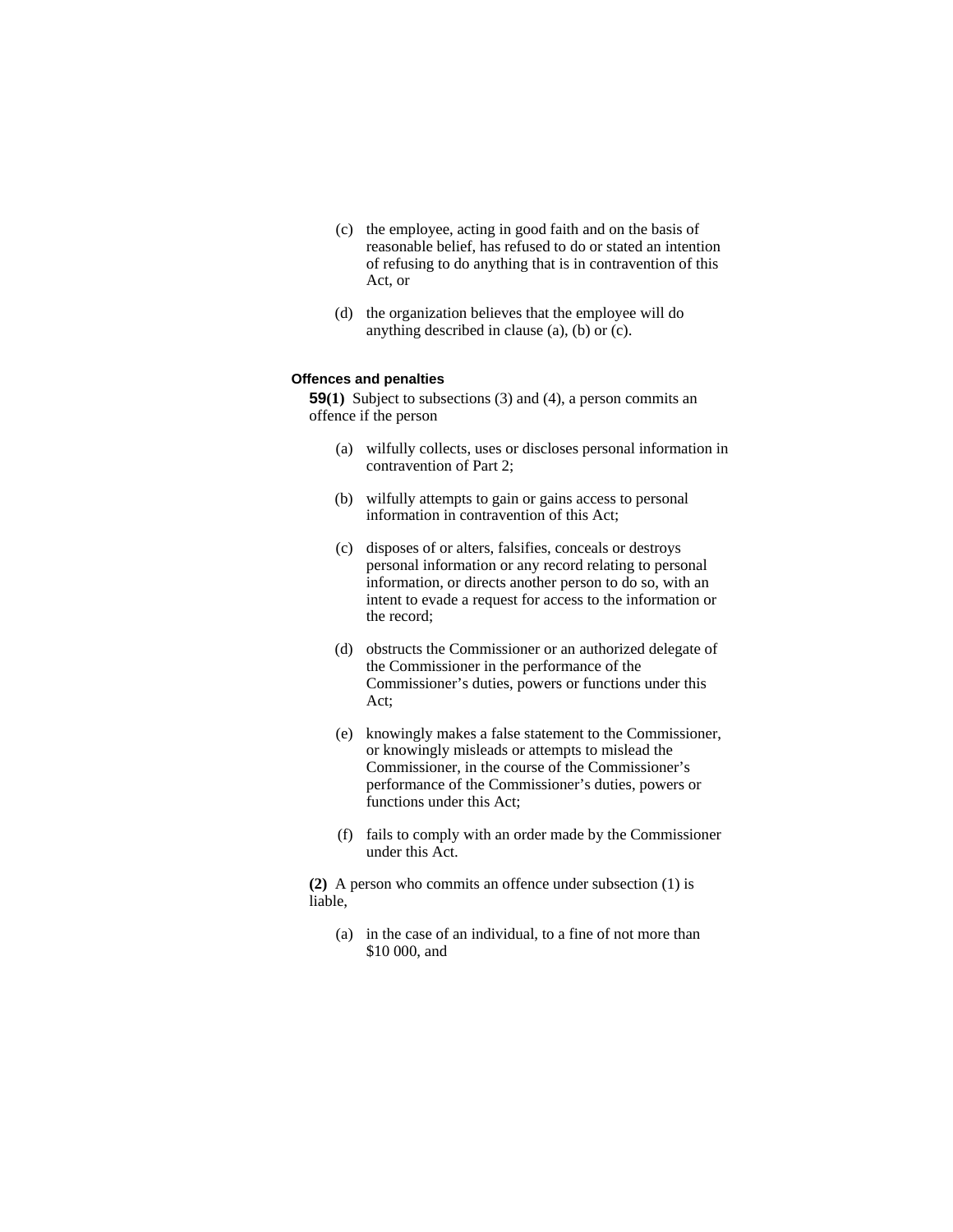(b) in the case of a person other than an individual, to a fine of not more than \$100 000.

**(3)** No person is liable to prosecution for an offence against this or any other Act by reason only of complying with a requirement of the Commissioner under this Act.

**(4)** Neither an organization nor an individual is guilty of an offence under this Act if it is established to the satisfaction of the court that the organization or individual, as the case may be, acted reasonably in the circumstances that gave rise to the offence.

#### **Damages for breach of this Act**

**60(1)** If the Commissioner has made an order under this Act against an organization and the order has become final as a result of there being no further right of appeal, an individual affected by the order has a cause of action against the organization for damages for loss or injury that the individual has suffered as a result of the breach by the organization of obligations under this Act or the regulations.

**(2)** If a person has been convicted of an offence under this Act and the conviction has become final as a result of there being no further right of appeal, an individual affected by the conduct that gave rise to the offence has a cause of action against the person convicted of the offence for damages for loss or injury that the individual has suffered as a result of the conduct.

# **Exercise of rights by other persons**

**61(1)** Any right or power conferred on an individual by this Act may be exercised

- (a) if the individual is 18 years of age or older, by the individual;
- (b) if the individual is under 18 years of age and understands the nature of the right or power and the consequences of exercising the right or power, by the individual;
- (c) if the individual is under 18 years of age but does not meet the criterion in clause (b), by the guardian of the individual;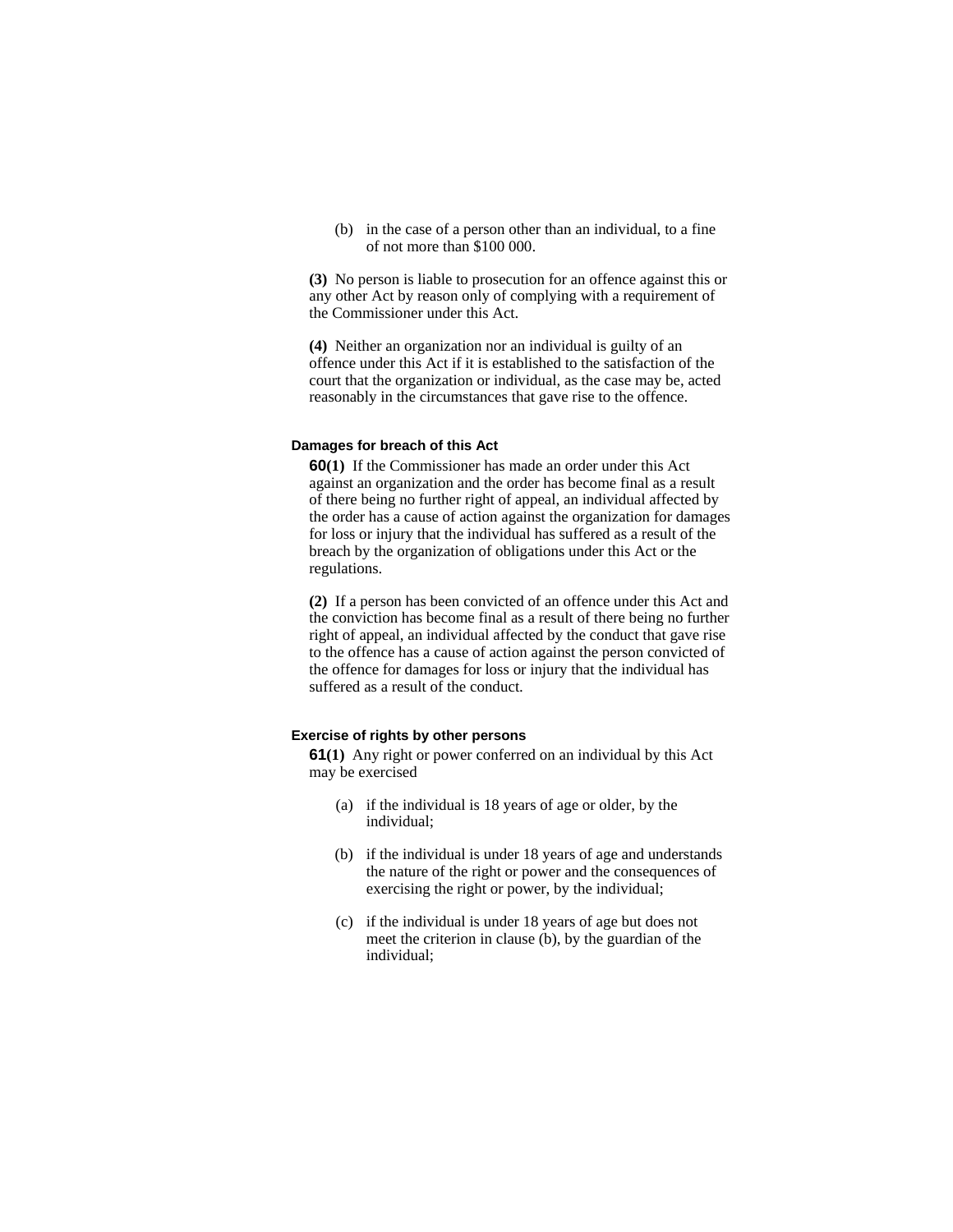- (d) if the individual is deceased, by the individual's personal representative if the exercise of the right or power relates to the administration of the individual's estate;
- (e) if a guardian or trustee has been appointed for the individual under the *Dependent Adults Act*, by the guardian or trustee if the exercise of the right or power relates to the powers and duties of the guardian or trustee;
- (f) if an agent has been designated under a personal directive under the *Personal Directives Act*, by the agent if the directive so authorizes;
- (g) if a power of attorney has been granted by the individual, by the attorney if the exercise of the right or power relates to the powers and duties conferred by the power of attorney;
- (h) by any person with written authorization from the individual to act on the individual's behalf.

**(2)** Any notice or communication to be given to an individual under this Act may be given to the person entitled to exercise the individual's rights or powers referred to in subsection (1).

### **General regulations**

**62(1)** The Lieutenant Governor in Council may make regulations

- (a) defining for the purposes of this Act any term that is used in this Act but is not defined in this Act;
- (b) governing procedures to be followed in making and responding to requests under this Act and for gaining and giving access to personal information or records;
- (c) governing the giving of consent and any other direction under this Act;
- (d) governing the application of this Act to persons who collect, use or disclose personal information in the course of carrying out investigations or similar inquiries as part of their functions or duties pursuant to an authority given to those persons under an enactment or in the course of acting as peace officers;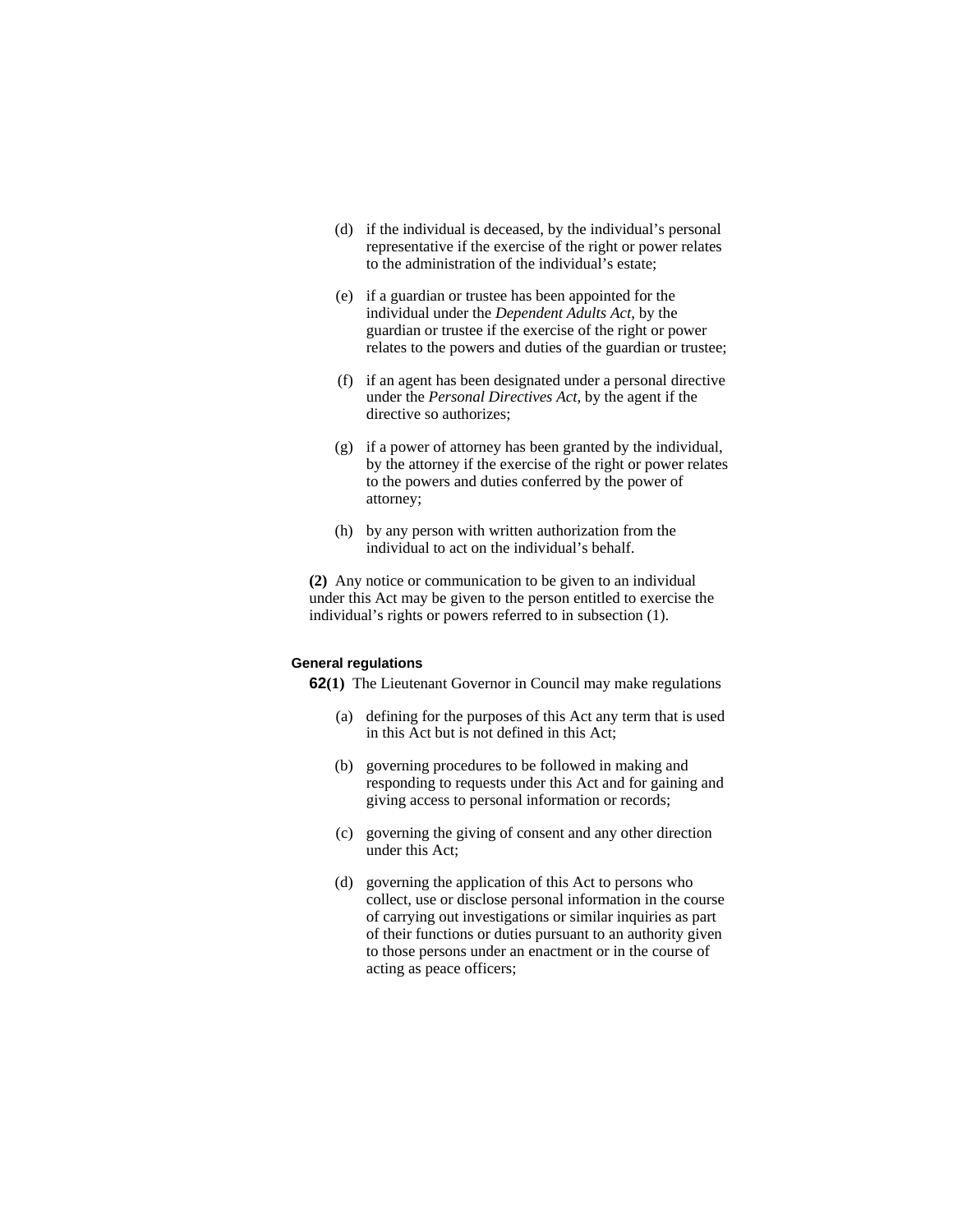- (e) governing the collection, use and disclosure of personal information for archival purposes or research and respecting requirements concerning archival purposes or research;
- (f) expressly providing that another enactment or a provision of it prevails notwithstanding this Act;
- (g) governing forms or notices to be used under this Act;
- (h) governing fees, including circumstances in which fees
	- (i) are or are not payable, or
	- (ii) must not be above a prescribed amount or percentage;
- (i) respecting the application of this Act to a public body;
- (j) prescribing additional subject-matter in respect to which or circumstances under which personal information or a specific type of personal information may be collected, used or disclosed without the consent of the individual that are in addition to the subject-matter in respect of which or circumstances under which personal information may be collected, used or disclosed without the consent of the individual under section 14, 17 or 20;
- (k) prescribing or otherwise determining whether or not personal information or a specific type of personal information does or does not come within the meaning of a provision of section 14, 15, 17, 18, 20, 21 or 22 under which personal information may be collected, used or disclosed without the consent of the individual;
- (l) prescribing or otherwise determining whether or not personal information or a specific type of personal information does or does not come within the meaning of a provision of section 4(3).
- **(2)** Where a regulation made
	- (a) under subsection  $(1)(j)$  prescribes additional subject-matter with respect to which or circumstances under which personal information may be collected, used or disclosed without the consent of the individual, that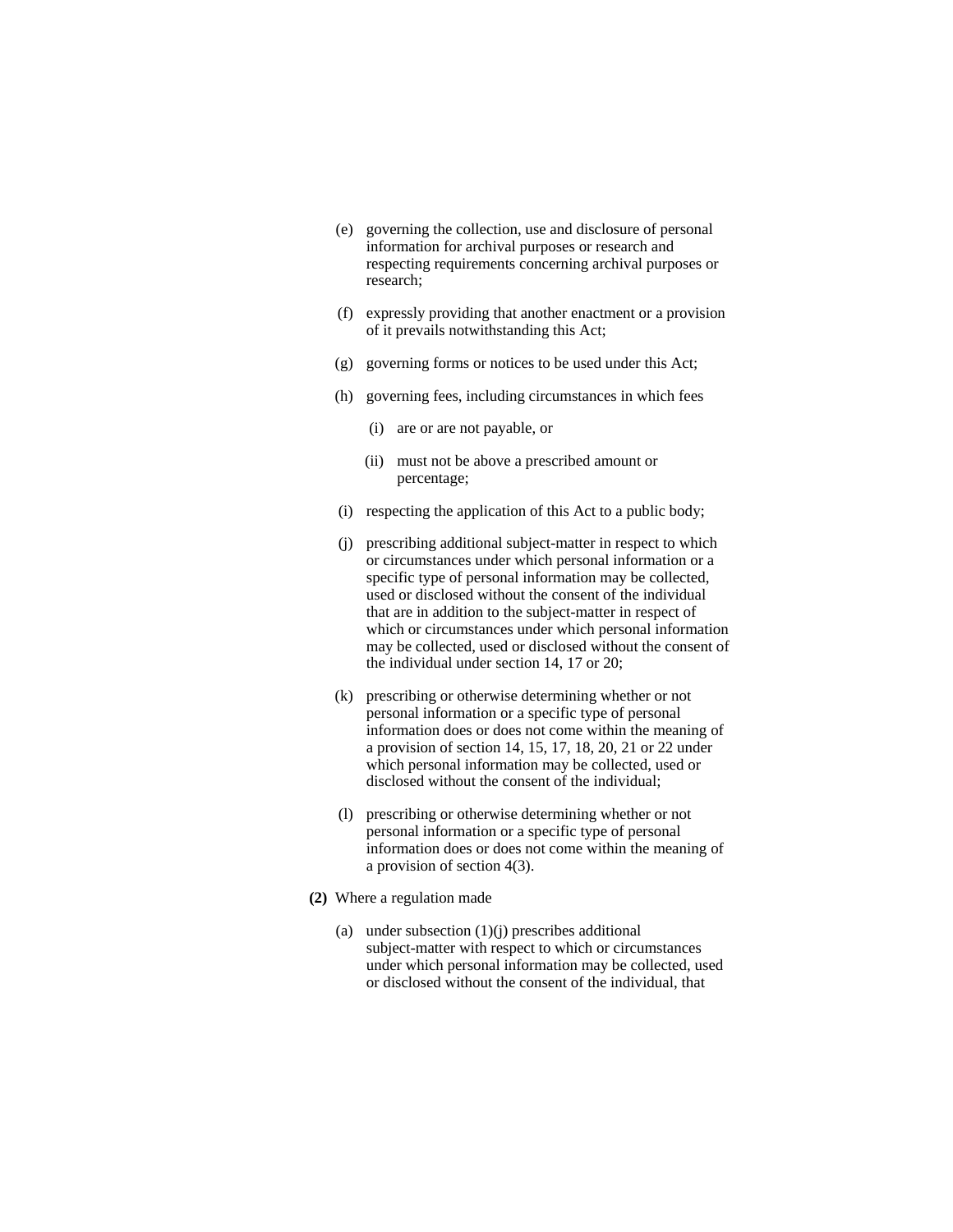information is to be treated in the same manner as if it had been collected, used or disclosed under section 14, 17 or 20, as the case may be;

- (b) under subsection  $(1)(k)$  prescribes or otherwise determines that personal information
	- (i) comes within the meaning of a provision of section 14, 15, 17, 18, 20, 21 or 22, as the case may be, that information is to be treated in the same manner as any other personal information that is dealt with under that provision, or
	- (ii) does not come within the meaning of a provision of section 14, 15, 17, 18, 20, 21 or 22, as the case may be, that information is to be treated in the same manner as any other personal information that does not come within the meaning of that provision;
- (c) under subsection (1)(l) prescribes or otherwise determines that personal information
	- (i) comes within the meaning of a provision of section 4(3), that information is to be treated in the same manner as any other personal information that comes within the meaning of that provision, or
	- (ii) does not come within the meaning of a provision of section  $4(3)$ , that information is to be treated in the same manner as any other personal information that does not come within the meaning of that provision.

**(3)** A regulation made under subsection (1) may be general or specific in its application.

#### **Regulations re unforeseen matters**

**63(1)** The Lieutenant Governor in Council may make regulations in respect of matters coming under this Act that the Minister, after consulting with the Commissioner, considers to be unforeseen, that are not provided for or are insufficiently provided for under this Act.

**(2)** A regulation made under subsection (1) is repealed on the earliest of the following: